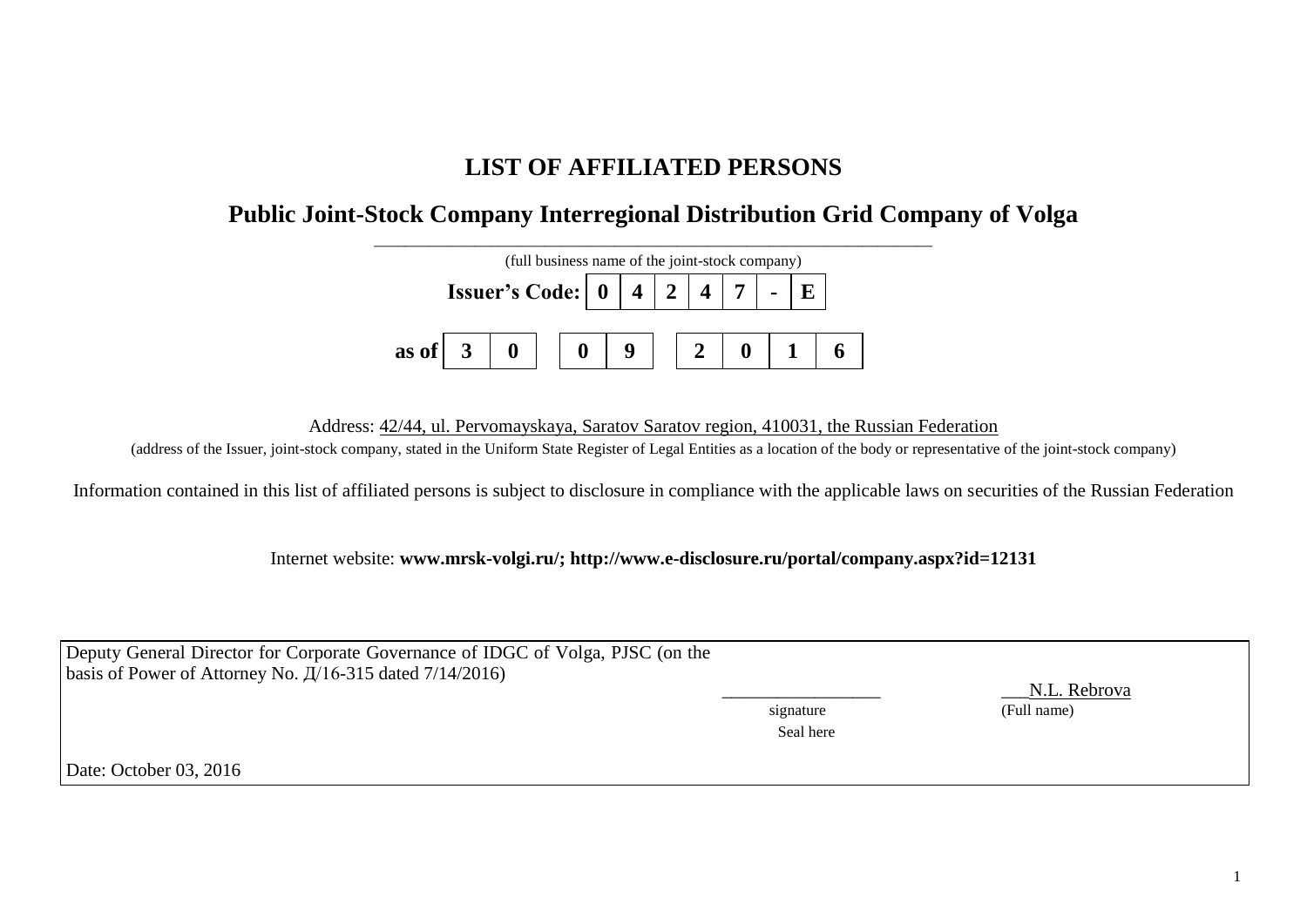|                |                                                                                                                          |                                                                                                                                                              |                  |                                                                                  | <b>Issuer's Codes</b>                             |                                                                                                                         |                                                                                                                       |
|----------------|--------------------------------------------------------------------------------------------------------------------------|--------------------------------------------------------------------------------------------------------------------------------------------------------------|------------------|----------------------------------------------------------------------------------|---------------------------------------------------|-------------------------------------------------------------------------------------------------------------------------|-----------------------------------------------------------------------------------------------------------------------|
|                |                                                                                                                          |                                                                                                                                                              |                  | INN (Taxpayer Id. No.):                                                          |                                                   |                                                                                                                         | 6450925977                                                                                                            |
|                |                                                                                                                          |                                                                                                                                                              |                  | <b>OGRN</b> (Primary State Registration Number):                                 |                                                   |                                                                                                                         | 1076450006280                                                                                                         |
|                | I. Composition of affiliated persons as of                                                                               | $\mathbf{3}$<br>$\bf{0}$<br>9<br>$\bf{0}$                                                                                                                    | $\boldsymbol{2}$ | $\mathbf{0}$<br>6<br>1                                                           |                                                   |                                                                                                                         |                                                                                                                       |
| No.            | Full business name (name of a<br>non-commercial organization)<br>or surname, name, patronymic<br>of an affiliated person | Location of a legal entity or place<br>of residence of an individual<br>(natural person) (information<br>disclosed upon consent of a natural<br>person only) |                  | Ground (grounds) by virtue of<br>which a person is recognized as an<br>affiliate | <b>Effective</b> date<br>of a ground<br>(grounds) | Ownership<br>interest of an<br>affiliated<br>person in the<br>authorized<br>capital of the<br>Joint-Stock<br>Company, % | Percentage of<br>ordinary shares<br>in the Joint-<br><b>Stock Company</b><br>held by an<br>affiliated person,<br>$\%$ |
| $\mathbf{1}$   | $\overline{2}$                                                                                                           | 3                                                                                                                                                            |                  | $\overline{\mathbf{4}}$                                                          | 5                                                 | 6                                                                                                                       | $\overline{7}$                                                                                                        |
|                | Akimov<br>Leonid Yurievich                                                                                               | Consent of the natural person has<br>not been obtained                                                                                                       |                  | Member of the Board of Directors<br>of the Joint-Stock Company                   | 09.06.2016                                        |                                                                                                                         |                                                                                                                       |
| $\overline{2}$ | Bogashov<br>Aleksandr Yevgenievich                                                                                       | Consent of the natural person has<br>not been obtained                                                                                                       |                  | Member of the Board of Directors<br>of the Joint-Stock Company                   | 09.06.2016                                        |                                                                                                                         |                                                                                                                       |
| 3              | Varvarin<br>Aleksandr Viktorovich                                                                                        | Consent of the natural person has<br>not been obtained                                                                                                       |                  | Member of the Board of Directors<br>of the Joint-Stock Company                   | 09.06.2016                                        |                                                                                                                         |                                                                                                                       |
| 4              | Gerasimenko<br>Mikhail Yurievich                                                                                         | Consent of the natural person has<br>not been obtained                                                                                                       |                  | Member of the Board of Directors<br>of the Joint-Stock Company                   | 09.06.2016                                        |                                                                                                                         |                                                                                                                       |
| 5              | Golovtsov<br>Aleksandr Viktorovich                                                                                       | Consent of the natural person has<br>not been obtained                                                                                                       |                  | Member of the Board of Directors<br>of the Joint-Stock Company                   | 09.06.2016                                        | 0.00001                                                                                                                 | 0.00001                                                                                                               |
| 6              | Mezhevich<br>Valentin Yefimovich                                                                                         | Consent of the natural person has<br>not been obtained                                                                                                       |                  | Member of the Board of Directors<br>of the Joint-Stock Company                   | 09.06.2016                                        |                                                                                                                         |                                                                                                                       |
| 7              | Paylov<br>Aleksey Igorevich                                                                                              | Consent of the natural person has<br>not been obtained                                                                                                       |                  | Member of the Board of Directors<br>of the Joint-Stock Company                   | 09.06.2016                                        |                                                                                                                         |                                                                                                                       |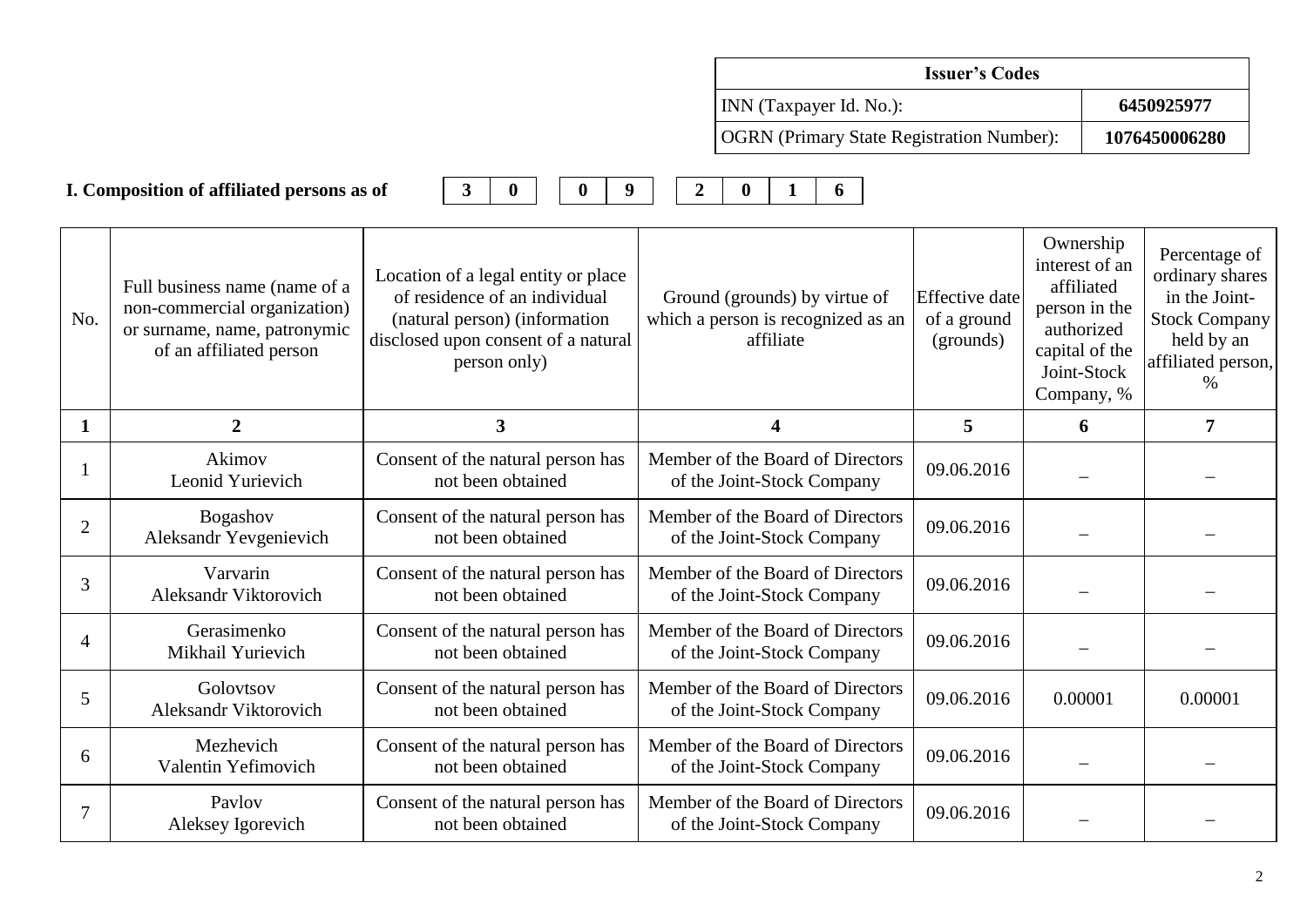| 8  | Ryabikin<br><b>Vladimir Anatolievich</b> | Consent of the natural person has<br>not been obtained | The person is the Sole Executive<br>Body of the Joint-Stock Company<br>Member of the collegial executive<br>body of the Joint-Stock Company<br>Member of the Board of Directors<br>of the Joint-Stock Company<br>The person belongs to the same<br>group of persons as the Joint-Stock<br>Company | 12.12.2008<br>18.04.2008<br>09.06.2016<br>12.12.2008 |         |         |
|----|------------------------------------------|--------------------------------------------------------|---------------------------------------------------------------------------------------------------------------------------------------------------------------------------------------------------------------------------------------------------------------------------------------------------|------------------------------------------------------|---------|---------|
| 9  | Serebryakov<br>Konstantin Sergeyevich    | Consent of the natural person has<br>not been obtained | Member of the Board of Directors<br>of the Joint-Stock Company                                                                                                                                                                                                                                    | 09.06.2016                                           |         |         |
| 10 | Shagina<br>Irina Aleksandrovna           | Consent of the natural person has<br>not been obtained | Member of the Board of Directors<br>of the Joint-Stock Company                                                                                                                                                                                                                                    | 09.06.2016                                           |         |         |
| 11 | Shaydullin<br>Farit Gabdulfatovich       | Consent of the natural person has<br>not been obtained | Member of the Board of Directors<br>of the Joint-Stock Company                                                                                                                                                                                                                                    | 09.06.2016                                           |         |         |
| 12 | Zaretsky<br>Dmitry Lvovich               | Consent of the natural person has<br>not been obtained | Member of the collegial executive<br>body of the Joint-Stock Company                                                                                                                                                                                                                              | 25.07.2012                                           | 0.0005% | 0.0005% |
| 13 | Kuliev<br>Vyacheslav Igorevich           | Consent of the natural person has<br>not been obtained | Member of the collegial executive<br>body of the Joint-Stock Company                                                                                                                                                                                                                              | 21.12.2012                                           |         |         |
| 14 | Paylov<br>Oleg Grigorievich              | Consent of the natural person has<br>not been obtained | Member of the collegial executive<br>body of the Joint-Stock Company                                                                                                                                                                                                                              | 24.07.2014                                           |         |         |
| 15 | Ponomaryov<br>Vladimir Borisovich        | Consent of the natural person has<br>not been obtained | Member of the collegial executive<br>body of the Joint-Stock Company                                                                                                                                                                                                                              | 07.04.2009                                           |         |         |
| 16 | Puchkova<br>Irina Yurievna               | Consent of the natural person has<br>not been obtained | Member of the collegial executive<br>body of the Joint-Stock Company                                                                                                                                                                                                                              | 03.03.2011                                           |         |         |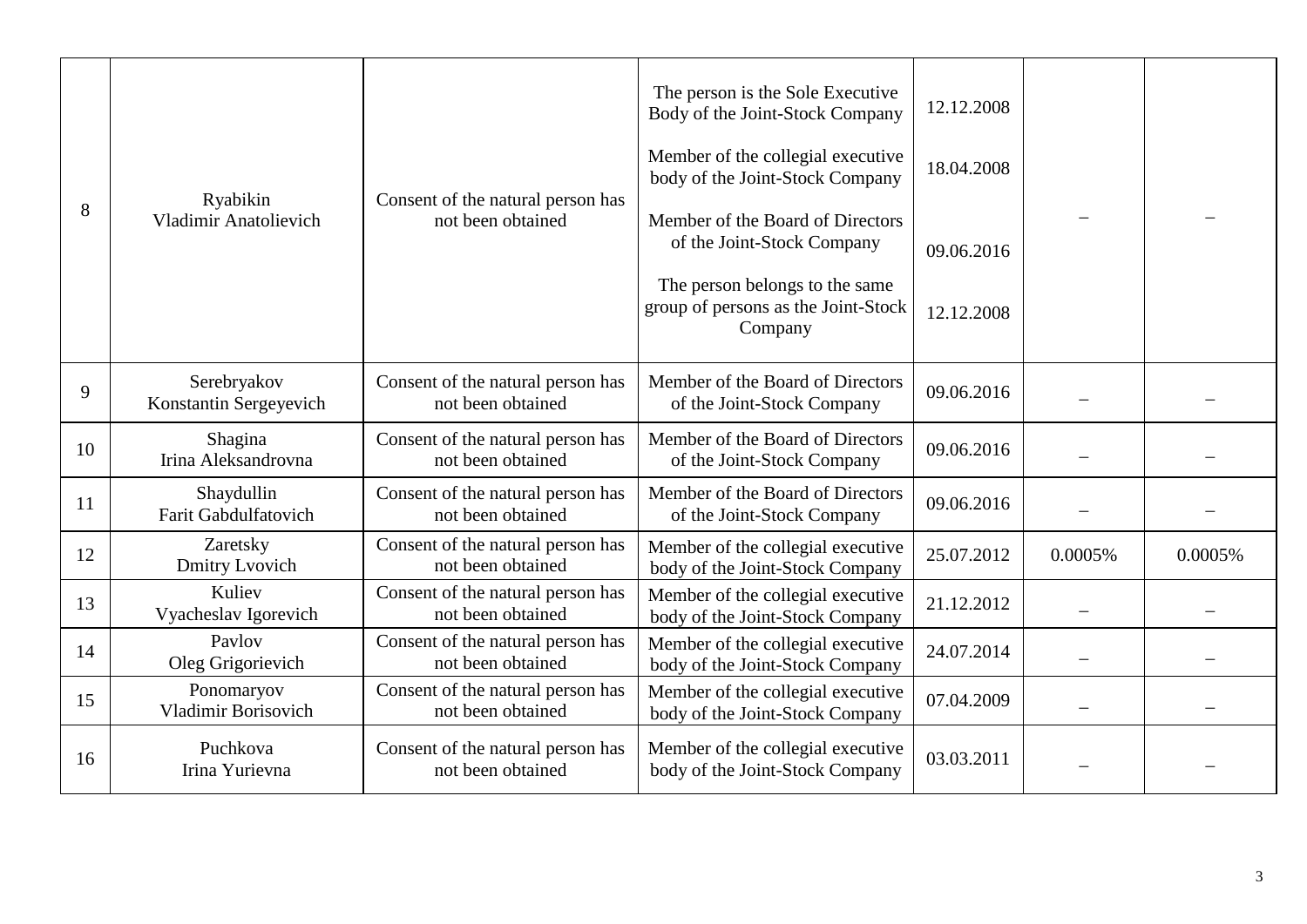| 17 | Rebrova<br>Natalia Leonidovna                      | Consent of the natural person has<br>not been obtained       | Member of the collegial executive<br>body of the Joint-Stock Company                                                                                                                                                                                                                                                                   | 06.10.2009               | 0.00003% | 0.00003% |
|----|----------------------------------------------------|--------------------------------------------------------------|----------------------------------------------------------------------------------------------------------------------------------------------------------------------------------------------------------------------------------------------------------------------------------------------------------------------------------------|--------------------------|----------|----------|
| 18 | Tamlenova<br>Irina Alekseyevna                     | Consent of the natural person has<br>not been obtained       | Member of the collegial executive<br>body of the Joint-Stock Company                                                                                                                                                                                                                                                                   | 07.04.2009               |          |          |
| 19 | Frolov<br>Sergey Petrovich                         | Consent of the natural person has<br>not been obtained       | Member of the collegial executive<br>body of the Joint-Stock Company                                                                                                                                                                                                                                                                   | 07.04.2009               |          |          |
| 20 | <b>Public Joint-Stock Company</b><br>Russian Grids | Moscow, Russia                                               | The person is entitled to dispose of<br>over 20% of the total number of<br>votes attached to the voting shares<br>of this Joint-Stock Company<br>The person belongs to the same<br>group of persons as the Joint-Stock<br>Company                                                                                                      | 20.08.2008<br>01.07.2008 | 68.08%   | 68.08%   |
| 21 | Joint-Stock Company Social<br>Sphere-M             | Saransk, the Republic of<br>Mordovia, the Russian Federation | The legal entity in which this<br>Joint-Stock Company is entitled to<br>dispose of over 20% of the total<br>number of votes attached to the<br>voting shares or constituting the<br>share capital of stocks,<br>contributions of this legal entity<br>The person belongs to the same<br>group of persons as the Joint-Stock<br>Company | 28.04.2008<br>28.04.2008 |          |          |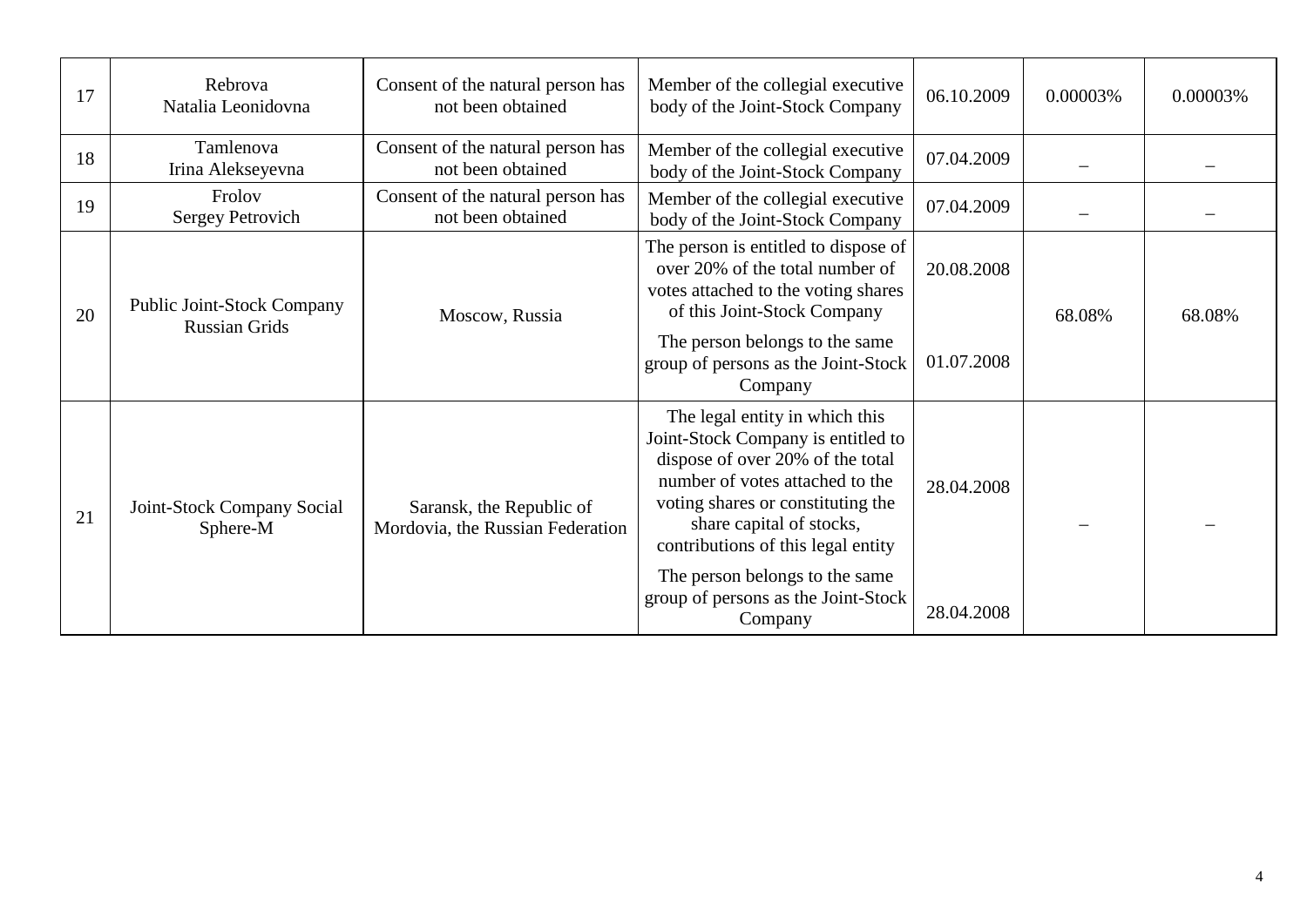| 22 | Joint-Stock Company Chuvash<br><b>Autotransport Company</b>  | 21, ul. Promyshlennaya,<br>Novocheboksarsk, the Chuvash<br>Republic, 429954, the Russian<br>Federation | The legal entity in which this<br>Joint-Stock Company is entitled to<br>dispose of over 20% of the total<br>number of votes attached to the<br>voting shares or constituting the<br>share capital of stocks,<br>contributions of this legal entity<br>The person belongs to the same<br>group of persons as the Joint-Stock<br>Company | 28.04.2008<br>28.04.2008 |  |
|----|--------------------------------------------------------------|--------------------------------------------------------------------------------------------------------|----------------------------------------------------------------------------------------------------------------------------------------------------------------------------------------------------------------------------------------------------------------------------------------------------------------------------------------|--------------------------|--|
| 23 | Joint-Stock Company<br>Solnechny Sanatorium-<br>Preventorium | 58, ul. Turbinnaya, Orenburg,<br>460023, the Russian Federation                                        | The legal entity in which this<br>Joint-Stock Company is entitled to<br>dispose of over 20% of the total<br>number of votes attached to the<br>voting shares or constituting the<br>share capital of stocks,<br>contributions of this legal entity<br>The person belongs to the same<br>group of persons as the Joint-Stock<br>Company | 28.04.2008<br>28.04.2008 |  |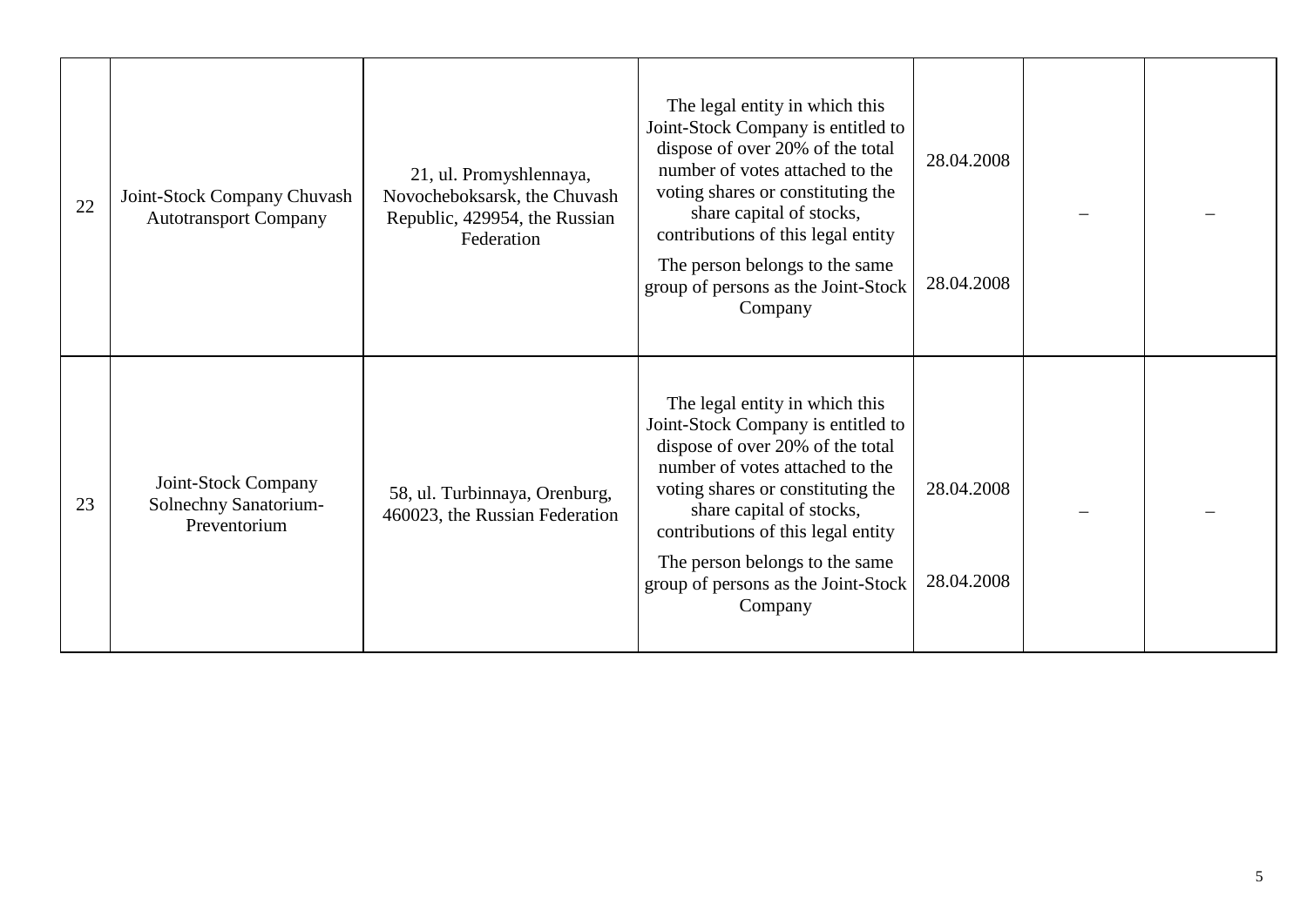| 24 | Joint-Stock Company<br><b>Energoservice of Volga</b>                                                                 | 149A, ul. Moskovskaya, Saratov,<br>410012, the Russian Federation              | The legal entity in which this<br>Joint-Stock Company is entitled to<br>dispose of over 20% of the total<br>number of votes attached to the<br>voting shares or constituting the<br>share capital of stocks,<br>contributions of this legal entity<br>The person belongs to the same<br>group of persons as the Joint-Stock<br>Company | 12.01.2011<br>12.01.2011 |  |
|----|----------------------------------------------------------------------------------------------------------------------|--------------------------------------------------------------------------------|----------------------------------------------------------------------------------------------------------------------------------------------------------------------------------------------------------------------------------------------------------------------------------------------------------------------------------------|--------------------------|--|
| 25 | Public Joint-Stock Company<br><b>Interregional Distribution Grid</b><br>Company of Center                            | Moscow, Russia                                                                 | The person belongs to the same<br>group of persons as the Joint-Stock<br>Company                                                                                                                                                                                                                                                       | 01.07.2008               |  |
| 26 | Public Joint -Stock Company<br><b>Interregional Distribution Grid</b><br>Company of the North-West                   | Gatchina, the Leningrad region,<br>Russia                                      | The person belongs to the same<br>group of persons as the Joint-Stock<br>Company                                                                                                                                                                                                                                                       | 01.07.2008               |  |
| 27 | Open Joint-Stock Company<br><b>Interregional Distribution Grid</b><br>Company of Urals                               | 140, ul. Mamina-Sibiryaka,<br>Yekaterinburg, 620026                            | The person belongs to the same<br>group of persons as the Joint-Stock<br>Company                                                                                                                                                                                                                                                       | 01.07.2008               |  |
| 28 | <b>Public Joint-Stock Company</b><br><b>Interregional Distribution Grid</b><br>Company of Siberia                    | 144a, ul. Bogarda, Krasnoyarsk,<br>660021                                      | The person belongs to the same<br>group of persons as the Joint-Stock<br>Company                                                                                                                                                                                                                                                       | 01.07.2008               |  |
| 29 | <b>Public Joint-Stock Company</b><br><b>Interregional Distribution Grid</b><br>Company of Center and Volga<br>region | 33, ul. Rozhdestvemskaya, Nizhny<br>Novgorod 603950, the Russian<br>Federation | The person belongs to the same<br>group of persons as the Joint-Stock<br>Company                                                                                                                                                                                                                                                       | 01.07.2008               |  |
| 30 | Public Joint-Stock Company<br><b>Interregional Distribution Grid</b><br>Company of the South                         | Rostov-on-Don, the Russian<br>Federation                                       | The person belongs to the same<br>group of persons as the Joint-Stock<br>Company                                                                                                                                                                                                                                                       | 01.07.2008               |  |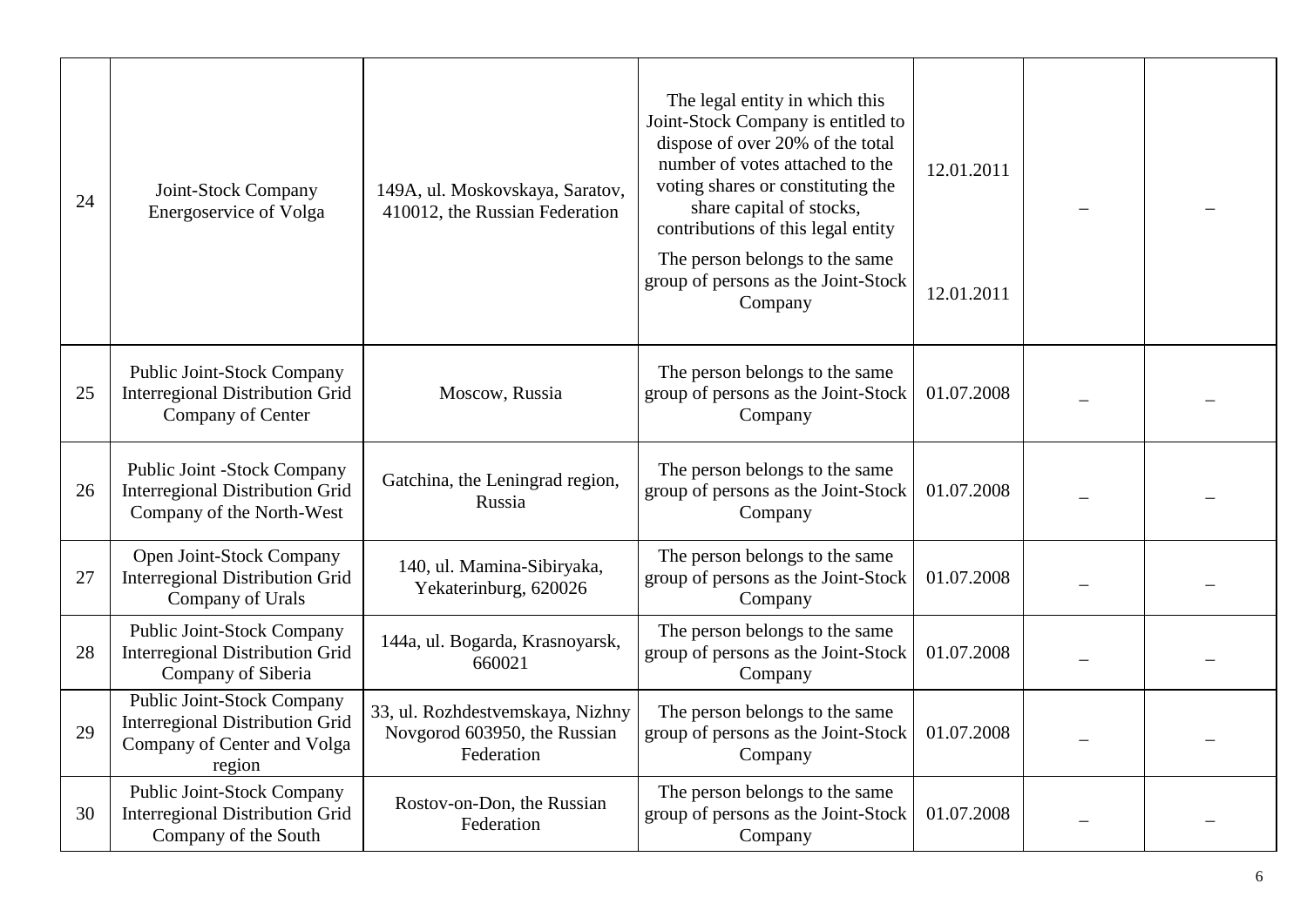| 31 | Public Joint -Stock Company<br><b>Interregional Distribution Grid</b><br>Company of the North<br>Caucasus | 13a, ul. Podstantsionnaya,<br>Energetik settlement, Pyatigorsk<br>357506, Stavropol Krai, the<br><b>Russian Federation</b> | The person belongs to the same<br>group of persons as the Joint-Stock<br>Company | 01.07.2008 |  |
|----|-----------------------------------------------------------------------------------------------------------|----------------------------------------------------------------------------------------------------------------------------|----------------------------------------------------------------------------------|------------|--|
| 32 | Joint-Stock Company of Power<br><b>Industry and Electrification</b><br>Tyumenenergo                       | Surgut, the Tyumen region,<br>Khanty-Mansi Autonomous Area<br>— Yugra, Russia                                              | The person belongs to the same<br>group of persons as the Joint-Stock<br>Company | 01.07.2008 |  |
| 33 | Public Joint-Stock Company of<br>Power Industry and<br>Electrification<br>Lenenergo                       | Saint Petersburg, Russia                                                                                                   | The person belongs to the same<br>group of persons as the Joint-Stock<br>Company | 01.07.2008 |  |
| 34 | Public Joint-Stock Company<br><b>Moscow United Electric Grid</b><br>Company                               | Moscow, the Russian Federation                                                                                             | The person belongs to the same<br>group of persons as the Joint-Stock<br>Company | 01.07.2008 |  |
| 35 | Joint-Stock Company<br>Yantarenergo                                                                       | Kaliningrad, the Russian<br>Federation                                                                                     | The person belongs to the same<br>group of persons as the Joint-Stock<br>Company | 01.07.2008 |  |
| 36 | <b>Public Joint-Stock Company</b><br>North-West Energy<br><b>Management Company</b>                       | Saint Petersburg                                                                                                           | The person belongs to the same<br>group of persons as the Joint-Stock<br>Company | 01.07.2008 |  |
| 37 | Public Joint-Stock Company<br>Dagestan Energy Retail<br>Company                                           | Makhachkala, Republic of<br>Dagestan                                                                                       | The person belongs to the same<br>group of persons as the Joint-Stock<br>Company | 01.07.2008 |  |
| 38 | Kabardino-Balkarian Public<br>Joint-Stock Company of Power<br>Industry and Electrification                | Nalchik, Kabardino-Balkar<br>Republic                                                                                      | The person belongs to the same<br>group of persons as the Joint-Stock<br>Company | 01.07.2008 |  |
| 39 | Joint-Stock Company<br>Karachayevo-Cherkesskenergo                                                        | Cherkessk, Karachay-Circassian<br>Republic                                                                                 | The person belongs to the same<br>group of persons as the Joint-Stock<br>Company | 01.07.2008 |  |
| 40 | Joint-Stock Company<br>Kalmenergosbyt                                                                     | Elista, Republic of Kalmykia                                                                                               | The person belongs to the same<br>group of persons as the Joint-Stock<br>Company | 01.07.2008 |  |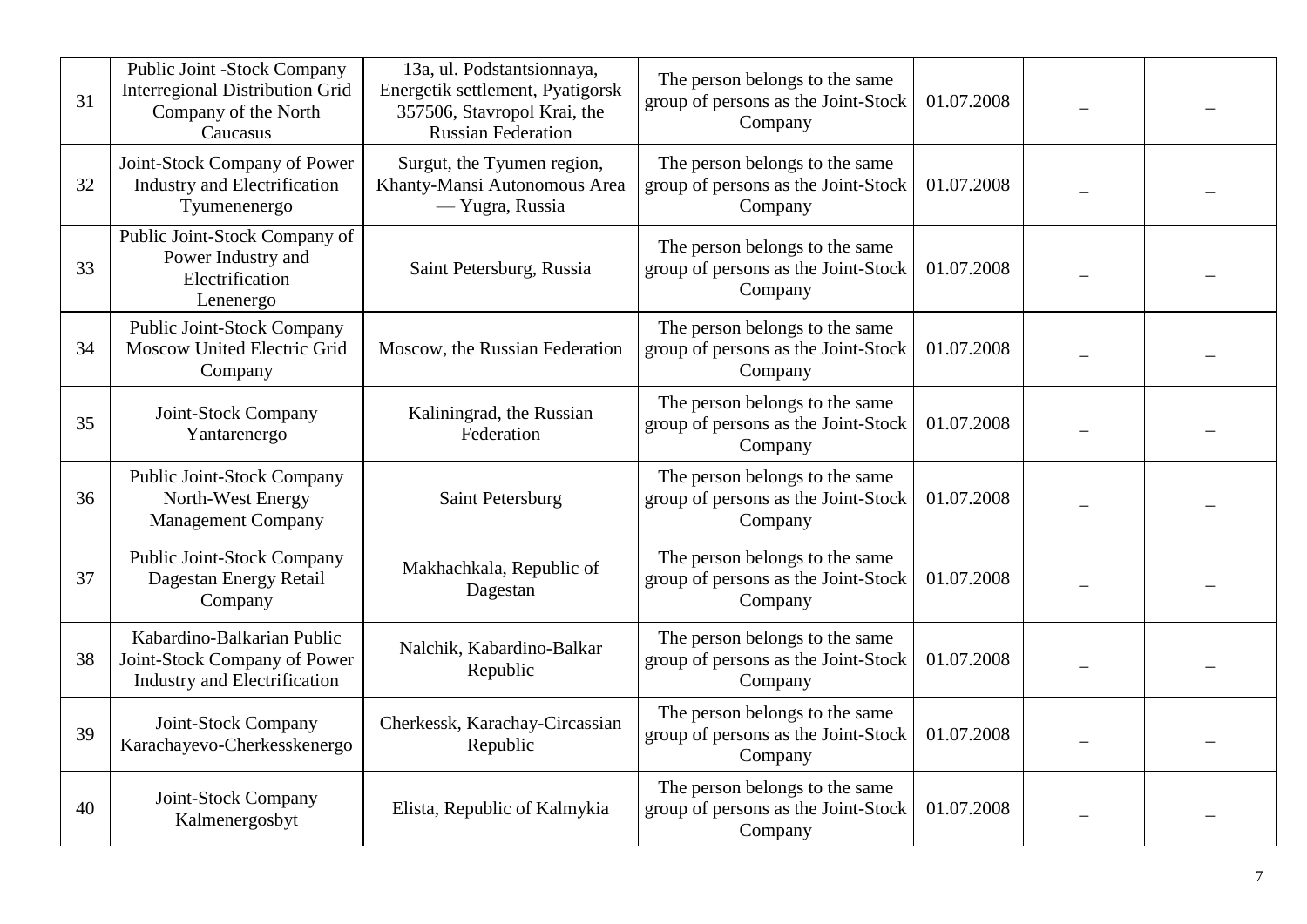| 41 | Joint-Stock Company<br>Management of Fiber-Optic<br><b>Communication Lines at</b><br><b>Overhead Power Transmission</b><br>Lines of Interregional<br><b>Distribution Grid Companies</b> | Moscow, Russia                                                                | The person belongs to the same<br>group of persons as the Joint-Stock<br>Company | 30.06.2011 |  |
|----|-----------------------------------------------------------------------------------------------------------------------------------------------------------------------------------------|-------------------------------------------------------------------------------|----------------------------------------------------------------------------------|------------|--|
| 42 | Joint-Stock Company<br>Realty of the United Power<br><b>System Engineering Center</b>                                                                                                   | Moscow                                                                        | The person belongs to the same<br>group of persons as the Joint-Stock<br>Company | 01.07.2008 |  |
| 43 | Public Joint-Stock Company<br><b>Tomsk Distribution Company</b>                                                                                                                         | Tomsk, the Russian Federation                                                 | The person belongs to the same<br>group of persons as the Joint-Stock<br>Company | 01.07.2008 |  |
| 44 | Open Joint-Stock Company<br><b>VNIPIenergoprom Association</b>                                                                                                                          | 2/1, Semyonovskaya<br>naberezhnaya, Moscow, 105094,<br>the Russian Federation | The person belongs to the same<br>group of persons as the Joint-Stock<br>Company | 01.07.2008 |  |
| 45 | Open Joint-Stock Company<br>Special Design Bureau of Heat<br>Power Engineering Equipment<br><b>VTI</b>                                                                                  | 4/1, Trety Avtozavodsky proezd,<br>Moscow, the Russian Federation             | The person belongs to the same<br>group of persons as the Joint-Stock<br>Company | 01.07.2008 |  |
| 46 | Joint-Stock Company<br>Tyvaenergosbyt                                                                                                                                                   | Kyzyl, the Republic of Tyva, the<br><b>Russian Federation</b>                 | The person belongs to the same<br>group of persons as the Joint-Stock<br>Company | 01.07.2008 |  |
| 47 | Joint-Stock Company of Power<br><b>Industry and Electrification</b><br>Ingushenergo                                                                                                     | Nazran, Republic of Ingooshetia                                               | The person belongs to the same<br>group of persons as the Joint-Stock<br>Company | 01.07.2008 |  |
| 48 | Public Joint-Stock Company of<br>Power Industry and<br><b>Electrification of Kuban</b>                                                                                                  | Krasnodar, the Russian Federation                                             | The person belongs to the same<br>group of persons as the Joint-Stock<br>Company | 01.07.2008 |  |
| 49 | Joint-Stock Company of Power<br><b>Industry and Electrification</b><br>Sevkavkazenergo                                                                                                  | Vladikavkaz, Republic of North<br>Ossetia — Alania                            | The person belongs to the same<br>group of persons as the Joint-Stock<br>Company | 01.07.2008 |  |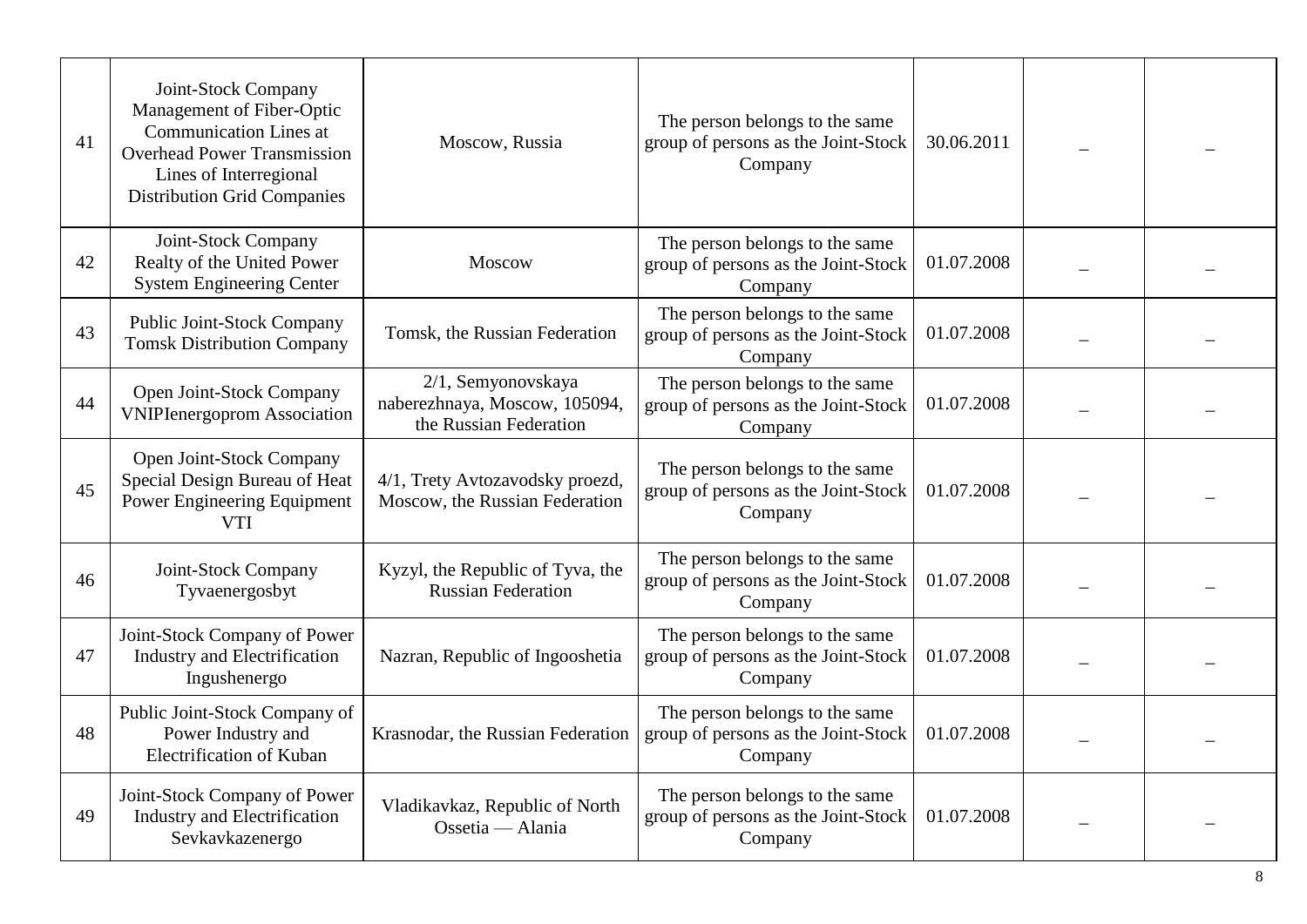| 50 | Open Joint-Stock Company<br>Nurenergo                         | 6, Staropromyslovskoye shosse,<br>Grozny, Chechen Republic                                            | The person belongs to the same<br>group of persons as the Joint-Stock<br>Company | 01.07.2008 |  |
|----|---------------------------------------------------------------|-------------------------------------------------------------------------------------------------------|----------------------------------------------------------------------------------|------------|--|
| 51 | Joint-Stock Company<br>Chechenenergo                          | 6, Staropromyslovskoye shosse,<br>Grozny, Chechen Republic, the<br><b>Russian Federation</b>          | The person belongs to the same<br>group of persons as the Joint-Stock<br>Company | 01.07.2008 |  |
| 52 | Joint-Stock Company Energetik<br>Sanatorium                   | 1, ul. Sanatornaya, Industrial<br>Community Novaya Lyada, the<br>Tambov region, 392515                | The person belongs to the same<br>group of persons as the Joint-Stock<br>Company | 01.07.2008 |  |
| 53 | Open Joint-Stock Company<br>Pskovenergoagent                  | 32, ul. Staro-Tekstilnaya, Pskov,<br>180006, the Russian Federation                                   | The person belongs to the same<br>group of persons as the Joint-Stock<br>Company | 01.07.2008 |  |
| 54 | Open Joint-Stock Company<br>Pskovenergosbyt                   | 24, ul. Zavodskaya, Pskov, 180000                                                                     | The person belongs to the same<br>group of persons as the Joint-Stock<br>Company | 01.07.2008 |  |
| 55 | Open Joint-Stock Company<br>Lesnaya Skazka                    | Syargilakhta village, the<br>Pryazhinsky district, the Republic<br>of Karelia, the Russian Federation | The person belongs to the same<br>group of persons as the Joint-Stock<br>Company | 01.07.2008 |  |
| 56 | Joint-Stock Company<br>Yekaterinburg Electric Grid<br>Company | Yekaterinburg, the Russian<br>Federation                                                              | The person belongs to the same<br>group of persons as the Joint-Stock<br>Company | 01.07.2008 |  |
| 57 | Joint-Stock Company<br>Sotssphera                             | Chernoluchye settlement, the Omsk<br>district, the Omsk region, Russia                                | The person belongs to the same<br>group of persons as the Joint-Stock<br>Company | 01.07.2008 |  |
| 58 | Joint-Stock Company<br>Tyvaenergo                             | Kyzyl, the Republic of Tyva, the<br><b>Russian Federation</b>                                         | The person belongs to the same<br>group of persons as the Joint-Stock<br>Company | 01.07.2008 |  |
| 59 | <b>Closed Joint-Stock Company</b><br><b>SVET</b>              | 8, ul. Lunacharskogo, Bor, 606440,<br>the Nizhny Novgorod region                                      | The person belongs to the same<br>group of persons as the Joint-Stock<br>Company | 01.07.2008 |  |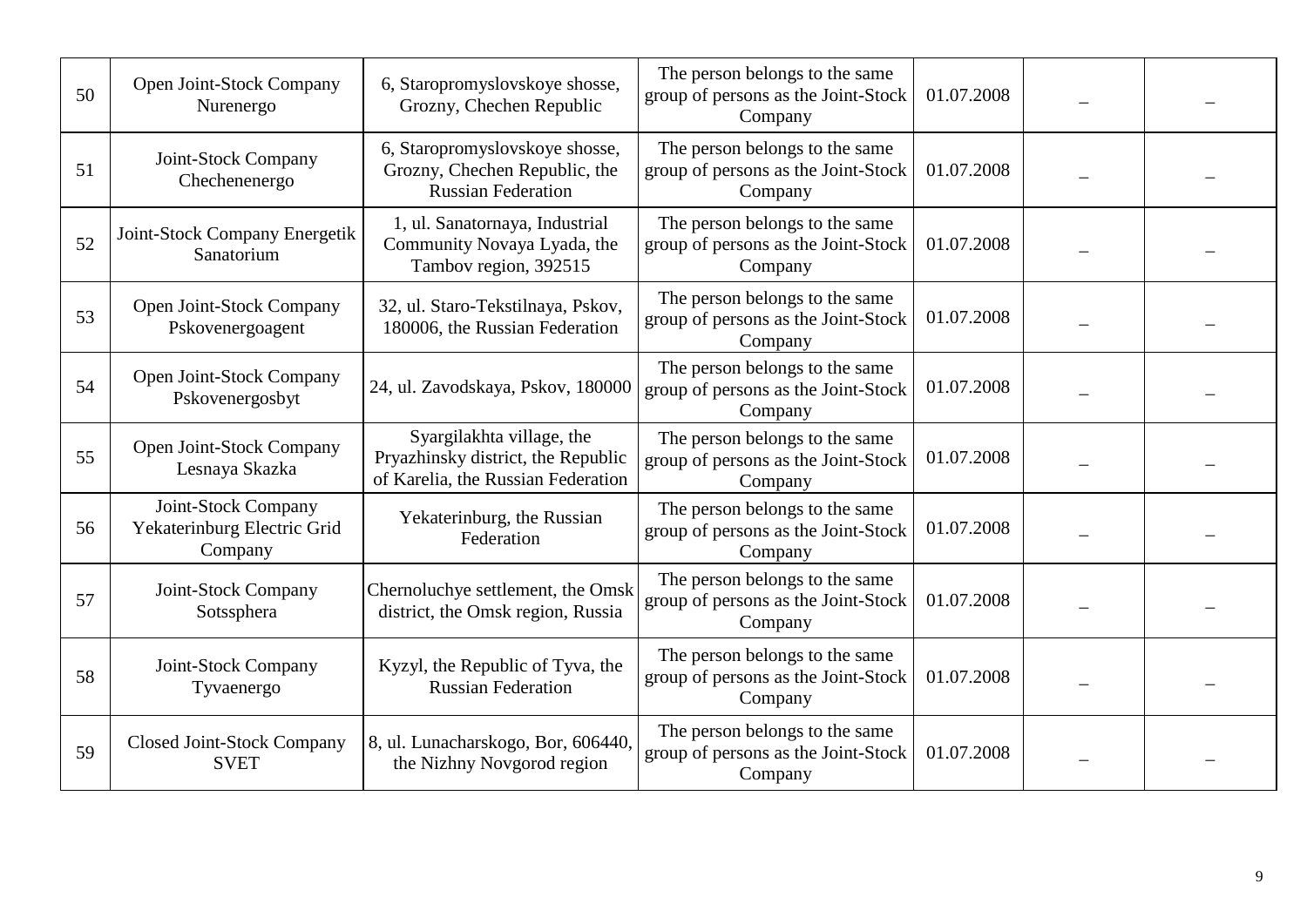| 60 | Open Joint-Stock Company<br>Berendeevskoye                                                | Berendeyevka settlement,<br>Lyskovsky district, the Nizhny<br>Novgorod region, 606241                    | The person belongs to the same<br>group of persons as the Joint-Stock<br>Company | 01.07.2008 |  |
|----|-------------------------------------------------------------------------------------------|----------------------------------------------------------------------------------------------------------|----------------------------------------------------------------------------------|------------|--|
| 61 | Open Joint-Stock Company<br>Avtotransportnoye Khozyaistvo<br>(Motor Transport Facilities) | 50, ul. Yuzhnaya, Orichi settlement,<br>the Orichi district, the Kirov region,<br>the Russian Federation | The person belongs to the same<br>group of persons as the Joint-Stock<br>Company | 01.07.2008 |  |
| 62 | Open Joint-Stock Company<br>Energetik Sanatorium-<br>Preventorium                         | 10, ul. Aviatsionnaya, Izhevsk,<br>426009, the Udmurtian Republic,<br>the Russian Federation             | The person belongs to the same<br>group of persons as the Joint-Stock<br>Company | 01.07.2008 |  |
| 63 | Open Joint-Stock Company<br><b>Kaliningrad Generating</b><br>Company                      | 10a, Pravaya Naberezhnaya,<br>Kaliningrad, the Russian<br>Federation                                     | The person belongs to the same<br>group of persons as the Joint-Stock<br>Company | 01.07.2008 |  |
| 64 | Open Joint-Stock Company<br>Yantarenergosbyt                                              | 10, ul. Darvina, Kaliningrad                                                                             | The person belongs to the same<br>group of persons as the Joint-Stock<br>Company | 01.07.2008 |  |
| 65 | Joint-Stock Company<br><b>Energetik Recreation Camp</b>                                   | 3, ul. Shkolnaya, stanitsa Shepsi,<br>the Tuapse district, Krasnodar<br>Krai, the Russian Federation     | The person belongs to the same<br>group of persons as the Joint-Stock<br>Company | 01.07.2008 |  |
| 66 | Joint-Stock Company<br>Sokolovskoye Agricultural<br>Enterprise                            | 32, ul. Kurskaya, Sokolovo-<br>Kundryuchensky settlement,<br>Novoshakhtinsk, Russia                      | The person belongs to the same<br>group of persons as the Joint-Stock<br>Company | 01.07.2008 |  |
| 67 | Open Joint-Stock Company<br>Agricultural Enterprise named<br>after A.A. Grechko           | 21, ul. Teatralnaya, Kuybyshevo<br>settlement, the Kuybyshevo<br>district, the Rostov region, Russia     | The person belongs to the same<br>group of persons as the Joint-Stock<br>Company | 01.07.2008 |  |
| 68 | <b>Closed Joint-Stock Company</b><br>Lenenergospetsremont                                 | bld. 43 (ID code "A"), 12 Liniya,<br>Vasilievsky Ostrov, Saint<br>Petersburg, 191180                     | The person belongs to the same<br>group of persons as the Joint-Stock<br>Company | 01.07.2008 |  |
| 69 | Open Joint-Stock Company<br>Moskabelsetmontazh                                            | 17, ul. Yuzhnoportovaya, Moscow,<br>115088                                                               | The person belongs to the same<br>group of persons as the Joint-Stock<br>Company | 01.07.2008 |  |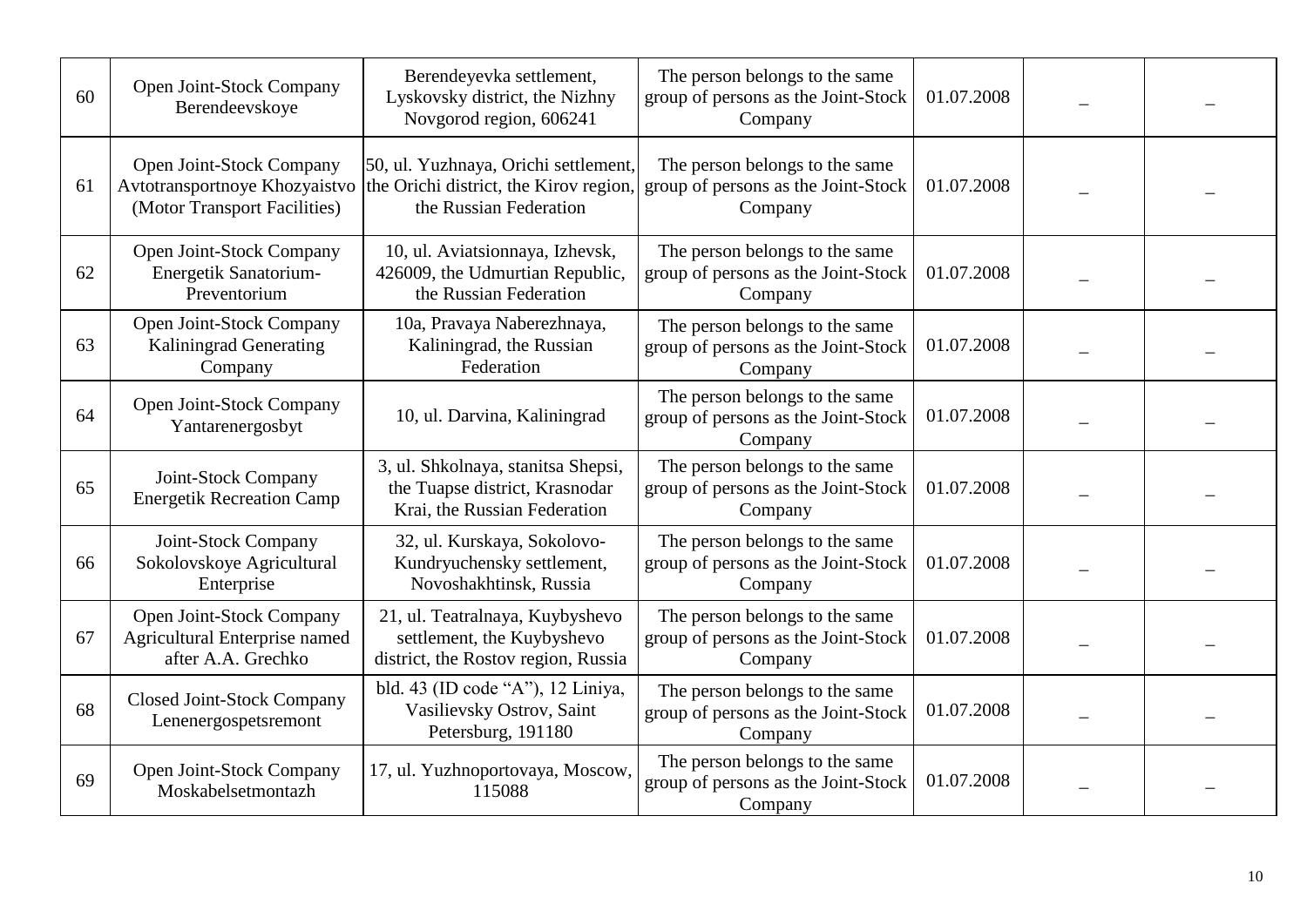| 70 | Open Joint-Stock Company<br>Moskabelenergoremont                         | 7B, ul. Reutovskaya, Moscow,<br>111539                                                 | The person belongs to the same<br>group of persons as the Joint-Stock<br>Company | 01.07.2008 |  |
|----|--------------------------------------------------------------------------|----------------------------------------------------------------------------------------|----------------------------------------------------------------------------------|------------|--|
| 71 | Open Joint-Stock Company<br><b>Electrical Equipment Repairs</b><br>Plant | 4a, Starokashirskoye Shosse,<br>Moscow, 152201                                         | The person belongs to the same<br>group of persons as the Joint-Stock<br>Company | 01.07.2008 |  |
| 72 | Open Joint-Stock Company<br><b>Energetik Vacation Hotel</b>              | 4, ul. Pionerskaya, Divnomorskoye<br>settlement, Gelendzhik, Krasnodar<br>Krai, 353490 | The person belongs to the same<br>group of persons as the Joint-Stock<br>Company | 01.07.2008 |  |
| 73 | Open Joint-Stock Company<br>Plamya Recreation Complex                    | 2, Novomikhaylovsky settlement,<br>the Tuapse district, Krasnodar<br>Krai, 352856      | The person belongs to the same<br>group of persons as the Joint-Stock<br>Company | 01.07.2008 |  |
| 74 | <b>Closed Joint-Stock Company</b><br>Tsarskoselskaya Power<br>Company    | 5, ul. Glinki, Pushkin, Saint<br>Petersburg, 196600                                    | The person belongs to the same<br>group of persons as the Joint-Stock<br>Company | 01.07.2008 |  |
| 75 | Joint-Stock Company<br>Yekaterinburgenergosbyt                           | Yekaterinburg, the Russian<br>Federation                                               | The person belongs to the same<br>group of persons as the Joint-Stock<br>Company | 01.07.2008 |  |
| 76 | <b>Closed Joint-Stock Company</b><br>Kurortenergo                        | 16, ul. Kommunarov, Sestroretsk,<br>Saint Petersburg, 197706                           | The person belongs to the same<br>group of persons as the Joint-Stock<br>Company | 01.07.2008 |  |
| 77 | Open Joint-Stock Company<br>Energotsentr                                 | 65, ul. Kirova, Podolsk, the<br>Moscow region, 142117                                  | The person belongs to the same<br>group of persons as the Joint-Stock<br>Company | 01.07.2008 |  |
| 78 | Joint-Stock Company<br><b>Yaroslavl Electric Grid</b><br>Company         | 26, ul. Blyukhera, Yaroslavl,<br>150042, the Russian Federation                        | The person belongs to the same<br>group of persons as the Joint-Stock<br>Company | 30.12.2009 |  |
| 79 | <b>Limited Liability Company</b><br><b>Elektroservice Company</b>        | 39V, Sibirsky Trakt,<br>Yekaterinburg, 620100                                          | The person belongs to the same<br>group of persons as the Joint-Stock<br>Company | 30.12.2009 |  |
| 80 | Open Joint-Stock Company<br>Dagenergoset                                 | 73, ul. Dakhadaeva, Makhachkala,<br>367020, the Republic of Dagestan,                  | The person belongs to the same<br>group of persons as the Joint-Stock            | 31.03.2010 |  |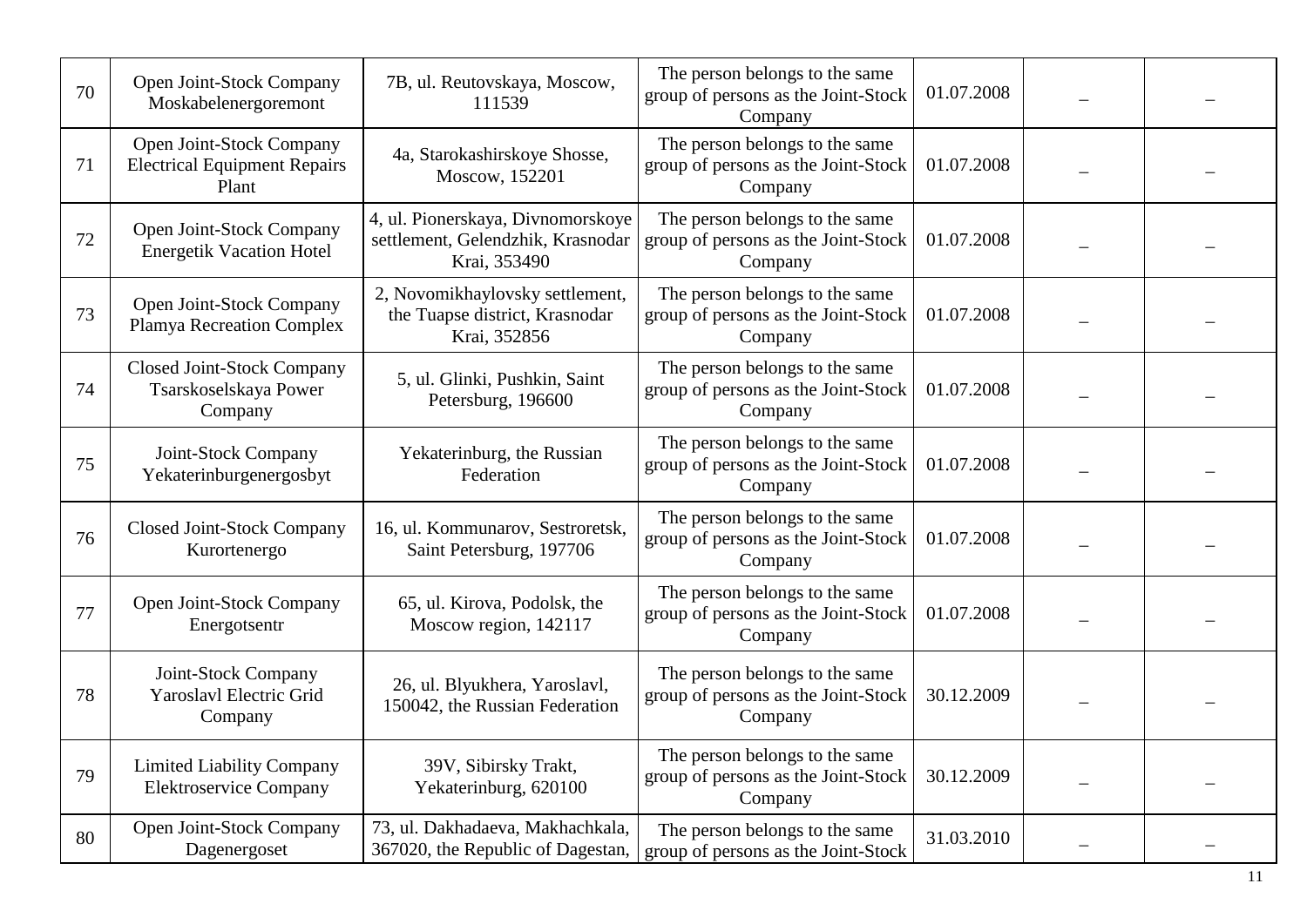|    |                                                                                                                                       | the Russian Federation                                                                | Company                                                                          |            |  |
|----|---------------------------------------------------------------------------------------------------------------------------------------|---------------------------------------------------------------------------------------|----------------------------------------------------------------------------------|------------|--|
| 81 | <b>Limited Liability Company</b><br>Uralenergotrans                                                                                   | 140, ul. Mamina-Sibiryaka,<br>Yekaterinburg, 620026                                   | The person belongs to the same<br>group of persons as the Joint-Stock<br>Company | 30.09.2010 |  |
| 82 | Joint-Stock Company<br>Scientific and Research<br><b>Engineering Center of</b><br><b>Interregional Distribution Grid</b><br>Companies | Moscow, the Russian Federation                                                        | The person belongs to the same<br>group of persons as the Joint-Stock<br>Company | 30.09.2010 |  |
| 83 | Joint-Stock Company<br>Energoservice of the South                                                                                     | 49, ul. Bolshaya Sadovaya,<br>Rostov-on-Don, 344002, the<br><b>Russian Federation</b> | The person belongs to the same<br>group of persons as the Joint-Stock<br>Company | 31.12.2010 |  |
| 84 | Open Joint-Stock Company<br><b>Interregional Energoservice</b><br>Company<br><b>Energy Efficient Technologies</b>                     | 6, ul. Proviantskaya, Nizhny<br>Novgorod, 603155, the Russian<br>Federation           | The person belongs to the same<br>group of persons as the Joint-Stock<br>Company | 31.12.2010 |  |
| 85 | Open Joint-Stock Company<br><b>Energoservice Company</b>                                                                              | 33, ul. 50 Let NLMK, Lipetsk,<br>398001                                               | The person belongs to the same<br>group of persons as the Joint-Stock<br>Company | 31.03.2011 |  |
| 86 | Open Joint-Stock Company<br>Energoservice of Kuban                                                                                    | 47, ul. Novorossiyskaya,<br>Krasnodar, 350080                                         | The person belongs to the same<br>group of persons as the Joint-Stock<br>Company | 31.03.2011 |  |
| 87 | Open Joint-Stock Company<br>Yantarenergoservice                                                                                       | 83, ul. Krasnoselskaya,<br>Kaliningrad                                                | The person belongs to the same<br>group of persons as the Joint-Stock<br>Company | 31.03.2011 |  |
| 88 | <b>Open Joint-Stock Company</b><br><b>Energoservice Company of</b><br>Urals                                                           | 19, ul. Chaykovskogo,<br>Yekaterinburg, 620142, Russia                                | The person belongs to the same<br>group of persons as the Joint-Stock<br>Company | 31.03.2011 |  |
| 89 | Open Joint-Stock Company<br>Energoservice of the North-<br>West                                                                       | 31, ul. Sobornaya, Gatchina,<br>188300, the Leningrad region                          | The person belongs to the same<br>group of persons as the Joint-Stock<br>Company | 31.03.2011 |  |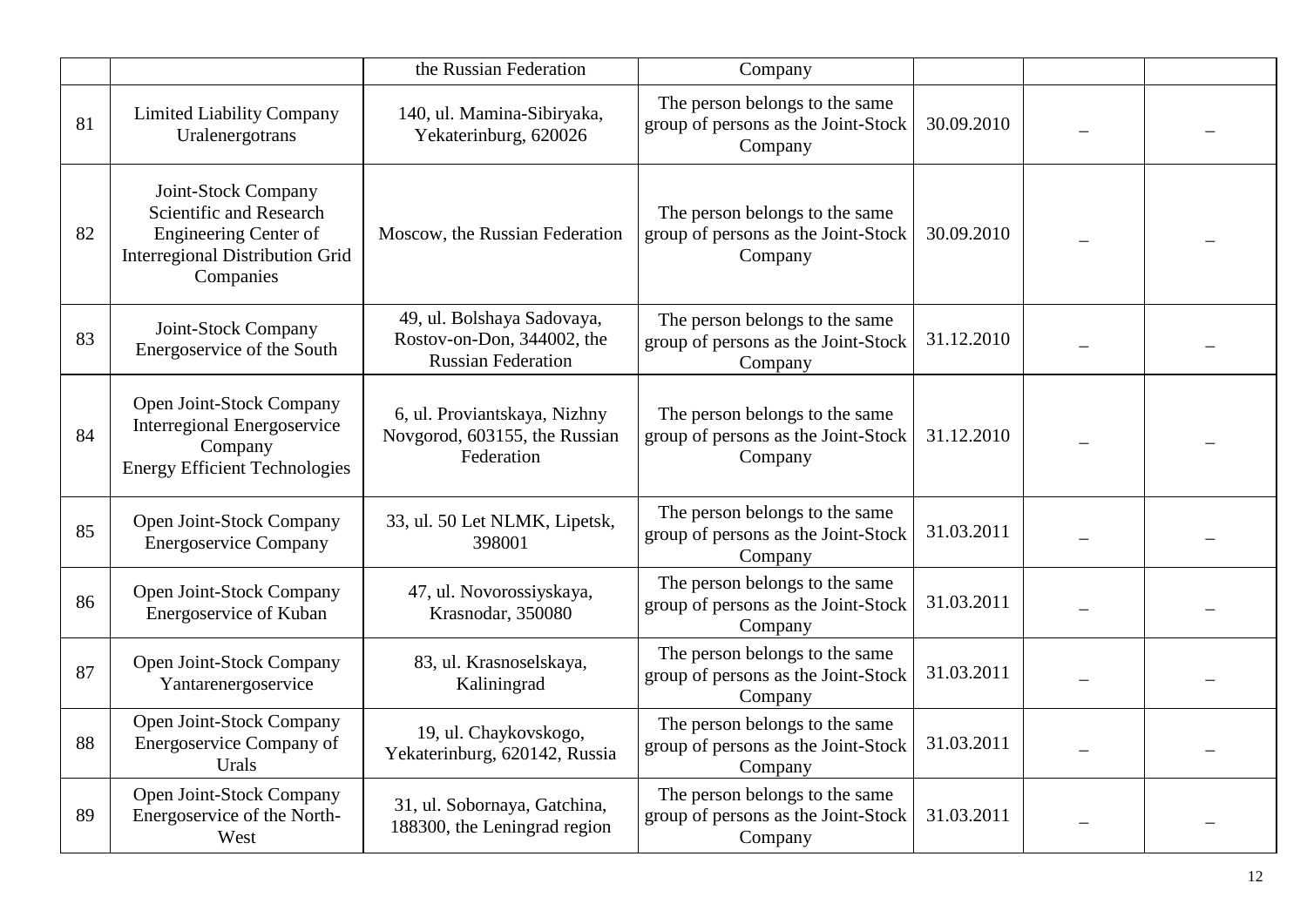| 90 | Open Joint-Stock Company<br>Energoservice Company of<br>Tyumenenergo                                                                  | 4, ul. Universitetskaya, Surgut, the<br>Tyumen region, Khanty-Mansi<br>Autonomous Area — Yugra, the<br><b>Russian Federation</b> | The person belongs to the same<br>group of persons as the Joint-Stock<br>Company | 31.03.2011 |  |
|----|---------------------------------------------------------------------------------------------------------------------------------------|----------------------------------------------------------------------------------------------------------------------------------|----------------------------------------------------------------------------------|------------|--|
| 91 | Joint-Stock Company<br>Dagestan Grid Company                                                                                          | Makhachkala, the Republic of<br>Dagestan, the Russian Federation                                                                 | The person belongs to the same<br>group of persons as the Joint-Stock<br>Company | 31.03.2011 |  |
| 92 | Joint-Stock Company<br>Energoservice Company of<br>Siberia                                                                            | Krasnoyarsk                                                                                                                      | The person belongs to the same<br>group of persons as the Joint-Stock<br>Company | 31.03.2011 |  |
| 93 | <b>Closed Joint-Stock Company</b><br>Center of Innovations and<br><b>Energy Efficiency</b>                                            | 26, ul. Blyukhera, Yaroslavl,<br>150042                                                                                          | The person belongs to the same<br>group of persons as the Joint-Stock<br>Company | 30.09.2011 |  |
| 94 | Open Joint-Stock Company<br><b>Energoservice Company</b><br>Lenenergo                                                                 | bld. 60-62 (ID code "A"),<br>Sinopskaya naberezhnaya, Saint<br>Petersburg, 191124                                                | The person belongs to the same<br>group of persons as the Joint-Stock<br>Company | 30.03.2012 |  |
| 95 | <b>Limited Liability Company</b><br>Urenergokonsalt                                                                                   | 18, ul. 295 Strelkovoy Divizii,<br>Pyatigorsk, 357506, Stavropol<br>Krai                                                         | The person belongs to the same<br>group of persons as the Joint-Stock<br>Company | 30.06.2012 |  |
| 96 | Public Joint-Stock Company<br>Federal Grid Company of the<br><b>Unified Energy System</b>                                             | 5A, ul. Akademika Chelomeya,<br>Moscow, 117630                                                                                   | The person belongs to the same<br>group of persons as the Joint-Stock<br>Company | 30.09.2012 |  |
| 97 | Joint-Stock Company<br><b>Moscow Telecommunications</b><br><b>Center of Energy Systems</b>                                            | Moscow                                                                                                                           | The person belongs to the same<br>group of persons as the Joint-Stock<br>Company | 30.09.2012 |  |
| 98 | Joint-Stock Company<br>Scientific and Research<br><b>Engineering Center of</b><br><b>Interregional Distribution Grid</b><br>Companies | bld. 3, Kashirskoye shosse 22,<br>Moscow, 115201                                                                                 | The person belongs to the same<br>group of persons as the Joint-Stock<br>Company | 30.09.2012 |  |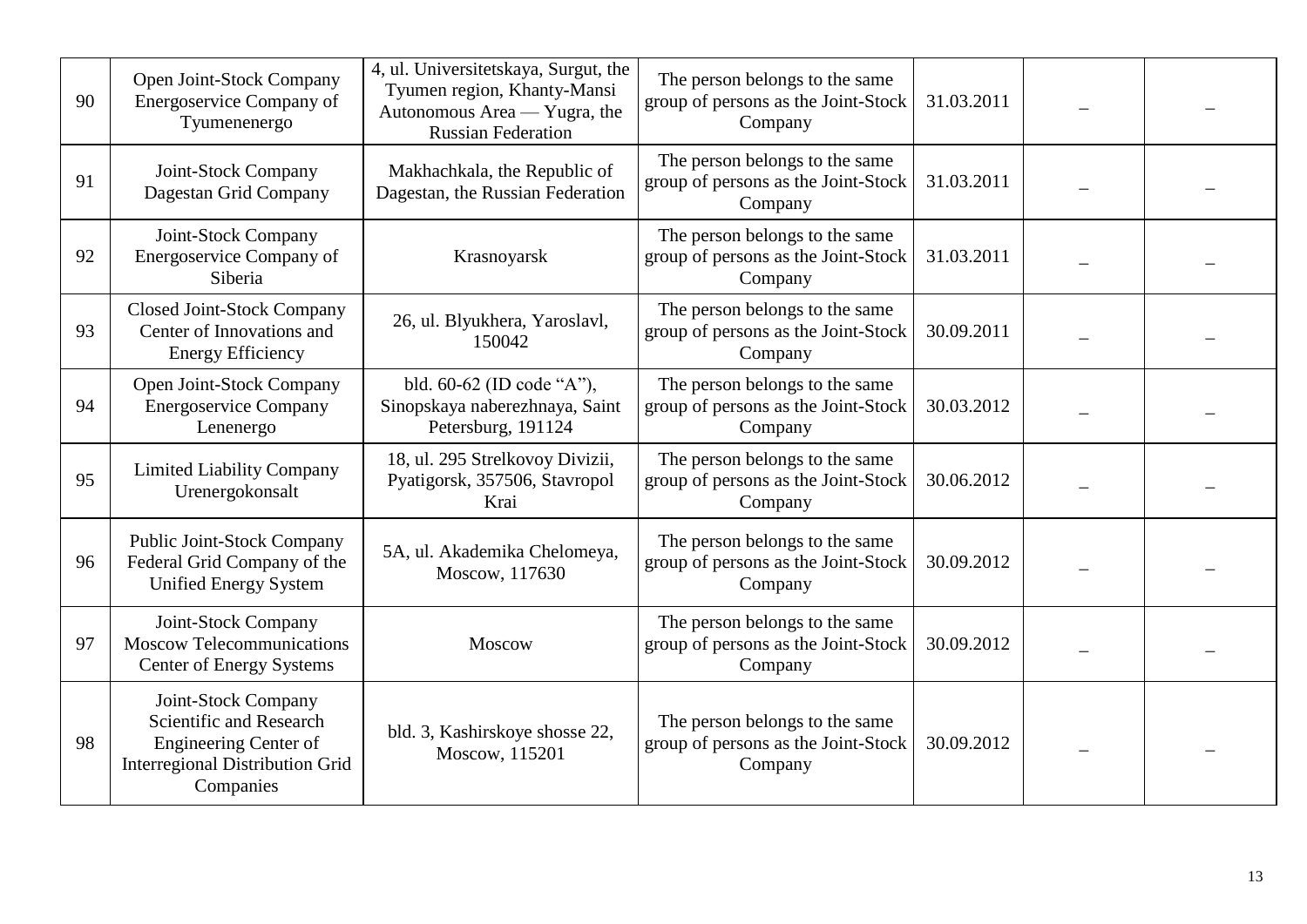| 99  | Joint-Stock Company<br><b>Specialized Electricity</b><br><b>Transmission Service Company</b><br>of the Unified National<br><b>Electrical Network</b> | Noginsk, the Moscow region                          | The person belongs to the same<br>group of persons as the Joint-Stock<br>Company | 30.09.2012 |  |
|-----|------------------------------------------------------------------------------------------------------------------------------------------------------|-----------------------------------------------------|----------------------------------------------------------------------------------|------------|--|
| 100 | Joint-Stock Company<br><b>Engineering and Construction</b><br>Management Centre of the<br><b>Unified Electrical Network</b>                          | Moscow                                              | The person belongs to the same<br>group of persons as the Joint-Stock<br>Company | 30.09.2012 |  |
| 101 | Joint-Stock Company<br>Energostroysnabkomplekt UES                                                                                                   | Moscow                                              | The person belongs to the same<br>group of persons as the Joint-Stock<br>Company | 30.09.2012 |  |
| 102 | Joint-Stock Company<br><b>Energy Forecasting Agency</b>                                                                                              | Moscow                                              | The person belongs to the same<br>group of persons as the Joint-Stock<br>Company | 30.09.2012 |  |
| 103 | Joint-Stock Company<br>Chitatekhenergo                                                                                                               | Chita, Zabaykalsky Krai                             | The person belongs to the same<br>group of persons as the Joint-Stock<br>Company | 30.09.2012 |  |
| 104 | Joint-Stock Company<br>Mobile Gas-Turbine Power<br>Plants                                                                                            | Moscow                                              | The person belongs to the same<br>group of persons as the Joint-Stock<br>Company | 30.09.2012 |  |
| 105 | <b>Limited Liability Company</b><br>Index Energetiki — FGC UES                                                                                       | bld. 5A, ul. Akademika<br>Chelomeya, Moscow, 117630 | The person belongs to the same<br>group of persons as the Joint-Stock<br>Company | 30.09.2012 |  |
| 106 | Open Joint-Stock Company<br>Energotekhkomplekt                                                                                                       | 2, ul. Verbnaya, Moscow, 107143                     | The person belongs to the same<br>group of persons as the Joint-Stock<br>Company | 30.09.2012 |  |
| 107 | Open Joint-Stock Company<br><b>Tomsk Transmission Grids</b>                                                                                          | 36, pr. Kirova, Tomsk, the Russian<br>Federation    | The person belongs to the same<br>group of persons as the Joint-Stock<br>Company | 30.09.2012 |  |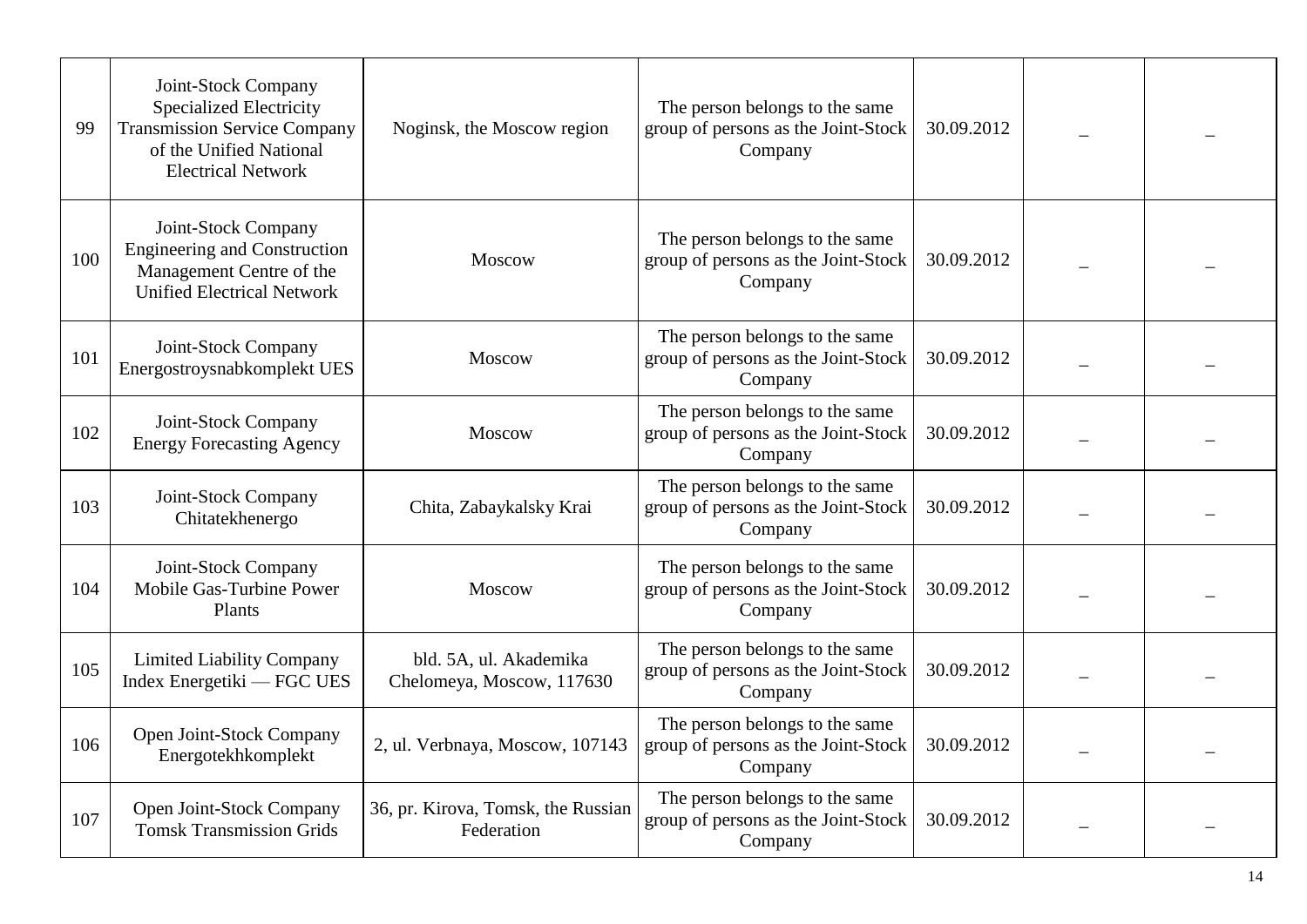| 108 | Open Joint-Stock Company<br><b>Kuban Transmission Grids</b>                       | 5, ul. Tramvaynaya, Krasnodar,<br>350911, Krasnodar Krai                                                                    | The person belongs to the same<br>group of persons as the Joint-Stock<br>Company | 30.09.2012 |  |
|-----|-----------------------------------------------------------------------------------|-----------------------------------------------------------------------------------------------------------------------------|----------------------------------------------------------------------------------|------------|--|
| 109 | Joint-Stock Company<br>Dalenergosetproekt                                         | Vladivostok, Primorski Krai                                                                                                 | The person belongs to the same<br>group of persons as the Joint-Stock<br>Company | 30.09.2012 |  |
| 110 | Open Joint-Stock Company<br>Energy Institute named after<br>G.M. Krzhizhanovskogo | 19, Leninsky prospekt, Moscow,<br>the Russian Federation                                                                    | The person belongs to the same<br>group of persons as the Joint-Stock<br>Company | 30.09.2012 |  |
| 111 | <b>Limited Liability Company</b><br><b>IT Energy Service</b>                      | bld. 5, Kitaygorodsky proezd 7,<br>Moscow, 109074                                                                           | The person belongs to the same<br>group of persons as the Joint-Stock<br>Company | 30.09.2012 |  |
| 112 | Joint-Stock Company<br>Sibirelektrosetservis                                      | 7, ul. Vilskogo, Krasnoyarsk,<br>660062                                                                                     | The person belongs to the same<br>group of persons as the Joint-Stock<br>Company | 29.03.2013 |  |
| 113 | <b>Limited Liability Company</b><br>Energotrans                                   | 45A, Novoye shosse, Beloostrov<br>settlement, Saint Petersburg,<br>197730, Russia                                           | The person belongs to the same<br>group of persons as the Joint-Stock<br>Company | 30.06.2014 |  |
| 114 | Joint-Stock Company<br>Donenergo                                                  | Rostov-on-Don                                                                                                               | The person belongs to the same<br>group of persons as the Joint-Stock<br>Company | 30.09.2014 |  |
| 115 | Open Joint-Stock Company<br>Regional Corporation of<br>Development                | office 44, bld. 91, 7 floor, ul.<br>Suvorova, Rostov-on-Don,<br>344022, the Rostov region, the<br><b>Russian Federation</b> | The person belongs to the same<br>group of persons as the Joint-Stock<br>Company | 30.09.2014 |  |
| 116 | <b>Limited Liability Company</b><br>Donenergoservice                              | 114, ul. Rechnaya, Bataysk, the<br>Rostov region, 346880                                                                    | The person belongs to the same<br>group of persons as the Joint-Stock<br>Company | 30.09.2014 |  |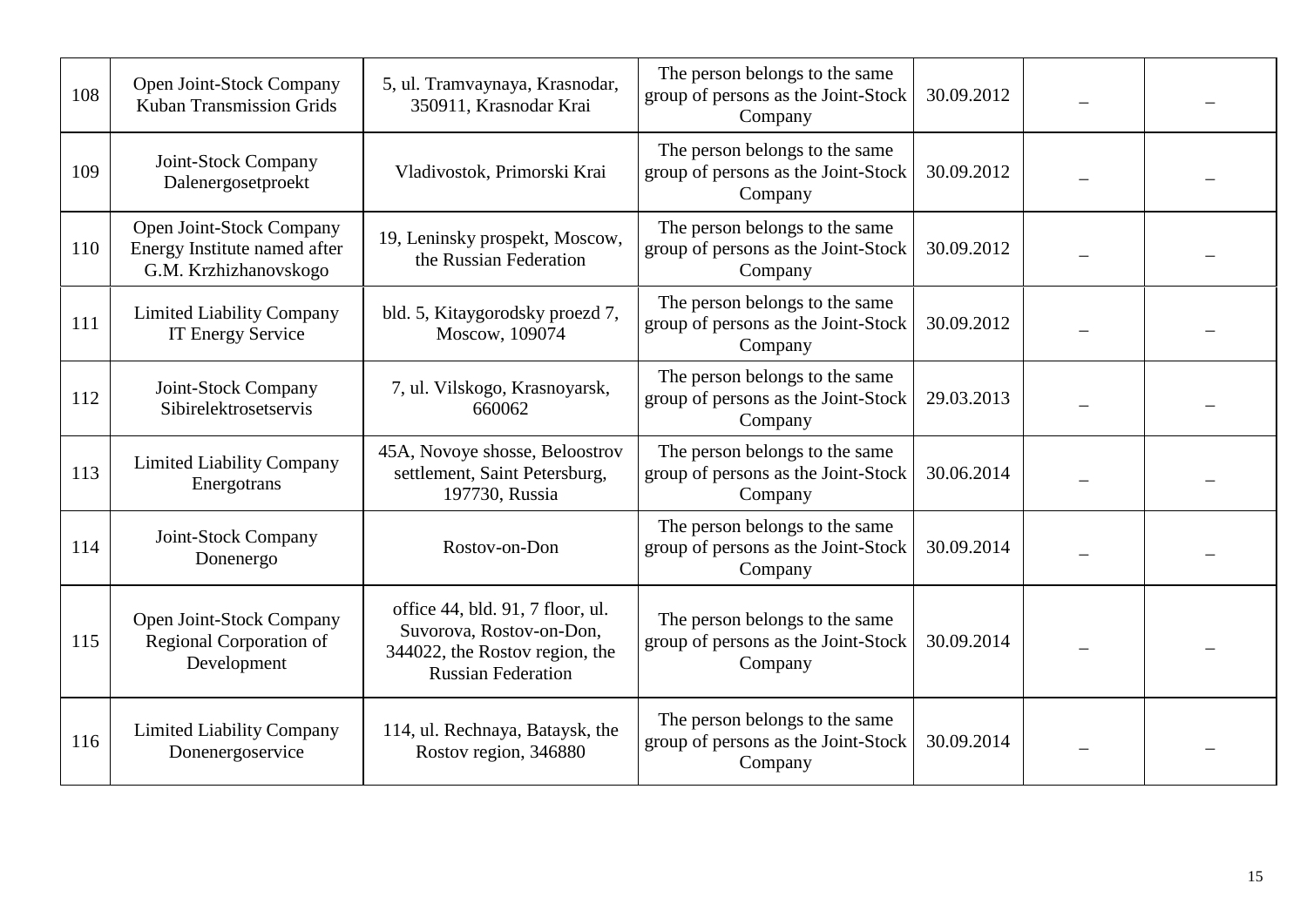| 117 | Public Joint-Stock Company<br><b>Federal Testing Center</b>         | $111/3$ (ID code "A"), Nevsky pr,<br>Saint Petersburg, 191036                | The person belongs to the same<br>group of persons as the Joint-Stock<br>Company | 30.12.2014 |  |
|-----|---------------------------------------------------------------------|------------------------------------------------------------------------------|----------------------------------------------------------------------------------|------------|--|
| 118 | Joint-Stock Company<br>Saint Petersburg Electric<br><b>Networks</b> | Saint Petersburg, Russia                                                     | The person belongs to the same<br>group of persons as the Joint-Stock<br>Company | 30.06.2015 |  |
| 119 | Joint-Stock Company<br>Petrodvorets City Electric Grid              | 9, ul. Volodi Dubinina,<br>Petrodvorets, Saint Petersburg,<br>198510, Russia | The person belongs to the same<br>group of persons as the Joint-Stock<br>Company | 30.06.2015 |  |
| 120 | <b>Limited Liability Company</b><br>FGC — Assets Management         | Moscow                                                                       | The person belongs to the same<br>group of persons as the Joint-Stock<br>Company | 16.11.2015 |  |
| 121 | Abramova<br>Elena Yurievna                                          | Consent of the natural person has<br>not been obtained                       | The person belongs to the same<br>group of persons as the Joint-Stock<br>Company | 31.03.2014 |  |
| 122 | <b>Bakhtin</b><br>Pavel Viktorovich                                 | Consent of the natural person has<br>not been obtained                       | The person belongs to the same<br>group of persons as the Joint-Stock<br>Company | 30.03.2015 |  |
| 123 | Berdnikov<br>Roman Nikolaevich                                      | Consent of the natural person has<br>not been obtained                       | The person belongs to the same<br>group of persons as the Joint-Stock<br>Company | 24.12.2015 |  |
| 124 | Beresnev<br>Mikhail Nikolaevich                                     | Consent of the natural person has<br>not been obtained                       | The person belongs to the same<br>group of persons as the Joint-Stock<br>Company | 31.03.2011 |  |
| 125 | Budargin<br>Oleg Mikhailovich                                       | Consent of the natural person has<br>not been obtained                       | The person belongs to the same<br>group of persons as the Joint-Stock<br>Company | 30.06.2013 |  |
| 126 | Vagin<br>Pyotr Yurievich                                            | Consent of the natural person has<br>not been obtained                       | The person belongs to the same<br>group of persons as the Joint-Stock<br>Company | 30.06.2015 |  |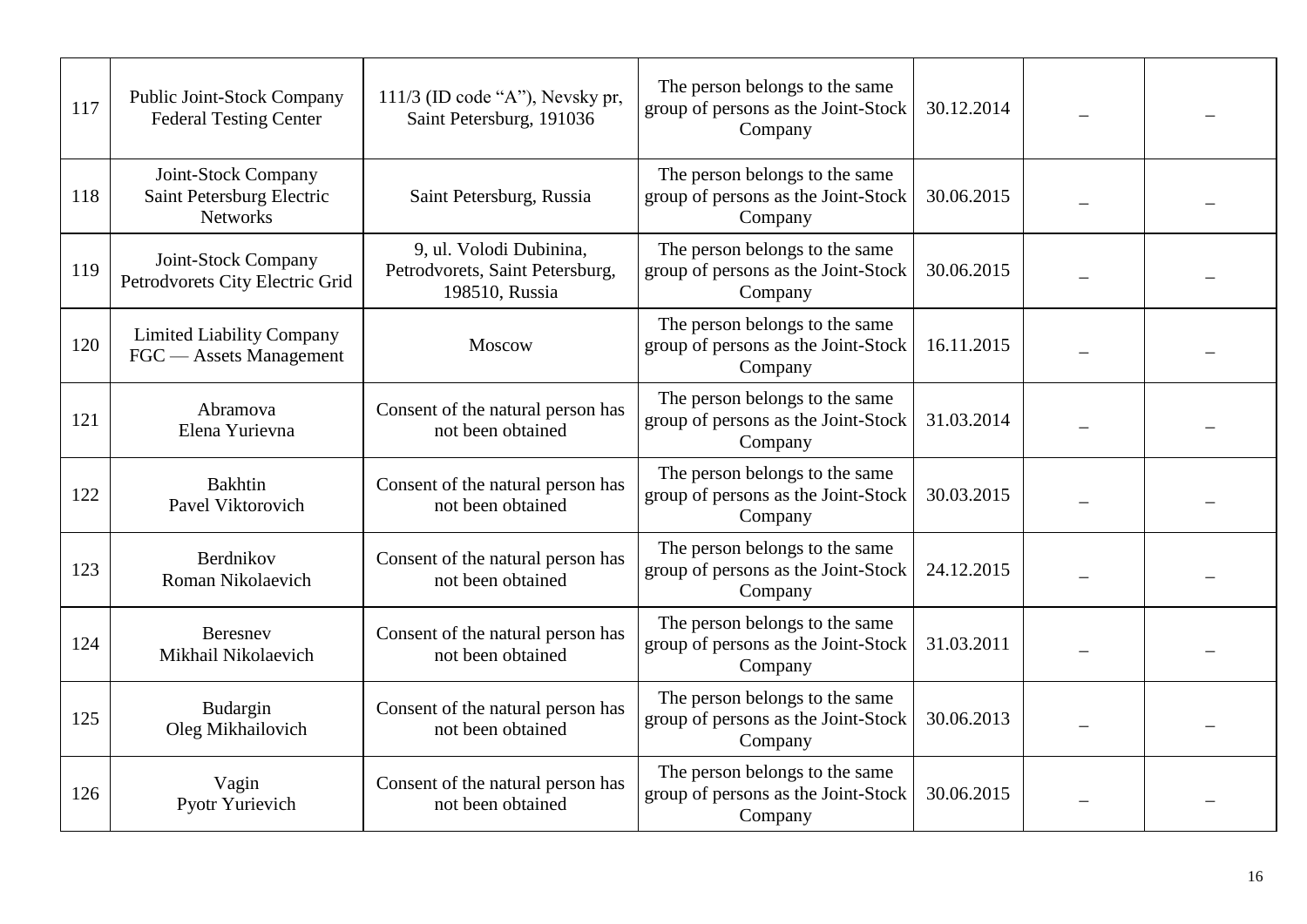| 127 | Vasiliev<br>Vladimir Vasilievich          | Consent of the natural person has<br>not been obtained | The person belongs to the same<br>group of persons as the Joint-Stock<br>Company | 21.03.2016 |  |
|-----|-------------------------------------------|--------------------------------------------------------|----------------------------------------------------------------------------------|------------|--|
| 128 | Vlasyuk<br><b>Eduard Nikolaevich</b>      | Consent of the natural person has<br>not been obtained | The person belongs to the same<br>group of persons as the Joint-Stock<br>Company | 30.04.2016 |  |
| 129 | Gavrilov<br>Aleksandr Ilich               | Consent of the natural person has<br>not been obtained | The person belongs to the same<br>group of persons as the Joint-Stock<br>Company | 23.05.2016 |  |
| 130 | Glotov<br><b>Artem Vladimirovich</b>      | Consent of the natural person has<br>not been obtained | The person belongs to the same<br>group of persons as the Joint-Stock<br>Company | 30.06.2013 |  |
| 131 | Goncharov<br>Viktor Germanovich           | Consent of the natural person has<br>not been obtained | The person belongs to the same<br>group of persons as the Joint-Stock<br>Company | 30.09.2014 |  |
| 132 | Domanin<br>Aleksandr Viktorovich          | Consent of the natural person has<br>not been obtained | The person belongs to the same<br>group of persons as the Joint-Stock<br>Company | 06.05.2016 |  |
| 133 | Dregval<br>Sergey Georgievich             | Consent of the natural person has<br>not been obtained | The person belongs to the same<br>group of persons as the Joint-Stock<br>Company | 30.12.2014 |  |
| 134 | Dyuzhinov<br><b>Aleksandr Leonidovich</b> | Consent of the natural person has<br>not been obtained | The person belongs to the same<br>group of persons as the Joint-Stock<br>Company | 01.03.2016 |  |
| 135 | Zhuravlyov<br><b>Dmitry Olegovich</b>     | Consent of the natural person has<br>not been obtained | The person belongs to the same<br>group of persons as the Joint-Stock<br>Company | 29.03.2013 |  |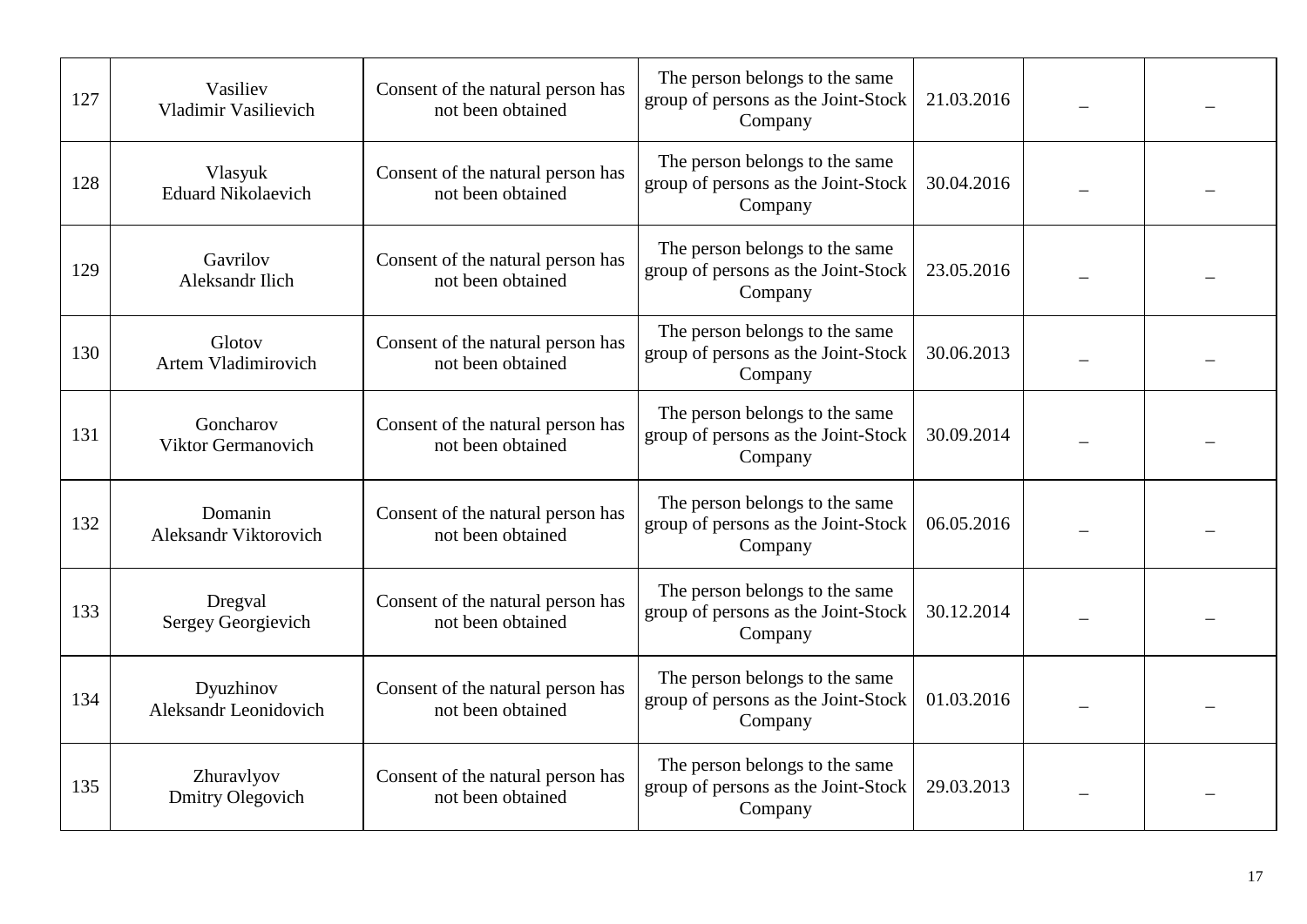| 136 | Zaytsev<br>Yuri Viktorovich          | Consent of the natural person has<br>not been obtained | The person belongs to the same<br>group of persons as the Joint-Stock<br>Company | 30.09.2014 |  |
|-----|--------------------------------------|--------------------------------------------------------|----------------------------------------------------------------------------------|------------|--|
| 137 | Zaychenko<br>Alla Vyacheslavovna     | Consent of the natural person has<br>not been obtained | The person belongs to the same<br>group of persons as the Joint-Stock<br>Company | 30.06.2013 |  |
| 138 | Zamorokin<br>Pavel Georgievich       | Consent of the natural person has<br>not been obtained | The person belongs to the same<br>group of persons as the Joint-Stock<br>Company | 01.10.2015 |  |
| 139 | Zafesov<br>Yuri Kazbekovich          | Consent of the natural person has<br>not been obtained | The person belongs to the same<br>group of persons as the Joint-Stock<br>Company | 30.09.2012 |  |
| 140 | Zorin<br><b>Filipp Petrovich</b>     | Consent of the natural person has<br>not been obtained | The person belongs to the same<br>group of persons as the Joint-Stock<br>Company | 16.12.2015 |  |
| 141 | Ivanov<br>Viktor Vasilievich         | Consent of the natural person has<br>not been obtained | The person belongs to the same<br>group of persons as the Joint-Stock<br>Company | 30.06.2012 |  |
| 142 | Ivanov<br><b>Maksim Anatolyevich</b> | Consent of the natural person has<br>not been obtained | The person belongs to the same<br>group of persons as the Joint-Stock<br>Company | 17.02.2016 |  |
| 143 | Isaev<br>Oleg Yurievich              | Consent of the natural person has<br>not been obtained | The person belongs to the same<br>group of persons as the Joint-Stock<br>Company | 29.12.2012 |  |
| 144 | Kalenyuk<br>Egor Vladimirovich       | Consent of the natural person has<br>not been obtained | The person belongs to the same<br>group of persons as the Joint-Stock<br>Company | 22.06.2016 |  |
| 145 | Kamolina<br>Natalia Aleksandrovna    | Consent of the natural person has<br>not been obtained | The person belongs to the same<br>group of persons as the Joint-Stock<br>Company | 29.10.2014 |  |
| 146 | Katynov                              | Consent of the natural person has                      | The person belongs to the same                                                   | 01.01.2016 |  |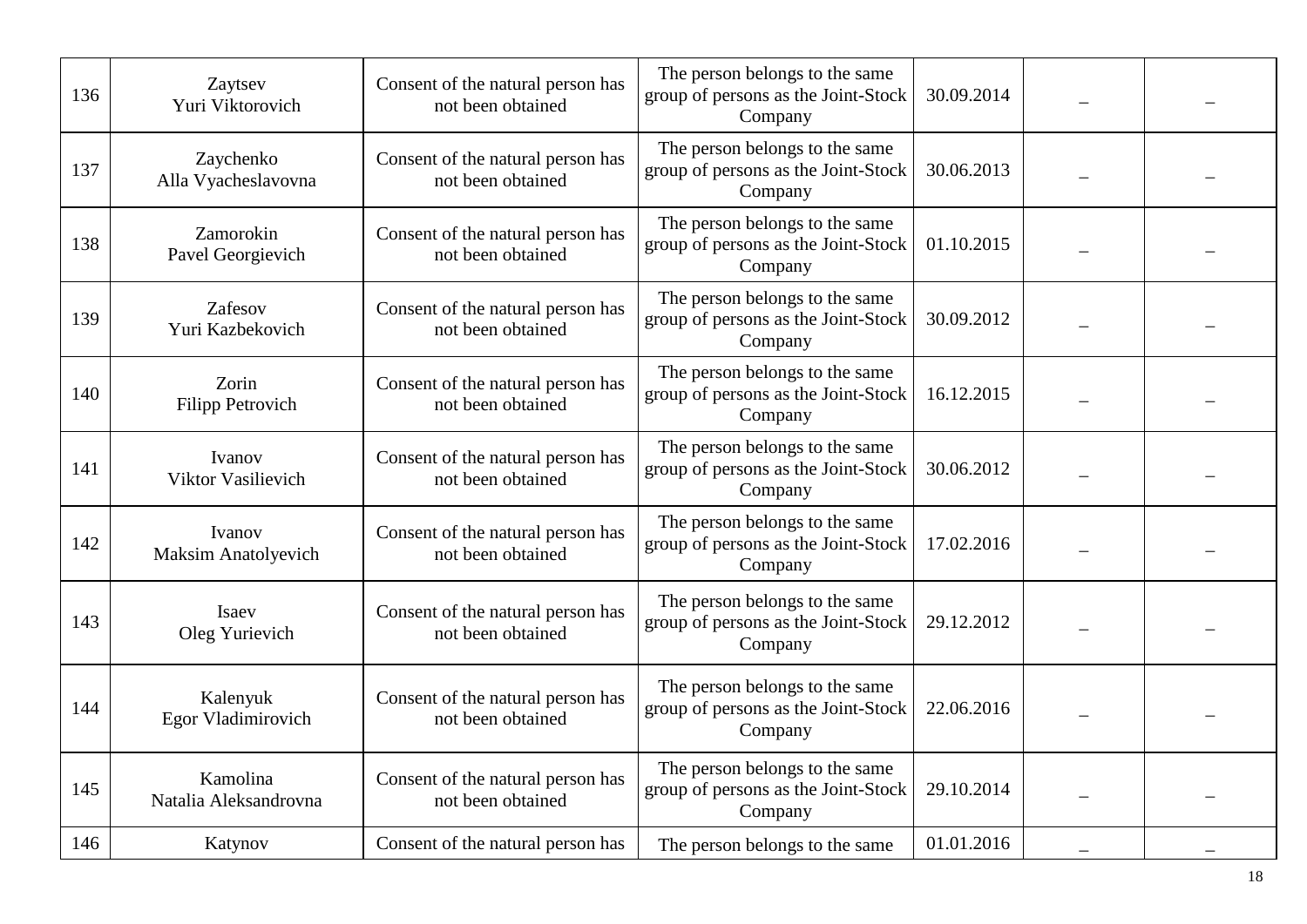|     | <b>Dmitry Vasilievich</b>              | not been obtained                                      | group of persons as the Joint-Stock<br>Company                                   |            |  |
|-----|----------------------------------------|--------------------------------------------------------|----------------------------------------------------------------------------------|------------|--|
| 147 | Kondrashov<br>Sergey Vladimirovich     | Consent of the natural person has<br>not been obtained | The person belongs to the same<br>group of persons as the Joint-Stock<br>Company | 31.12.2013 |  |
| 148 | Kosolapov<br>Igor Alekseyevich         | Consent of the natural person has<br>not been obtained | The person belongs to the same<br>group of persons as the Joint-Stock<br>Company | 30.09.2014 |  |
| 149 | Kravtsov<br>Gennady Ivanovich          | Consent of the natural person has<br>not been obtained | The person belongs to the same<br>group of persons as the Joint-Stock<br>Company | 30.09.2014 |  |
| 150 | Kryuchkov<br>Mikhail Yurievich         | Consent of the natural person has<br>not been obtained | The person belongs to the same<br>group of persons as the Joint-Stock<br>Company | 30.09.2012 |  |
| 151 | Kudinov<br>Vyacheslav Ivanovich        | Consent of the natural person has<br>not been obtained | The person belongs to the same<br>group of persons as the Joint-Stock<br>Company | 30.09.2012 |  |
| 152 | Lebedev<br><b>Aleksandr Borisovich</b> | Consent of the natural person has<br>not been obtained | The person belongs to the same<br>group of persons as the Joint-Stock<br>Company | 30.06.2013 |  |
| 153 | Letyagin<br>Aleksandr Vyacheslavovich  | Consent of the natural person has<br>not been obtained | The person belongs to the same<br>group of persons as the Joint-Stock<br>Company | 30.06.2014 |  |
| 154 | Loza<br>Andrey Aleksandrovich          | Consent of the natural person has<br>not been obtained | The person belongs to the same<br>group of persons as the Joint-Stock<br>Company | 30.12.2015 |  |
| 155 | Lukyanets<br>Yuri Igorevich            | Consent of the natural person has<br>not been obtained | The person belongs to the same<br>group of persons as the Joint-Stock<br>Company | 01.09.2016 |  |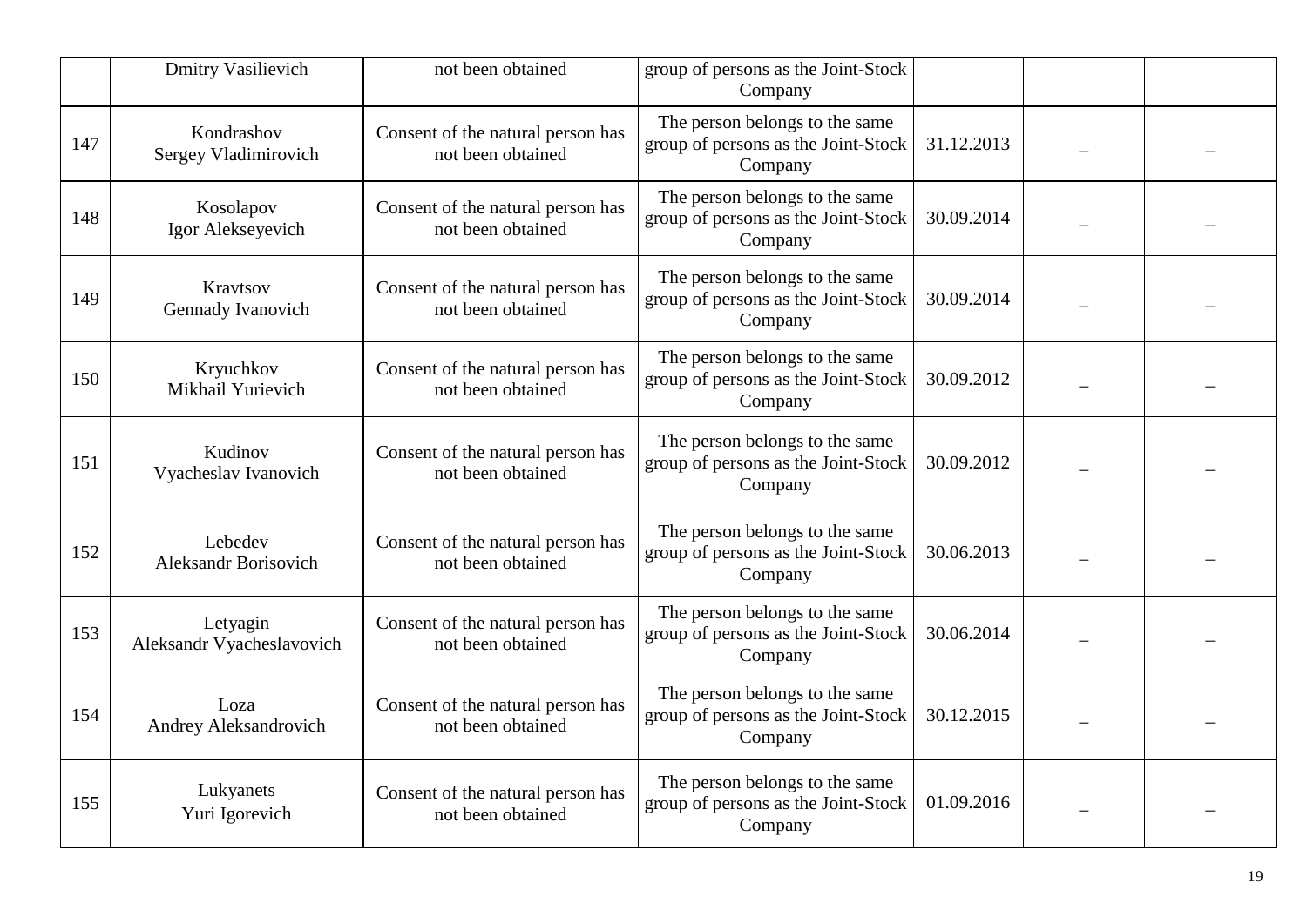| 156 | Makovsky<br>Igor Vladimirovich       | Consent of the natural person has<br>not been obtained | The person belongs to the same<br>group of persons as the Joint-Stock<br>Company | 28.09.2015 |  |
|-----|--------------------------------------|--------------------------------------------------------|----------------------------------------------------------------------------------|------------|--|
| 157 | Malkov<br>Andrey Vasilievich         | Consent of the natural person has<br>not been obtained | The person belongs to the same<br>group of persons as the Joint-Stock<br>Company | 02.06.2016 |  |
| 158 | Mikheyev<br>Pavel Aleksandrovich     | Consent of the natural person has<br>not been obtained | The person belongs to the same<br>group of persons as the Joint-Stock<br>Company | 04.02.2016 |  |
| 159 | Mishina<br>Irina Yurievna            | Consent of the natural person has<br>not been obtained | The person belongs to the same<br>group of persons as the Joint-Stock<br>Company | 15.12.2015 |  |
| 160 | Mosin<br>Igor Alekseyevich           | Consent of the natural person has<br>not been obtained | The person belongs to the same<br>group of persons as the Joint-Stock<br>Company | 01.01.2016 |  |
| 161 | Murov<br>Andrey Yevgenievich         | Consent of the natural person has<br>not been obtained | The person belongs to the same<br>group of persons as the Joint-Stock<br>Company | 31.12.2013 |  |
| 162 | Nalivayko<br>Vyacheslav Anatolievich | Consent of the natural person has<br>not been obtained | The person belongs to the same<br>group of persons as the Joint-Stock<br>Company | 02.09.2015 |  |
| 163 | Penkov<br><b>Aleksandr Petrovich</b> | Consent of the natural person has<br>not been obtained | The person belongs to the same<br>group of persons as the Joint-Stock<br>Company | 30.06.2014 |  |
| 164 | Petrov<br>Oleg Valentinovich         | Consent of the natural person has<br>not been obtained | The person belongs to the same<br>group of persons as the Joint-Stock<br>Company | 01.07.2015 |  |
| 165 | Petukhov<br>Konstantin Yurievich     | Consent of the natural person has<br>not been obtained | The person belongs to the same<br>group of persons as the Joint-Stock<br>Company | 30.06.2015 |  |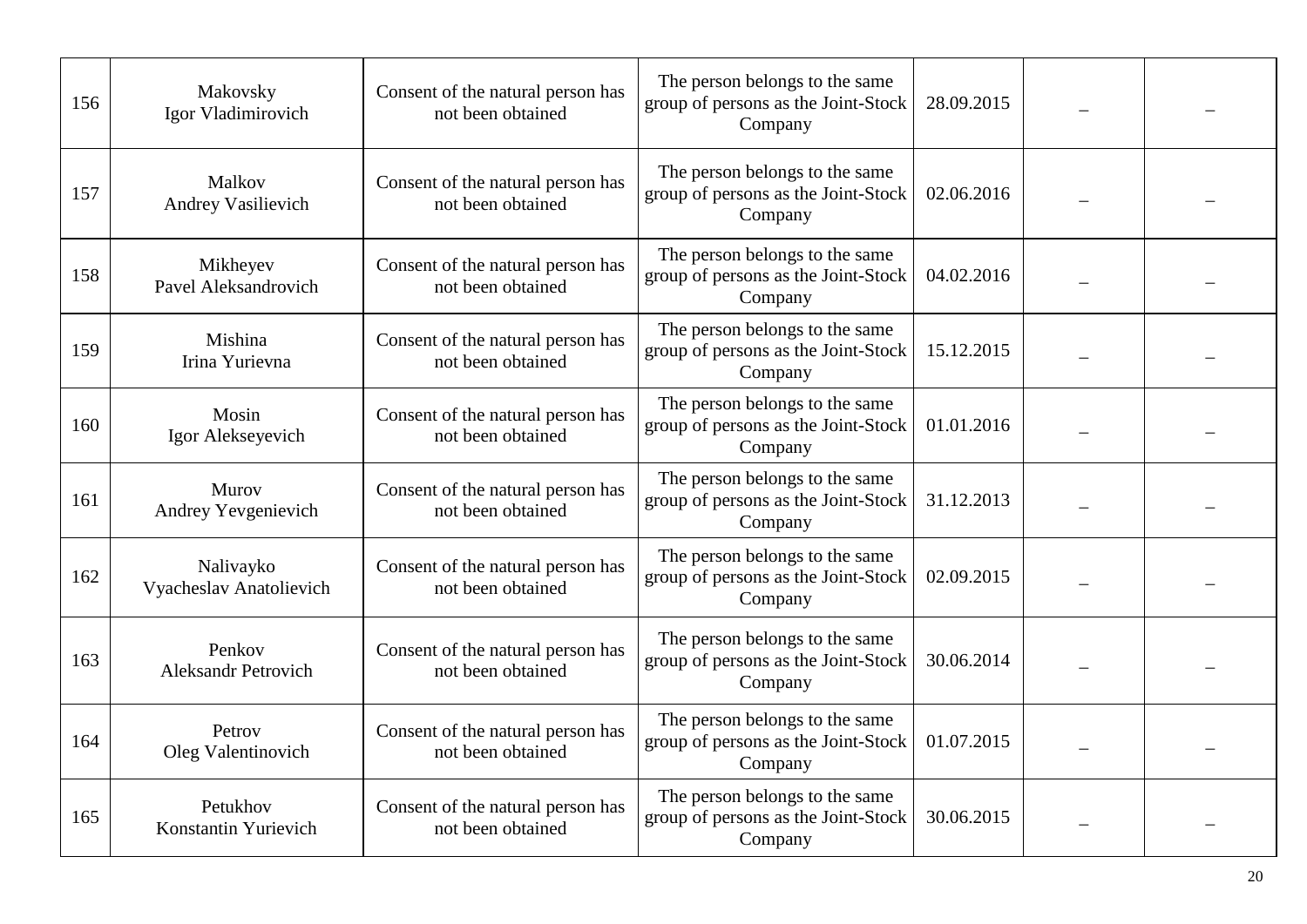| 166 | Peshkurov<br>Vadim Ilich             | Consent of the natural person has<br>not been obtained | The person belongs to the same<br>group of persons as the Joint-Stock<br>Company | 16.06.2016 |  |
|-----|--------------------------------------|--------------------------------------------------------|----------------------------------------------------------------------------------|------------|--|
| 167 | Pozdnyakov<br>Nikolay Igorevich      | Consent of the natural person has<br>not been obtained | The person belongs to the same<br>group of persons as the Joint-Stock<br>Company | 30.09.2014 |  |
| 168 | Rezakova<br>Vladislava Vladimirovna  | Consent of the natural person has<br>not been obtained | The person belongs to the same<br>group of persons as the Joint-Stock<br>Company | 30.04.2016 |  |
| 169 | Reshetnikov<br>Viktor Aleksandrovich | Consent of the natural person has<br>not been obtained | The person belongs to the same<br>group of persons as the Joint-Stock<br>Company | 28.10.2014 |  |
| 170 | Saukh<br>Vladimir Mikhailovich       | Consent of the natural person has<br>not been obtained | The person belongs to the same<br>group of persons as the Joint-Stock<br>Company | 17.12.2015 |  |
| 171 | Saukh<br>Vladimir Mikhailovich       | Consent of the natural person has<br>not been obtained | The person belongs to the same<br>group of persons as the Joint-Stock<br>Company | 17.12.2015 |  |
| 172 | Safaryanov<br>Ramil Yagafarovich     | Consent of the natural person has<br>not been obtained | The person belongs to the same<br>group of persons as the Joint-Stock<br>Company | 03.11.2015 |  |
| 173 | Seleznyov<br>Viktor Yurievich        | Consent of the natural person has<br>not been obtained | The person belongs to the same<br>group of persons as the Joint-Stock<br>Company | 01.03.2016 |  |
| 174 | Sergeyev<br>Aleksey Aleksandrovich   | Consent of the natural person has<br>not been obtained | The person belongs to the same<br>group of persons as the Joint-Stock<br>Company | 30.06.2013 |  |
| 175 | Sergienko<br>Dmitry Vladimirovich    | Consent of the natural person has<br>not been obtained | The person belongs to the same<br>group of persons as the Joint-Stock<br>Company | 08.07.2015 |  |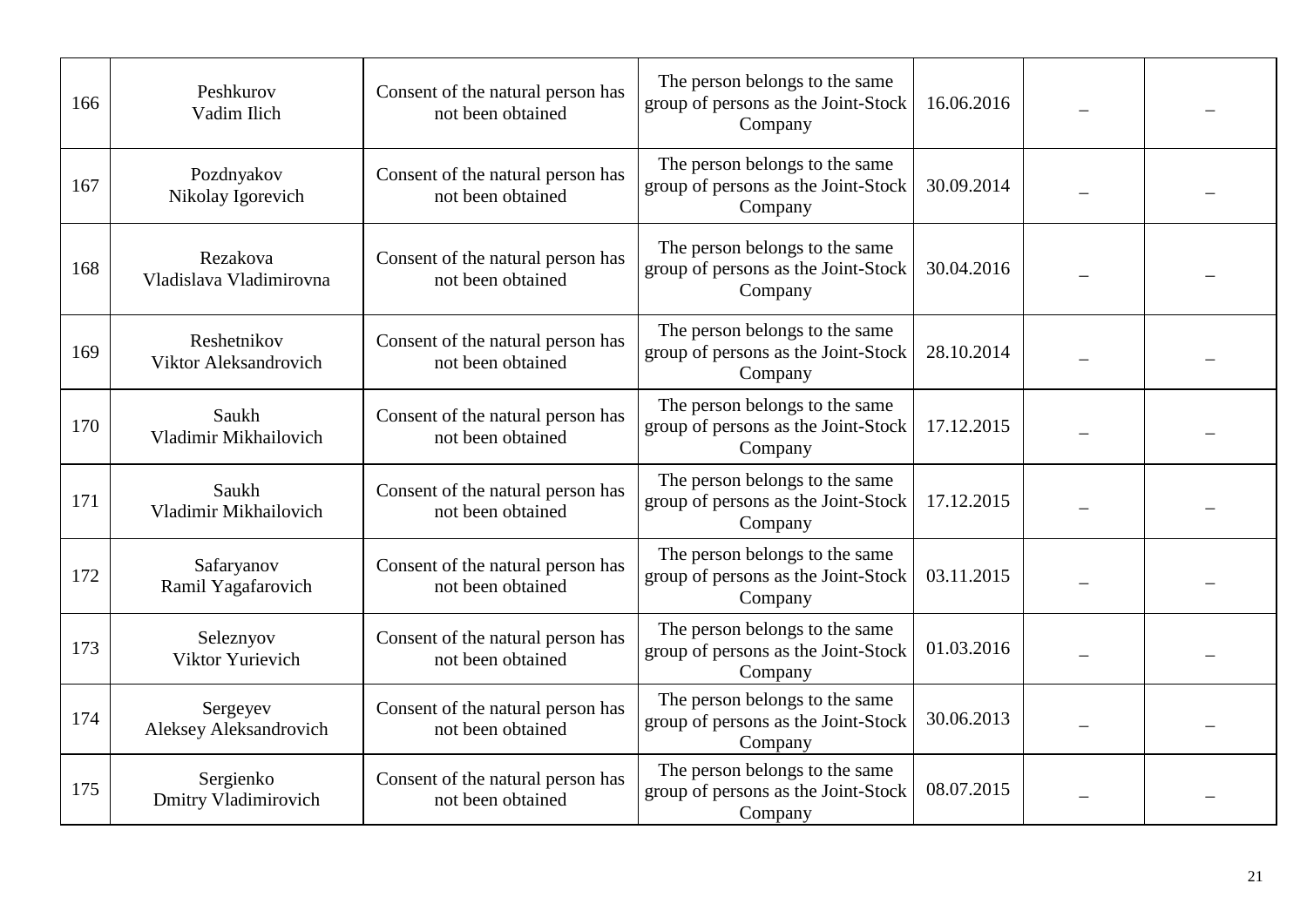| 176 | <b>Sizikov</b><br>Sergey Valentinovich  | Consent of the natural person has<br>not been obtained | The person belongs to the same<br>group of persons as the Joint-Stock<br>Company | 19.04.2016 |  |
|-----|-----------------------------------------|--------------------------------------------------------|----------------------------------------------------------------------------------|------------|--|
| 177 | Sinyutin<br>Pyotr Alekseyevich          | Consent of the natural person has<br>not been obtained | The person belongs to the same<br>group of persons as the Joint-Stock<br>Company | 05.02.2016 |  |
| 178 | Smailov<br>Radzhan Imangazhievich       | Consent of the natural person has<br>not been obtained | The person belongs to the same<br>group of persons as the Joint-Stock<br>Company | 20.09.2016 |  |
| 179 | Smirnova<br>Olga Veniaminovna           | Consent of the natural person has<br>not been obtained | The person belongs to the same<br>group of persons as the Joint-Stock<br>Company | 08.09.2016 |  |
| 180 | Sokolov<br>Roman Sergeyevich            | Consent of the natural person has<br>not been obtained | The person belongs to the same<br>group of persons as the Joint-Stock<br>Company | 27.04.2016 |  |
| 181 | Starystoyants<br>Ruslan Avdeyevich      | Consent of the natural person has<br>not been obtained | The person belongs to the same<br>group of persons as the Joint-Stock<br>Company | 24.12.2015 |  |
| 182 | Stepantsev<br><b>Aleksey Borisovich</b> | Consent of the natural person has<br>not been obtained | The person belongs to the same<br>group of persons as the Joint-Stock<br>Company | 30.09.2014 |  |
| 183 | Sopoleva<br>Elena Vladimirovna          | Consent of the natural person has<br>not been obtained | The person belongs to the same<br>group of persons as the Joint-Stock<br>Company | 30.09.2009 |  |
| 184 | Surmenko<br>Vladislav Leonidovich       | Consent of the natural person has<br>not been obtained | The person belongs to the same<br>group of persons as the Joint-Stock<br>Company | 01.07.2015 |  |
| 185 | Sukhotskaya<br>Olesya Andreyevna        | Consent of the natural person has<br>not been obtained | The person belongs to the same<br>group of persons as the Joint-Stock<br>Company | 31.03.2014 |  |
| 186 | Tarnorutskaya<br>Veronika Viktorovna    | Consent of the natural person has<br>not been obtained | The person belongs to the same<br>group of persons as the Joint-Stock<br>Company | 01.07.2008 |  |
| 187 | Terentiev                               | Consent of the natural person has                      | The person belongs to the same                                                   | 30.09.2014 |  |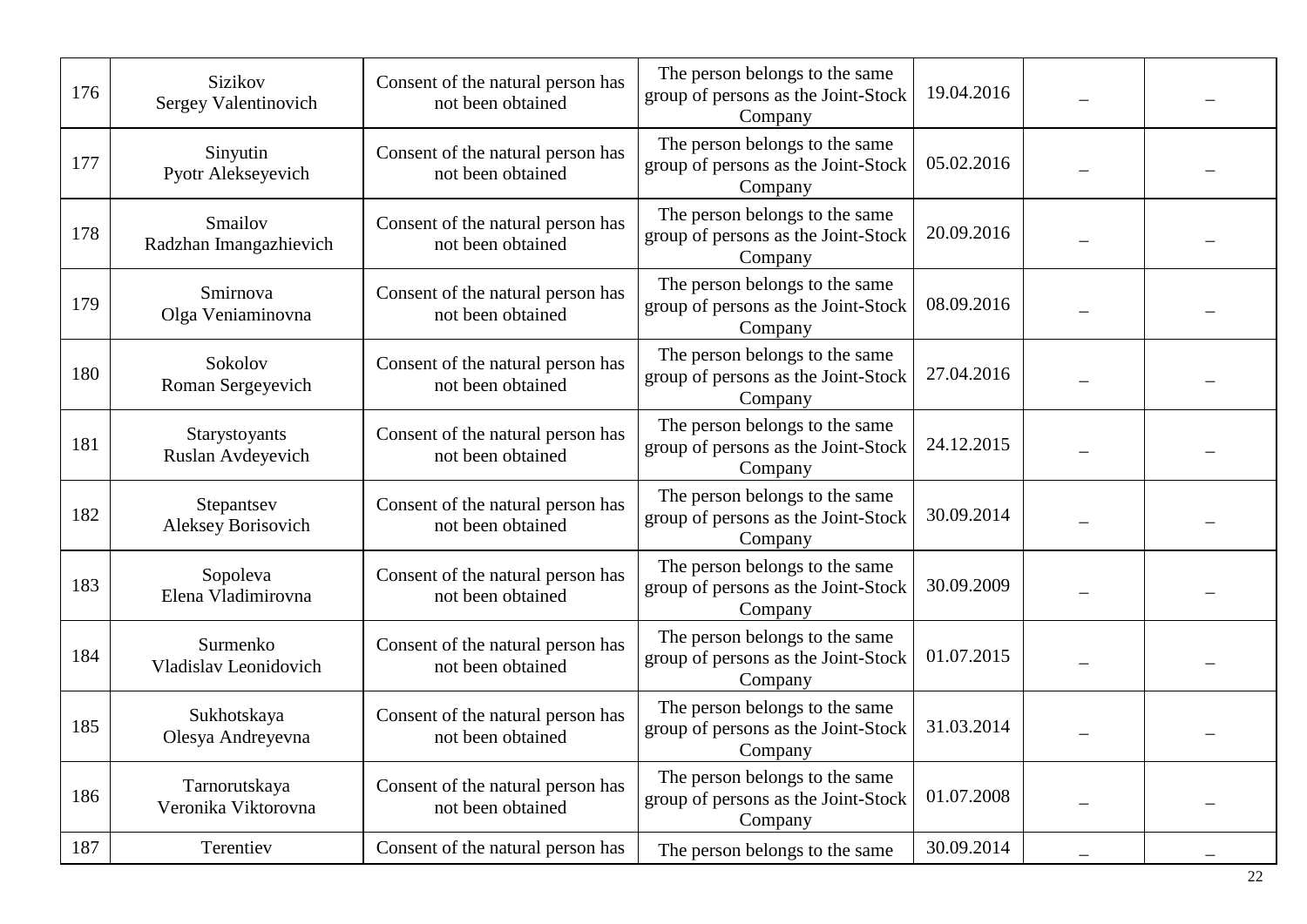|     | Stanislav Nikolaevich                | not been obtained                                      | group of persons as the Joint-Stock<br>Company                                   |            |  |
|-----|--------------------------------------|--------------------------------------------------------|----------------------------------------------------------------------------------|------------|--|
| 188 | Trofimov<br>Ivan Vladimirovich       | Consent of the natural person has<br>not been obtained | The person belongs to the same<br>group of persons as the Joint-Stock<br>Company | 20.04.2016 |  |
| 189 | Ushakov<br>Yevgeny Viktorovich       | Consent of the natural person has<br>not been obtained | The person belongs to the same<br>group of persons as the Joint-Stock<br>Company | 28.09.2015 |  |
| 190 | Fortov<br>Aleksey Viktorovich        | Consent of the natural person has<br>not been obtained | The person belongs to the same<br>group of persons as the Joint-Stock<br>Company | 30.03.2015 |  |
| 191 | Frolov<br>Yevgeny Nikolaevich        | Consent of the natural person has<br>not been obtained | The person belongs to the same<br>group of persons as the Joint-Stock<br>Company | 30.09.2012 |  |
| 192 | Chigarkova<br>Yevgeniya Vladimirovna | Consent of the natural person has<br>not been obtained | The person belongs to the same<br>group of persons as the Joint-Stock<br>Company | 02.07.2013 |  |
| 193 | Churikova<br>Tatiana Alekseyevna     | Consent of the natural person has<br>not been obtained | The person belongs to the same<br>group of persons as the Joint-Stock<br>Company | 01.07.2016 |  |
| 194 | Sharko<br>Aleksandr Petrovich        | Consent of the natural person has<br>not been obtained | The person belongs to the same<br>group of persons as the Joint-Stock<br>Company | 30.03.2015 |  |
| 195 | Sharoshikhin<br>Igor Pavlovich       | Consent of the natural person has<br>not been obtained | The person belongs to the same<br>group of persons as the Joint-Stock<br>Company | 30.12.2011 |  |
| 196 | Shakhbulatov<br>Aimuran Mikailovich  | Consent of the natural person has<br>not been obtained | The person belongs to the same<br>group of persons as the Joint-Stock<br>Company | 04.07.2016 |  |
| 197 | Shvab<br>Viktor Vilenovich           | Consent of the natural person has<br>not been obtained | The person belongs to the same<br>group of persons as the Joint-Stock<br>Company | 30.12.2011 |  |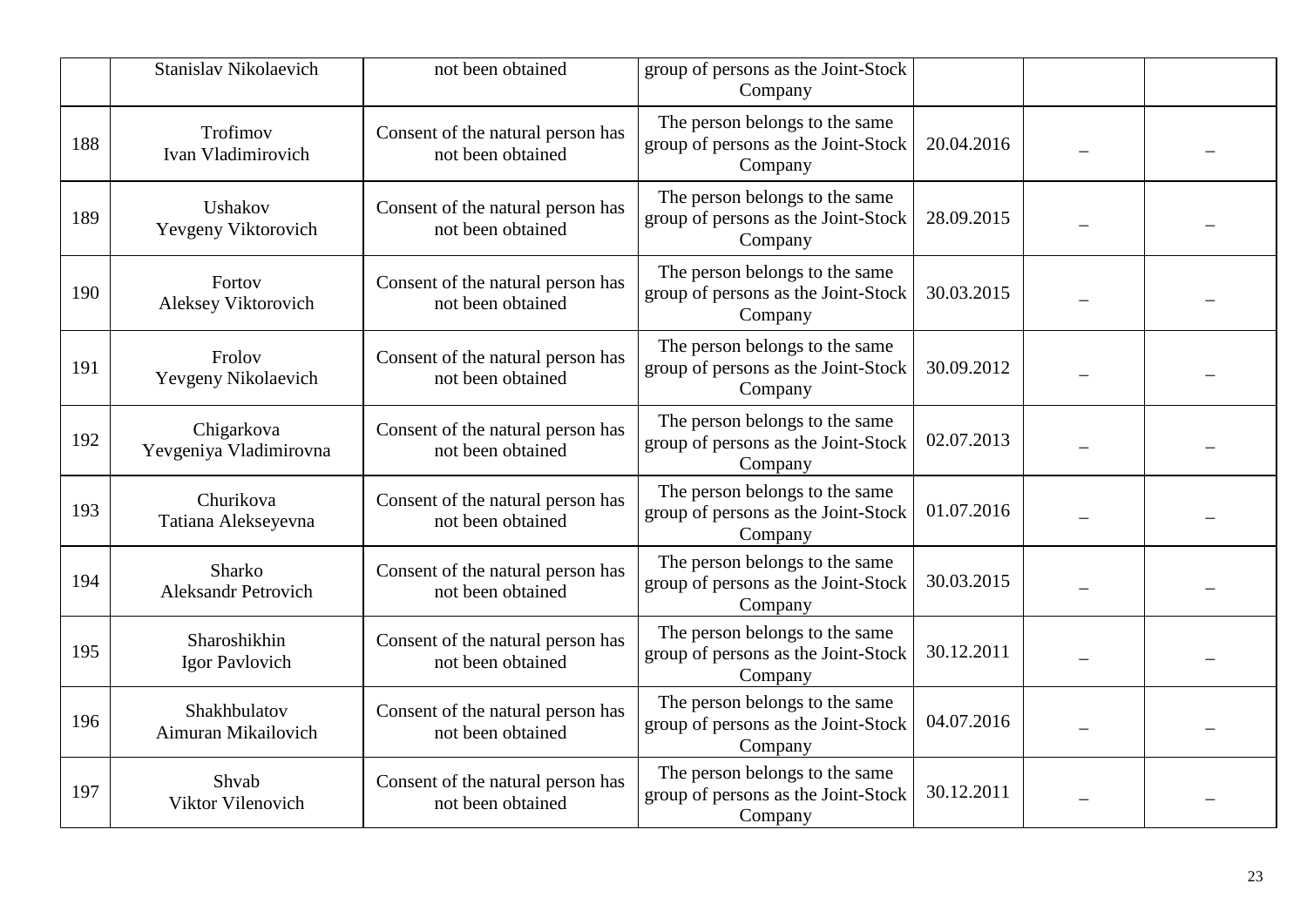| 198 | <b>Shvagerus</b><br>Svetlana Viktorovna   | Consent of the natural person has<br>not been obtained | The person belongs to the same<br>group of persons as the Joint-Stock<br>Company | 30.06.2012 |  |
|-----|-------------------------------------------|--------------------------------------------------------|----------------------------------------------------------------------------------|------------|--|
| 199 | Shemyakina<br>Svetlana Vasilievna         | Consent of the natural person has<br>not been obtained | The person belongs to the same<br>group of persons as the Joint-Stock<br>Company | 28.07.2016 |  |
| 200 | Shkuratovsky<br>Pavel Grigorievich        | Consent of the natural person has<br>not been obtained | The person belongs to the same<br>group of persons as the Joint-Stock<br>Company | 30.09.2014 |  |
| 201 | Yebzeyev<br><b>Boris Borisovich</b>       | Consent of the natural person has<br>not been obtained | The person belongs to the same<br>group of persons as the Joint-Stock<br>Company | 30.06.2014 |  |
| 202 | Yuriev<br>Aleksandr Vladimirovich         | Consent of the natural person has<br>not been obtained | The person belongs to the same<br>group of persons as the Joint-Stock<br>Company | 24.10.2015 |  |
| 203 | Yablokov<br><b>Anatoly Yurievich</b>      | Consent of the natural person has<br>not been obtained | The person belongs to the same<br>group of persons as the Joint-Stock<br>Company | 25.12.2015 |  |
| 204 | Yakimets<br><b>Aleksandr Kazimirovich</b> | Consent of the natural person has<br>not been obtained | The person belongs to the same<br>group of persons as the Joint-Stock<br>Company | 04.11.2015 |  |

## **II. Amendments made to the list of affiliated persons during the period**

**from 0 1 0 7 2 0 1 6** till **3 0 0 9 2 0 1 6**

| Item<br>No. | Change description                                                                            |                         |                                       | Effective date of the<br>change |  | Date of amending the list of<br>affiliated persons |
|-------------|-----------------------------------------------------------------------------------------------|-------------------------|---------------------------------------|---------------------------------|--|----------------------------------------------------|
|             | Change of the form of incorporation of the affiliated person of IDGC of Volga,<br><b>PJSC</b> |                         |                                       | 06.07.2016<br>03.10.2016        |  |                                                    |
|             | Details of an affiliated person prior to changes:                                             |                         |                                       |                                 |  |                                                    |
|             |                                                                                               |                         |                                       |                                 |  |                                                    |
| 22          | Open Joint-Stock                                                                              | 21, ul. Promyshlennaya, | The legal entity in which this Joint- |                                 |  |                                                    |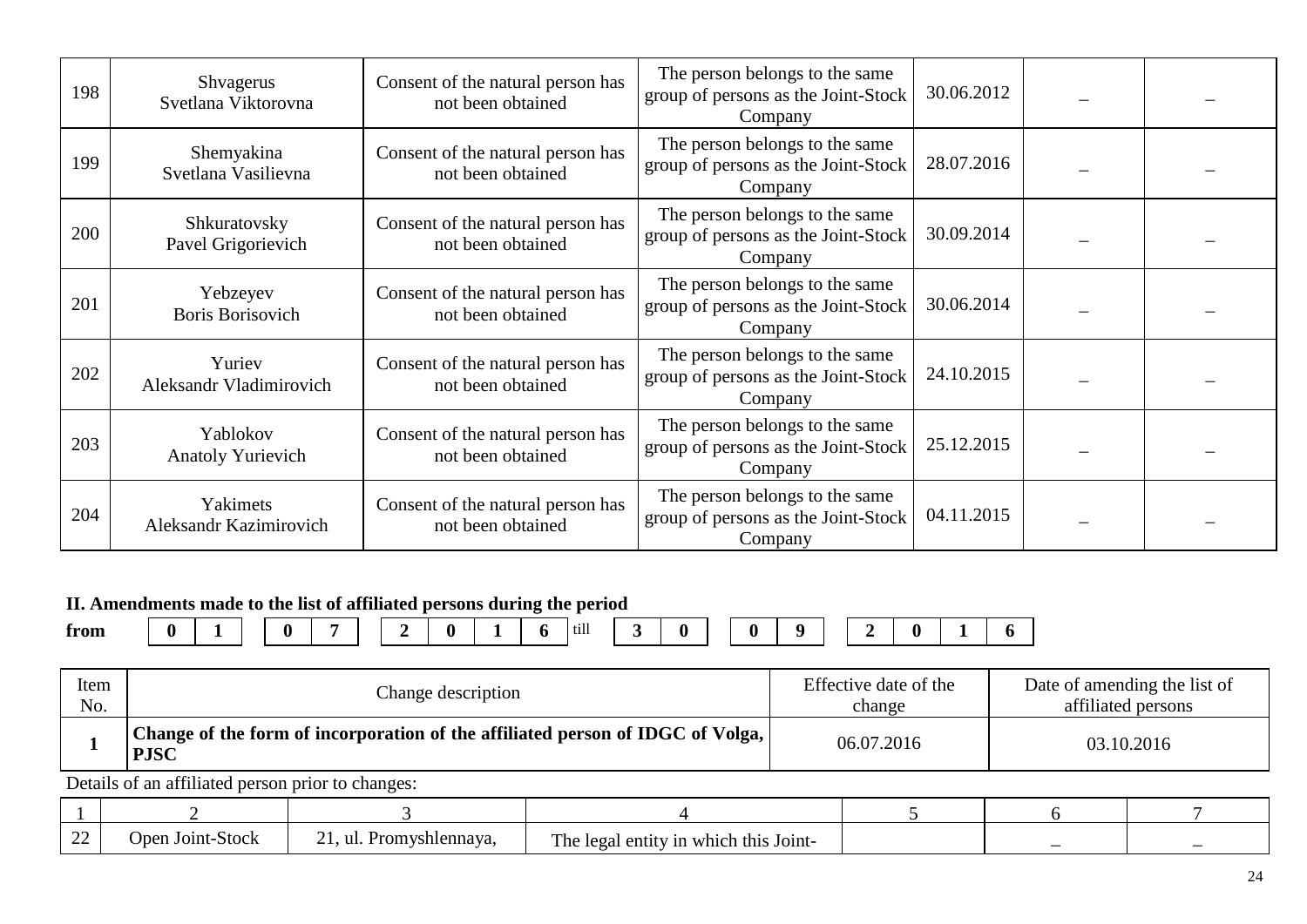| Company Chuvash<br>Autotransport<br>Company | Novocheboksarsk, the<br>Chuvash Republic, Russia | Stock Company is entitled to dispose of<br>over 20% of the total number of votes<br>attached to the voting shares or<br>constituting the share capital of stocks,<br>contributions of this legal entity | 28.04.2008 |  |
|---------------------------------------------|--------------------------------------------------|---------------------------------------------------------------------------------------------------------------------------------------------------------------------------------------------------------|------------|--|
|                                             |                                                  | The person belongs to the same group of<br>persons as the Joint-Stock Company                                                                                                                           | 28.04.2008 |  |

| 22 | Joint-Stock Company<br>Chuvash Autotransport<br>Company | 21, ul. Promyshlennaya,<br>Novocheboksarsk, the<br>Chuvash Republic, 429954,<br>the Russian Federation | The legal entity in which this Joint-<br>Stock Company is entitled to dispose<br>of over 20% of the total number of<br>votes attached to the voting shares or<br>constituting the share capital of stocks,<br>contributions of this legal entity<br>The person belongs to the same group | 28.04.2008<br>28.04.2008 |  |
|----|---------------------------------------------------------|--------------------------------------------------------------------------------------------------------|------------------------------------------------------------------------------------------------------------------------------------------------------------------------------------------------------------------------------------------------------------------------------------------|--------------------------|--|
|    |                                                         |                                                                                                        | of persons as the Joint-Stock Company                                                                                                                                                                                                                                                    |                          |  |

| No. | Change description                                                                            | Effective date of the<br>change | Date of amending the list of<br>affiliated persons |
|-----|-----------------------------------------------------------------------------------------------|---------------------------------|----------------------------------------------------|
|     | Change of the form of incorporation of the affiliated person of IDGC of Volga,<br><b>PJSC</b> | 06.07.2016                      | 03.10.2016                                         |

| 24 | Open Joint-Stock Company<br>Energoservice of Volga | 149A, ul. Moskovskaya,<br>Saratov, 410012, Russia | The legal entity in which this<br>Joint-Stock Company is entitled to<br>dispose of over 20% of the total<br>number of votes attached to the<br>voting shares or constituting the<br>share capital of stocks,<br>contributions of this legal entity<br>The person belongs to the same | 12.01.2011 |  |
|----|----------------------------------------------------|---------------------------------------------------|--------------------------------------------------------------------------------------------------------------------------------------------------------------------------------------------------------------------------------------------------------------------------------------|------------|--|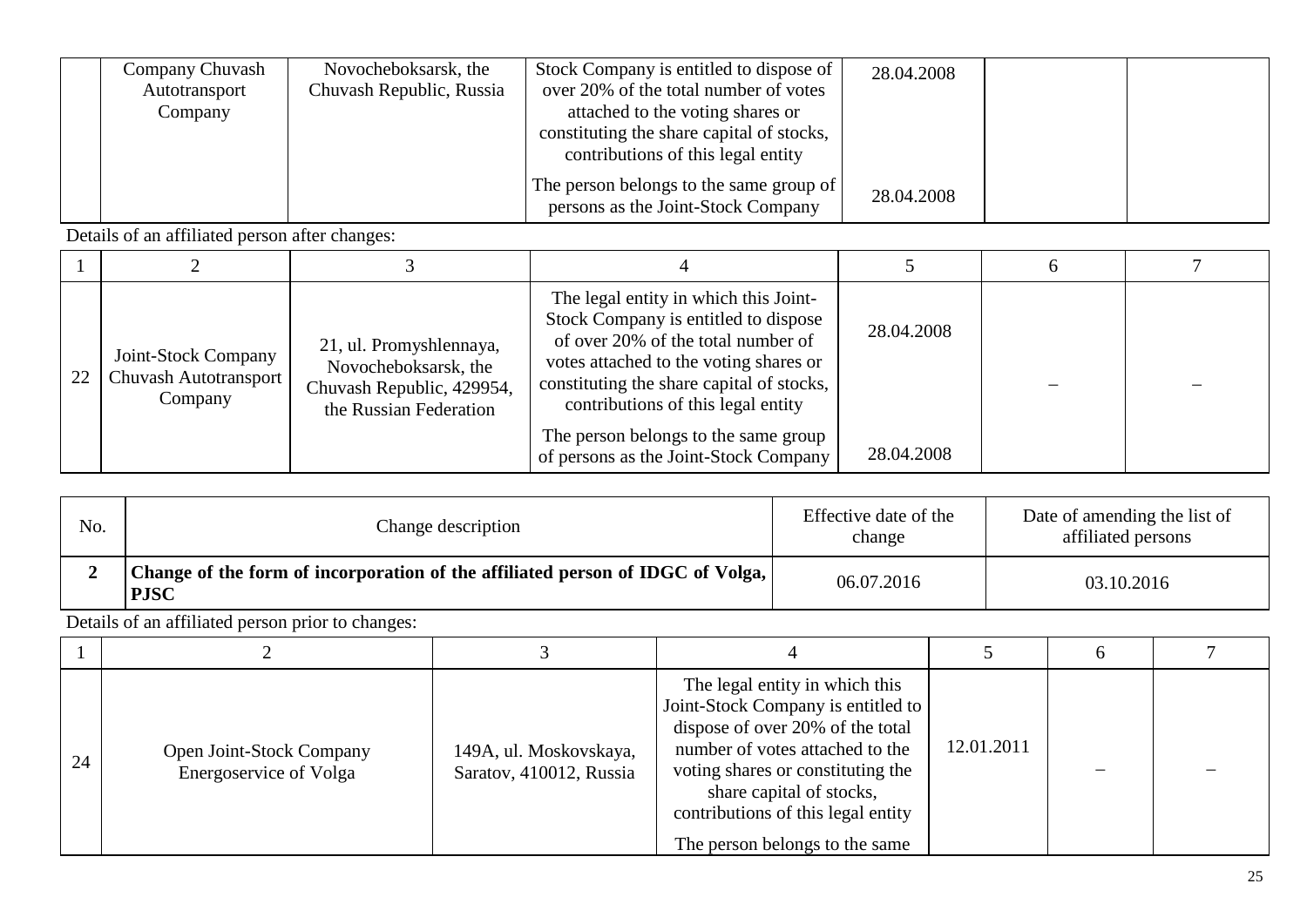|  | $\bullet$<br>Joint<br>the<br>orour<br>rsons<br>ำmpany<br>.stor | 20 |  |
|--|----------------------------------------------------------------|----|--|
|  |                                                                |    |  |

|    |                                                      |                                                                      |                                                                                                                                                                                                                                                                                                                                         |                          | h |  |
|----|------------------------------------------------------|----------------------------------------------------------------------|-----------------------------------------------------------------------------------------------------------------------------------------------------------------------------------------------------------------------------------------------------------------------------------------------------------------------------------------|--------------------------|---|--|
| 24 | Joint-Stock Company<br><b>Energoservice of Volga</b> | 149A, ul. Moskovskaya,<br>Saratov, 410012, the Russian<br>Federation | The legal entity in which this Joint-<br>Stock Company is entitled to<br>dispose of over 20% of the total<br>number of votes attached to the<br>voting shares or constituting the<br>share capital of stocks,<br>contributions of this legal entity<br>The person belongs to the same<br>group of persons as the Joint-Stock<br>Company | 12.01.2011<br>12.01.2011 |   |  |

| No. | Change description                                                                            | change     | Effective date of the   Date of amending the list of affiliated  <br>persons |
|-----|-----------------------------------------------------------------------------------------------|------------|------------------------------------------------------------------------------|
|     | Change of the form of incorporation of the affiliated person of IDGC of Volga,<br><b>PJSC</b> | 07.07.2016 | 03.10.2016                                                                   |

Details of an affiliated person prior to changes:

| 23 | Open Joint-Stock Company Solnechny<br>Sanatorium-Preventorium | 58, ul. Turbinnaya, Orenburg,<br>460023, the Russian Federation | The legal entity in which this Joint-<br>Stock Company is entitled to dispose<br>of over 20% of the total number of<br>votes attached to the voting shares or<br>constituting the share capital of<br>stocks, contributions of this legal<br>entity<br>The person belongs to the same<br>group of persons as the Joint-Stock | 28.04.2008<br>28.04.2008 |  |
|----|---------------------------------------------------------------|-----------------------------------------------------------------|------------------------------------------------------------------------------------------------------------------------------------------------------------------------------------------------------------------------------------------------------------------------------------------------------------------------------|--------------------------|--|
|    |                                                               |                                                                 | Company                                                                                                                                                                                                                                                                                                                      |                          |  |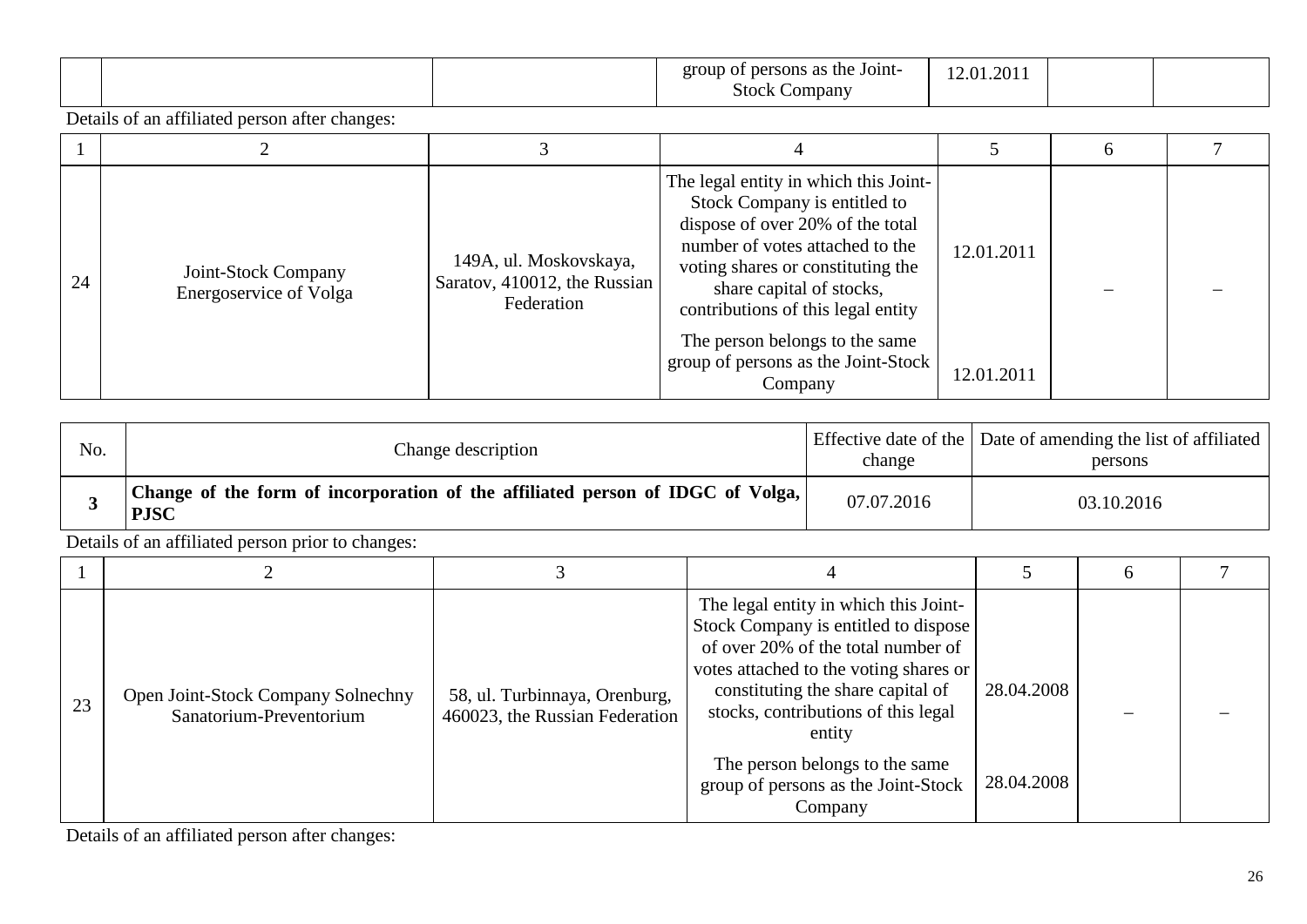| 23 | Joint-Stock Company Solnechny<br>Sanatorium-Preventorium | 58, ul. Turbinnaya, Orenburg,<br>460023, the Russian Federation | The legal entity in which this Joint-<br>Stock Company is entitled to dispose<br>of over 20% of the total number of<br>votes attached to the voting shares or<br>constituting the share capital of<br>stocks, contributions of this legal<br>entity<br>The person belongs to the same group<br>of persons as the Joint-Stock | 28.04.2008<br>28.04.2008 |  |
|----|----------------------------------------------------------|-----------------------------------------------------------------|------------------------------------------------------------------------------------------------------------------------------------------------------------------------------------------------------------------------------------------------------------------------------------------------------------------------------|--------------------------|--|
|    |                                                          |                                                                 | Company                                                                                                                                                                                                                                                                                                                      |                          |  |

| No. | Change description                                                                                                    | Effective date of the<br>change | Date of amending the list of<br>affiliated persons |
|-----|-----------------------------------------------------------------------------------------------------------------------|---------------------------------|----------------------------------------------------|
|     | Change of the form of incorporation and the legal address of the affiliated person of  <br><b>IDGC</b> of Volga, PJSC | 11.07.2016                      | 03.10.2016                                         |

| 21 | Open Joint-Stock Company Social<br>Sphere-M | 50, prospekt Lenina, Saransk,<br>the Republic of Mordovia,<br>Russia | The legal entity in which this Joint-<br>Stock Company is entitled to dispose<br>of over 20% of the total number of<br>votes attached to the voting shares or<br>constituting the share capital of<br>stocks, contributions of this legal<br>entity | 28.04.2008 |  |
|----|---------------------------------------------|----------------------------------------------------------------------|-----------------------------------------------------------------------------------------------------------------------------------------------------------------------------------------------------------------------------------------------------|------------|--|
|    |                                             |                                                                      | The person belongs to the same group<br>of persons as the Joint-Stock<br>Company                                                                                                                                                                    | 28.04.2008 |  |

| <u>_ 1</u> |  | The legal entity in which this Joint-<br>Stock Company is entitled to dispose | 28.04.2008 |  |
|------------|--|-------------------------------------------------------------------------------|------------|--|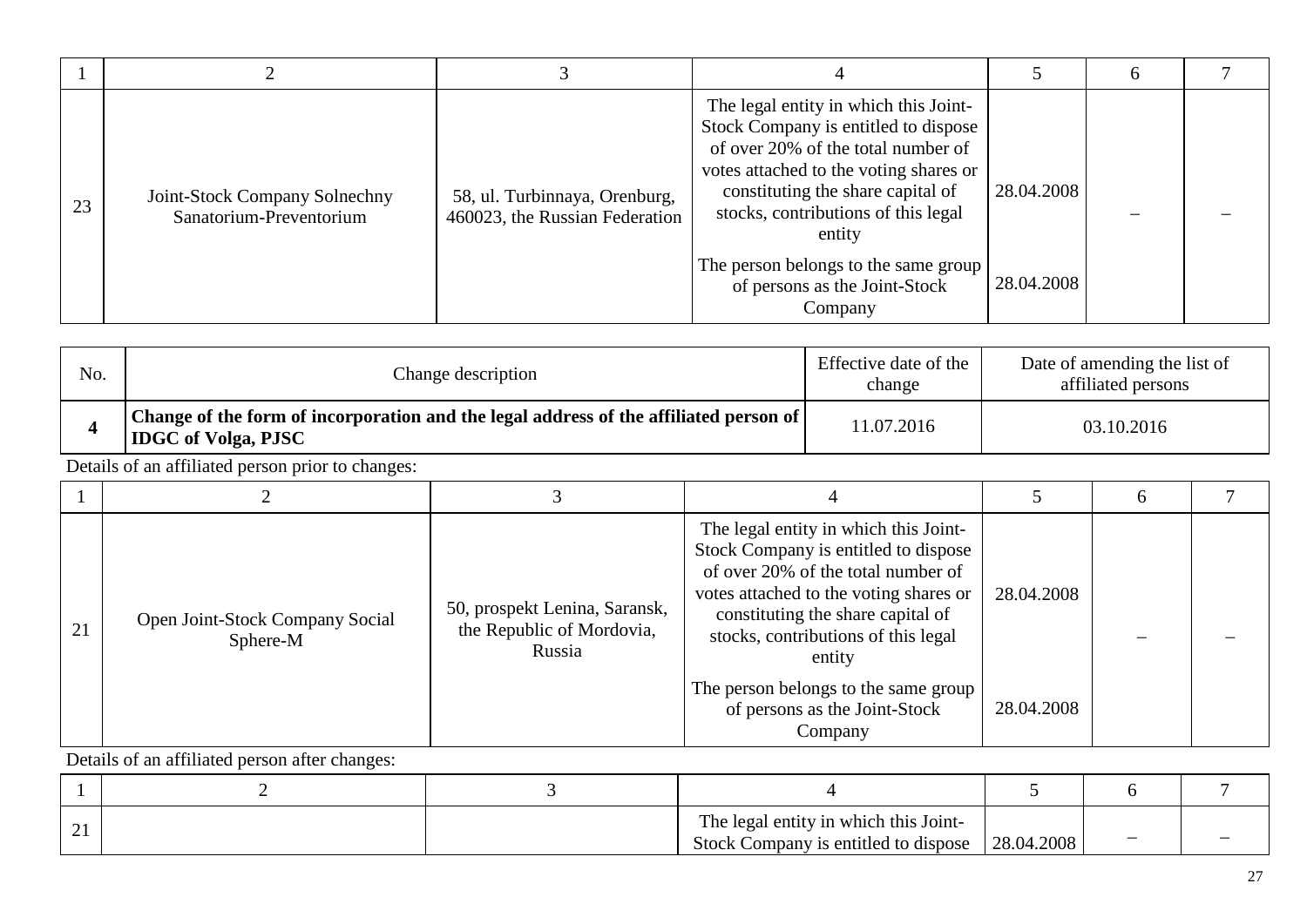| Joint-Stock Company Social Sphere-M | Saransk, the Republic of | of over 20% of the total number of                                            |             |  |
|-------------------------------------|--------------------------|-------------------------------------------------------------------------------|-------------|--|
|                                     | Mordovia, the Russian    | votes attached to the voting shares or                                        |             |  |
|                                     | Federation               | constituting the share capital of stocks,                                     |             |  |
|                                     |                          | contributions of this legal entity                                            |             |  |
|                                     |                          | The person belongs to the same group<br>of persons as the Joint-Stock Company | 128.04.2008 |  |

| No. | Change description                                                                                        | Effective date of the<br>change | Date of amending the list of<br>affiliated persons |
|-----|-----------------------------------------------------------------------------------------------------------|---------------------------------|----------------------------------------------------|
|     | <b>Excluded from the list of persons belonging to the same group of persons as IDGC</b><br>of Volga, PJSC | 19.09.2016                      | 03.10.2016                                         |

| 168 | Pichugina<br>Maria Nikolaevna | Consent of the natural person<br>has not been obtained | The person belongs to the same<br>$\lceil \cdot \rceil$   group of persons as the Joint-Stock  <br>Jompany | 31.12.2013 |  |
|-----|-------------------------------|--------------------------------------------------------|------------------------------------------------------------------------------------------------------------|------------|--|

Details of an affiliated person after changes:

| Pichugina<br><b>BT+1</b><br>Maria<br>Nikolaevna | ceased to be affiliated.<br>son |  |  |
|-------------------------------------------------|---------------------------------|--|--|

| No. | Change description                                                                                        | Effective date of the<br>change | Date of amending the list of<br>affiliated persons |
|-----|-----------------------------------------------------------------------------------------------------------|---------------------------------|----------------------------------------------------|
|     | <b>Excluded from the list of persons belonging to the same group of persons as IDGC</b><br>of Volga, PJSC | 29.07.2016                      | 03.10.2016                                         |

Details of an affiliated person prior to changes:

| 192 | Khatskevich<br>Stanislav Feliksovich                                                                                                                                                             | Consent of the natural person<br>has not been obtained | The person belongs to the same<br>group of persons as the Joint-Stock<br>Company | 04.11.2015 |  |
|-----|--------------------------------------------------------------------------------------------------------------------------------------------------------------------------------------------------|--------------------------------------------------------|----------------------------------------------------------------------------------|------------|--|
|     | $\mathbf{D}_{\mathcal{A}}$ and $\mathbf{C}_{\mathcal{A}}$ are a $\mathcal{L}(\mathcal{C}_{\mathcal{A}}^{n})$ and the set of $\mathcal{C}_{\mathcal{A}}$ are a set of $\mathcal{C}_{\mathcal{A}}$ |                                                        |                                                                                  |            |  |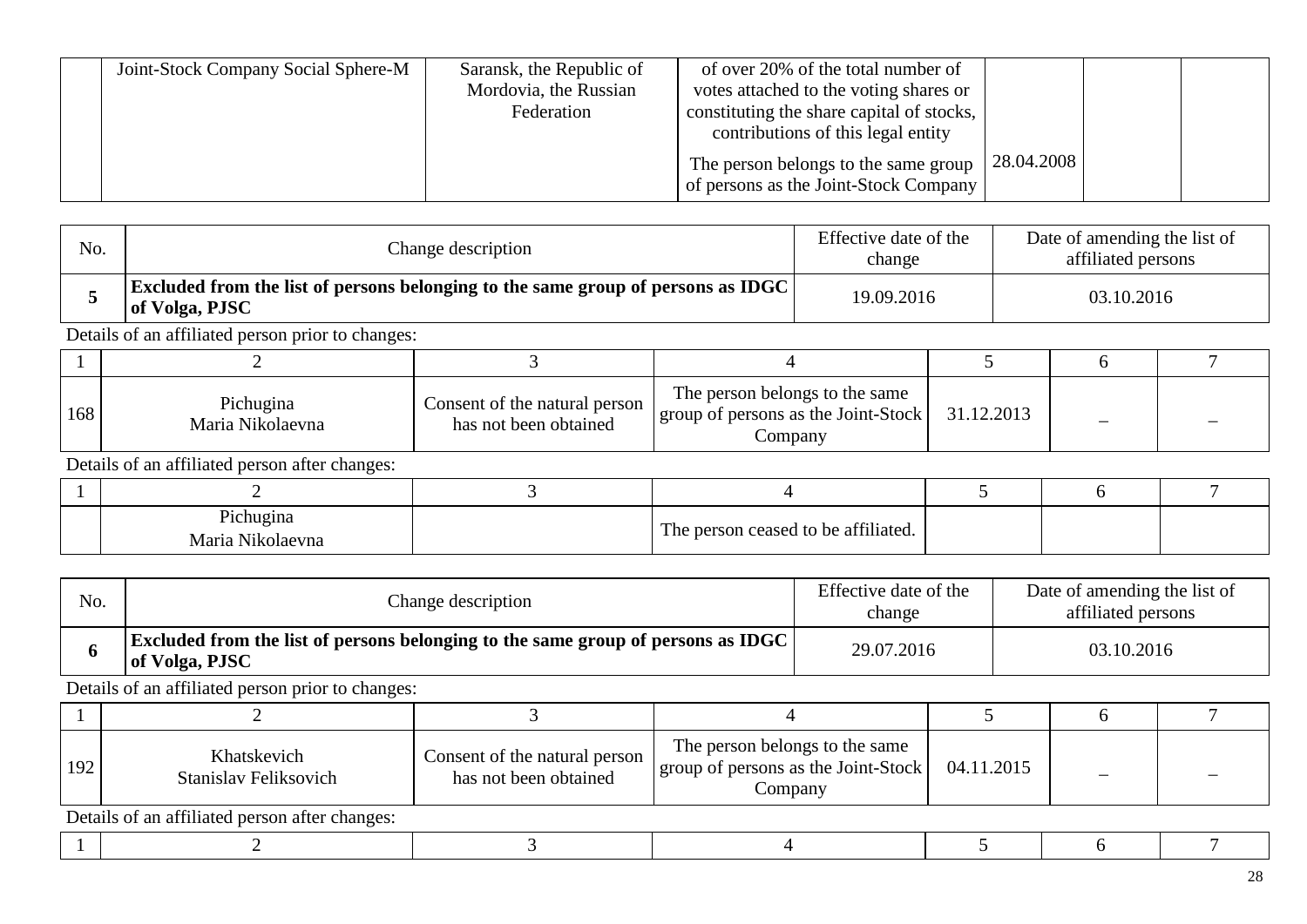|                                  | 0.0111<br>-         |  |  |
|----------------------------------|---------------------|--|--|
| .<br>. .<br>. .<br>91 Z I<br>,,, | liated.<br>Пt<br>,, |  |  |

| No. |                                                                                                           | Change description | Effective date of the<br>change | Date of amending the list of<br>affiliated persons |  |
|-----|-----------------------------------------------------------------------------------------------------------|--------------------|---------------------------------|----------------------------------------------------|--|
|     | <b>Excluded from the list of persons belonging to the same group of persons as IDGC</b><br>of Volga, PJSC |                    | 31.08.2016                      | 03.10.2016                                         |  |
|     | Details of an affiliated person prior to changes:                                                         |                    |                                 |                                                    |  |
|     |                                                                                                           |                    |                                 |                                                    |  |

| Mirmanov<br>Aleksey Vyacheslavovich | Consent of the natural person<br>has not been obtained | The person belongs to the same<br>group of persons as the Joint-Stock<br>Company | 30.12.2014 |  |
|-------------------------------------|--------------------------------------------------------|----------------------------------------------------------------------------------|------------|--|

| Mirmanov<br>Aleksey Vyacheslavovich | The person ceased to be affiliated. |  |  |
|-------------------------------------|-------------------------------------|--|--|

| No. | Change description                                                                                        | Effective date of the<br>change | Date of amending the list of<br>affiliated persons |
|-----|-----------------------------------------------------------------------------------------------------------|---------------------------------|----------------------------------------------------|
|     | <b>Excluded from the list of persons belonging to the same group of persons as IDGC</b><br>of Volga, PJSC | 30.06.2016                      | 03.10.2016                                         |

Details of an affiliated person prior to changes:

| 199 | Shevelyov<br>Yuri Petrovich | Consent of the natural person<br>has not been obtained | The person belongs to the same<br>group of persons as the Joint-Stock<br>Company | 30.03.2015 |  |
|-----|-----------------------------|--------------------------------------------------------|----------------------------------------------------------------------------------|------------|--|

| $\sim$ 1<br>Shevelyov<br>Yuri Petrovich | $\therefore$ consed to be affiliated.<br>1 he |  |  |
|-----------------------------------------|-----------------------------------------------|--|--|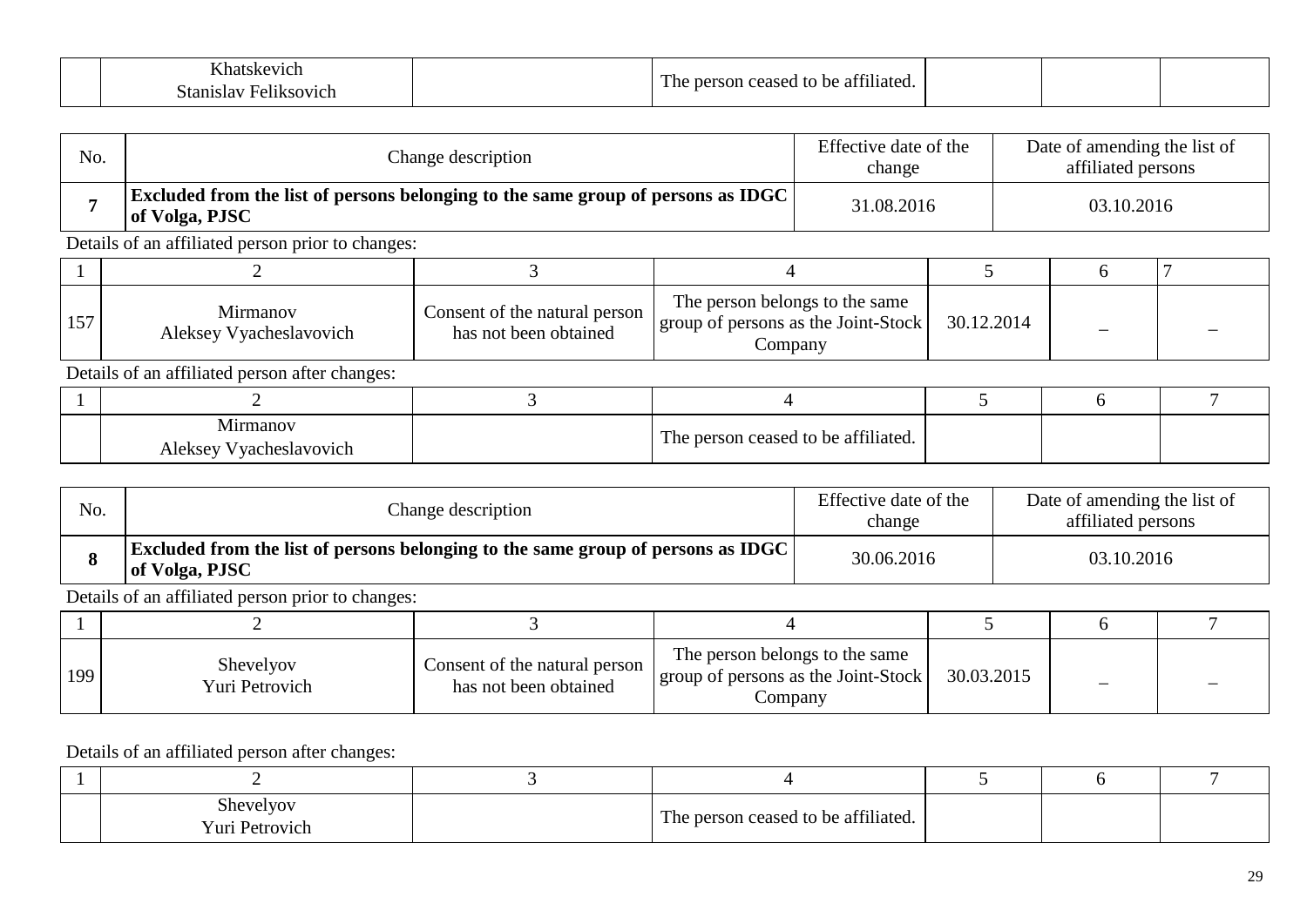| No.              | Change description                                |                                                                                   |                                | Effective date of the<br>change                                     |            | Date of amending the list of<br>affiliated persons |  |
|------------------|---------------------------------------------------|-----------------------------------------------------------------------------------|--------------------------------|---------------------------------------------------------------------|------------|----------------------------------------------------|--|
| $\boldsymbol{Q}$ | Volga, PJSC                                       | Included in the list of persons belonging to the same group of persons as IDGC of |                                |                                                                     | 20.09.2016 | 03.10.2016                                         |  |
|                  | Details of an affiliated person prior to changes: |                                                                                   |                                |                                                                     |            |                                                    |  |
|                  |                                                   |                                                                                   |                                |                                                                     |            |                                                    |  |
|                  | Smailov<br>Radzhan Imangazhievich                 |                                                                                   | The person was not affiliated. |                                                                     |            |                                                    |  |
|                  | Details of an affiliated person after changes:    |                                                                                   |                                |                                                                     |            |                                                    |  |
|                  |                                                   |                                                                                   |                                |                                                                     |            |                                                    |  |
| 170              | Smailov                                           | Consent of the natural person                                                     | The person belongs to the same | $\mathcal{C}$ and $\mathcal{T}$ and $\mathcal{C}$ and $\mathcal{T}$ | 20.00.201  |                                                    |  |

| 170<br>1/0 | <u>.</u><br>angazhievich<br>Ima<br>dzhan | Consent of the natural person<br>obtained<br>has not been | $\sim$<br>e Joint-Stock-<br>as the<br>group<br>* persons as<br>υı<br>ompany | 20.09.2016<br>7.2016 |                          |          |
|------------|------------------------------------------|-----------------------------------------------------------|-----------------------------------------------------------------------------|----------------------|--------------------------|----------|
|            |                                          |                                                           | $\mathbf{r}$ $\alpha$                                                       |                      | $\sim$ $\sim$<br>$\cdot$ | $\cdots$ |

| No. | Change description                                                                               | Effective date of the<br>change | Date of amending the list of<br>affiliated persons |
|-----|--------------------------------------------------------------------------------------------------|---------------------------------|----------------------------------------------------|
| 10  | Included in the list of persons belonging to the same group of persons as IDGC of<br>Volga, PJSC | 04.07.2016                      | 03.10.2016                                         |

| shakhbulatov<br>.<br>Mikailovich<br>Aımuran | m<br>0.0119<br>The person was not affiliated. |  |  |
|---------------------------------------------|-----------------------------------------------|--|--|

| 196 | Shakhbulatov<br>Aimuran Mikailovich | Consent of the natural person<br>has not been obtained | The person belongs to the same<br>I group of persons as the Joint-Stock<br>Company | 04.07.2016 |  |
|-----|-------------------------------------|--------------------------------------------------------|------------------------------------------------------------------------------------|------------|--|

| No. | Change description                                                                | Effective date of the<br>change | Date of amending the list of<br>affiliated persons |
|-----|-----------------------------------------------------------------------------------|---------------------------------|----------------------------------------------------|
| 11  | Included in the list of persons belonging to the same group of persons as IDGC of | 01.09.2016                      | 03.10.2016                                         |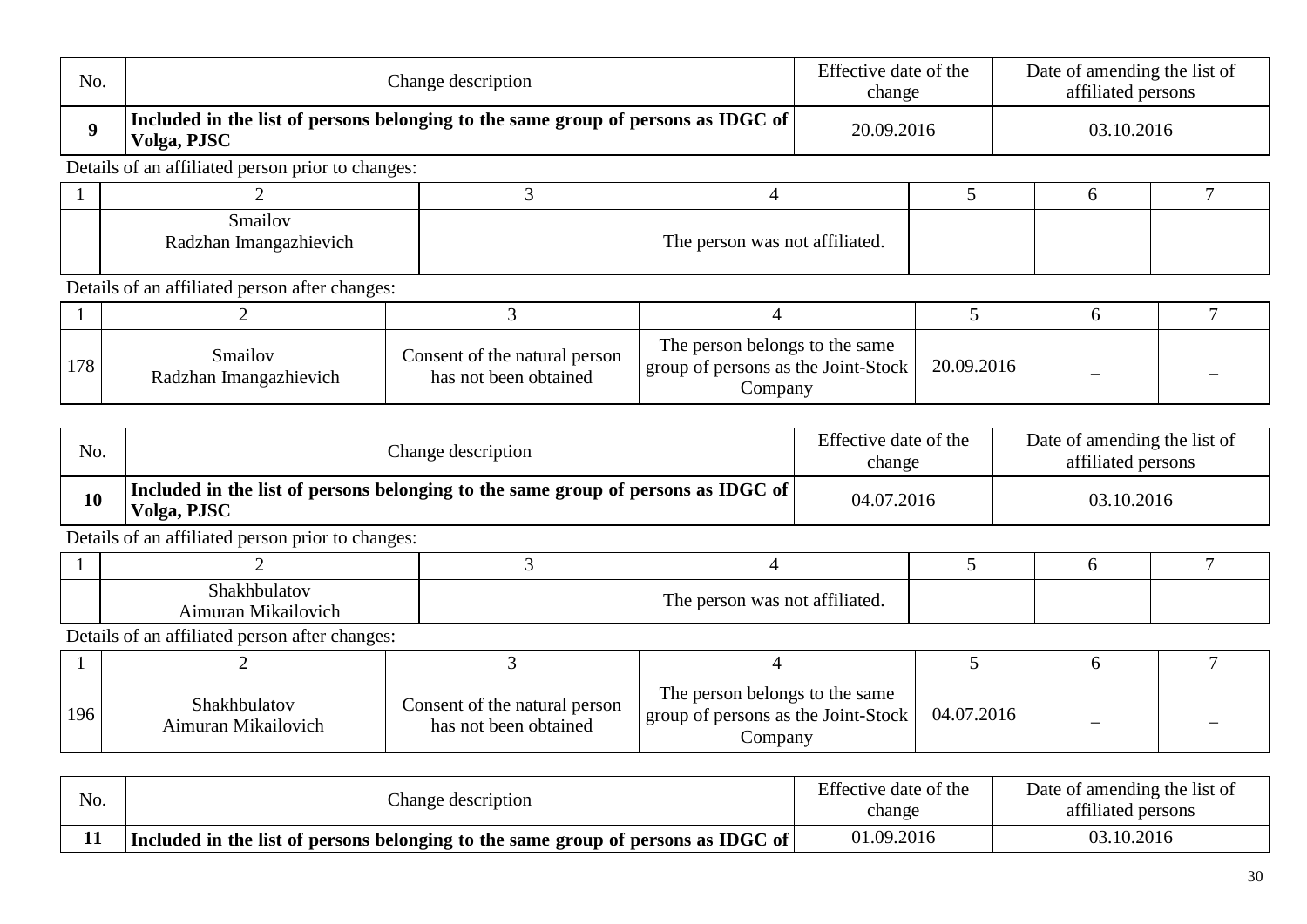| $V0192$ , $P^{TC}$ |  |
|--------------------|--|
|                    |  |

| ukvanets<br><b>LUN</b><br>Y un<br><u>Ισωτενμα</u> | <b>TT</b><br>person was not affiliated.<br>T HLC |  |  |
|---------------------------------------------------|--------------------------------------------------|--|--|

Details of an affiliated person after changes:

| 155 | Lukyanets<br>Yuri Igorevich | Consent of the natural person<br>has not been obtained | The person belongs to the same<br>group of persons as the Joint-Stock<br>Company | 01.09.2016 |  |
|-----|-----------------------------|--------------------------------------------------------|----------------------------------------------------------------------------------|------------|--|

| No. | Change description                                                          | Effective date of the<br>change | Date of amending the list of<br>affiliated persons |
|-----|-----------------------------------------------------------------------------|---------------------------------|----------------------------------------------------|
|     | Change of the legal address of the affiliated person of IDGC of Volga, PJSC | 30.09.2016                      | 03.10.2016                                         |

Details of an affiliated person prior to changes:

| 106 | <b>Open Joint-Stock Company</b><br>Energotekhkomplekt | 13/5, Podkolokolny pereulok,<br><b>Moscow 109028</b> | The person belongs to the same<br>$\frac{1}{2}$ group of persons as the Joint-Stock $\frac{1}{2}$<br>Company | 30.09.2012 |  |
|-----|-------------------------------------------------------|------------------------------------------------------|--------------------------------------------------------------------------------------------------------------|------------|--|

Details of an affiliated person after changes:

| 106 | Open Joint-Stock Company<br>Energotekhkomplekt | 2, ul. Verbnaya, Moscow,<br>107143 | The person belongs to the same<br>group of persons as the Joint-Stock<br>Company | 30.09.2012 | - |  |
|-----|------------------------------------------------|------------------------------------|----------------------------------------------------------------------------------|------------|---|--|

| No. | Change description                                                                                                  | Effective date of the<br>change | Date of amending the list of<br>affiliated persons |
|-----|---------------------------------------------------------------------------------------------------------------------|---------------------------------|----------------------------------------------------|
| LJ  | Change of the form of incorporation and the legal address of the affiliated person of<br><b>IDGC</b> of Volga, PJSC | 17.08.2016                      | 03.10.2016                                         |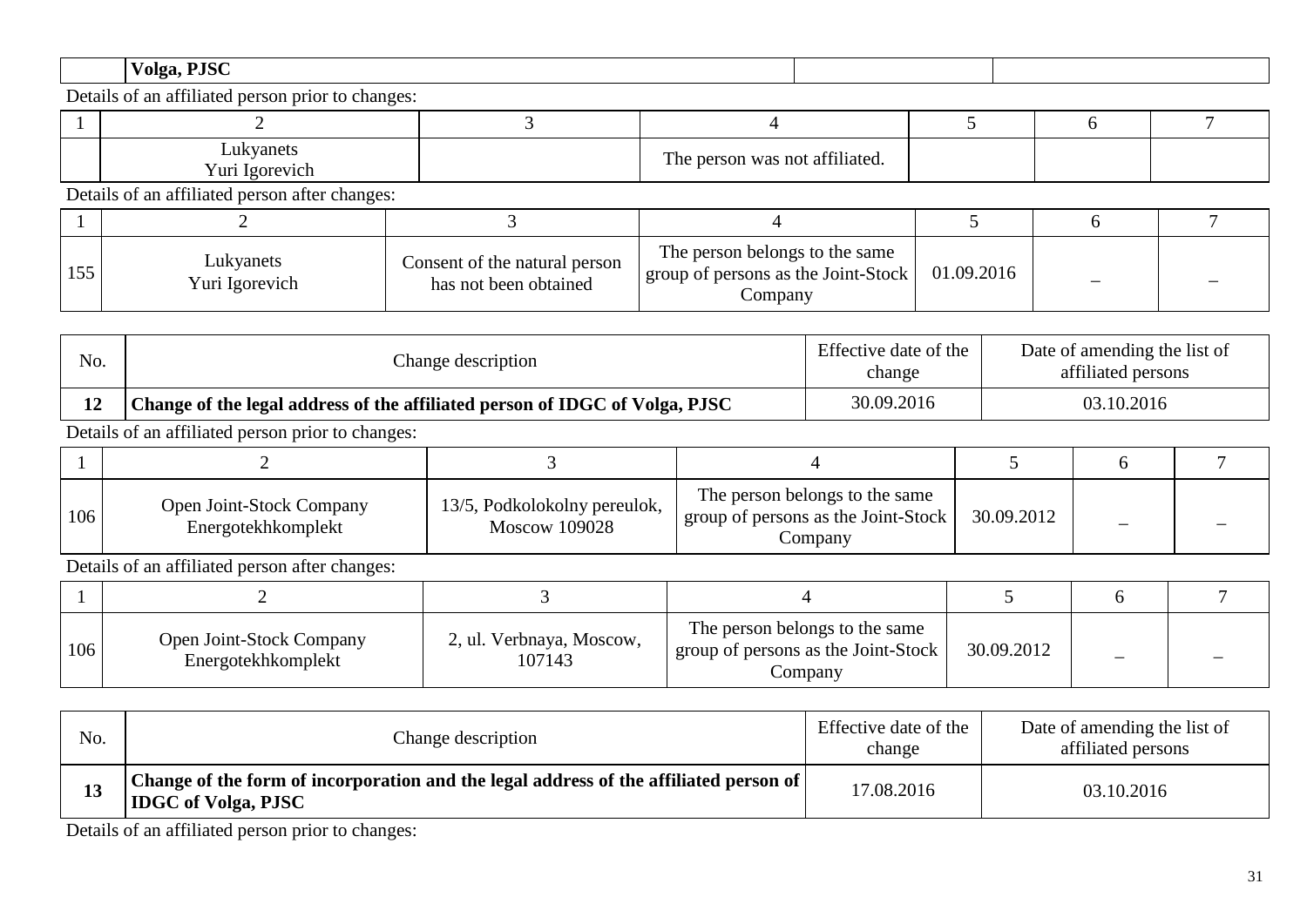| 104 | Open Joint-Stock Company Mobile<br><b>Gas-Turbine Power Plants</b> | bld. 5, Bersenevskaya nab. 16,<br>Moscow 119072 | The person belongs to the same<br>group of persons as the Joint-Stock<br>Company | 30.09.2012 |  |  |  |  |
|-----|--------------------------------------------------------------------|-------------------------------------------------|----------------------------------------------------------------------------------|------------|--|--|--|--|
|     | Details of an affiliated person after changes:                     |                                                 |                                                                                  |            |  |  |  |  |
|     |                                                                    |                                                 |                                                                                  |            |  |  |  |  |
| 104 | Joint-Stock Company Mobile Gas-<br><b>Turbine Power Plants</b>     | <b>Moscow</b>                                   | The person belongs to the same<br>group of persons as the Joint-Stock<br>Company | 30.09.2012 |  |  |  |  |

| No. | Change description                                                                                                        | Effective date of the<br>change | Date of amending the list of<br>affiliated persons |
|-----|---------------------------------------------------------------------------------------------------------------------------|---------------------------------|----------------------------------------------------|
|     | Change of date of occurrence of the ground for recognition of the person as a<br>person affiliated to IDGC of Volga, PJSC | 28.07.2016                      | 03.10.2016                                         |

| 199 | Shemyakina<br>Svetlana Vasilievna | Consent of the natural person 1<br>has not been obtained | The person belongs to the same<br>group of persons as the Joint-Stock<br>Company | 30.06.2012 |  |
|-----|-----------------------------------|----------------------------------------------------------|----------------------------------------------------------------------------------|------------|--|

Details of an affiliated person after changes:

| 199 | Shemyakina<br>Svetlana Vasilievna | Consent of the natural person<br>has not been obtained | The person belongs to the same<br>I group of persons as the Joint-Stock<br>Company | 28.07.2016 |  |
|-----|-----------------------------------|--------------------------------------------------------|------------------------------------------------------------------------------------|------------|--|

| No. | Change description                                                                                                               | Effective date of the<br>change | Date of amending the list of<br>affiliated persons |
|-----|----------------------------------------------------------------------------------------------------------------------------------|---------------------------------|----------------------------------------------------|
|     | Change of date of occurrence of the ground for recognition of the person as a<br><b>person affiliated to IDGC of Volga, PJSC</b> | 01.07.2016                      | 03.10.2016                                         |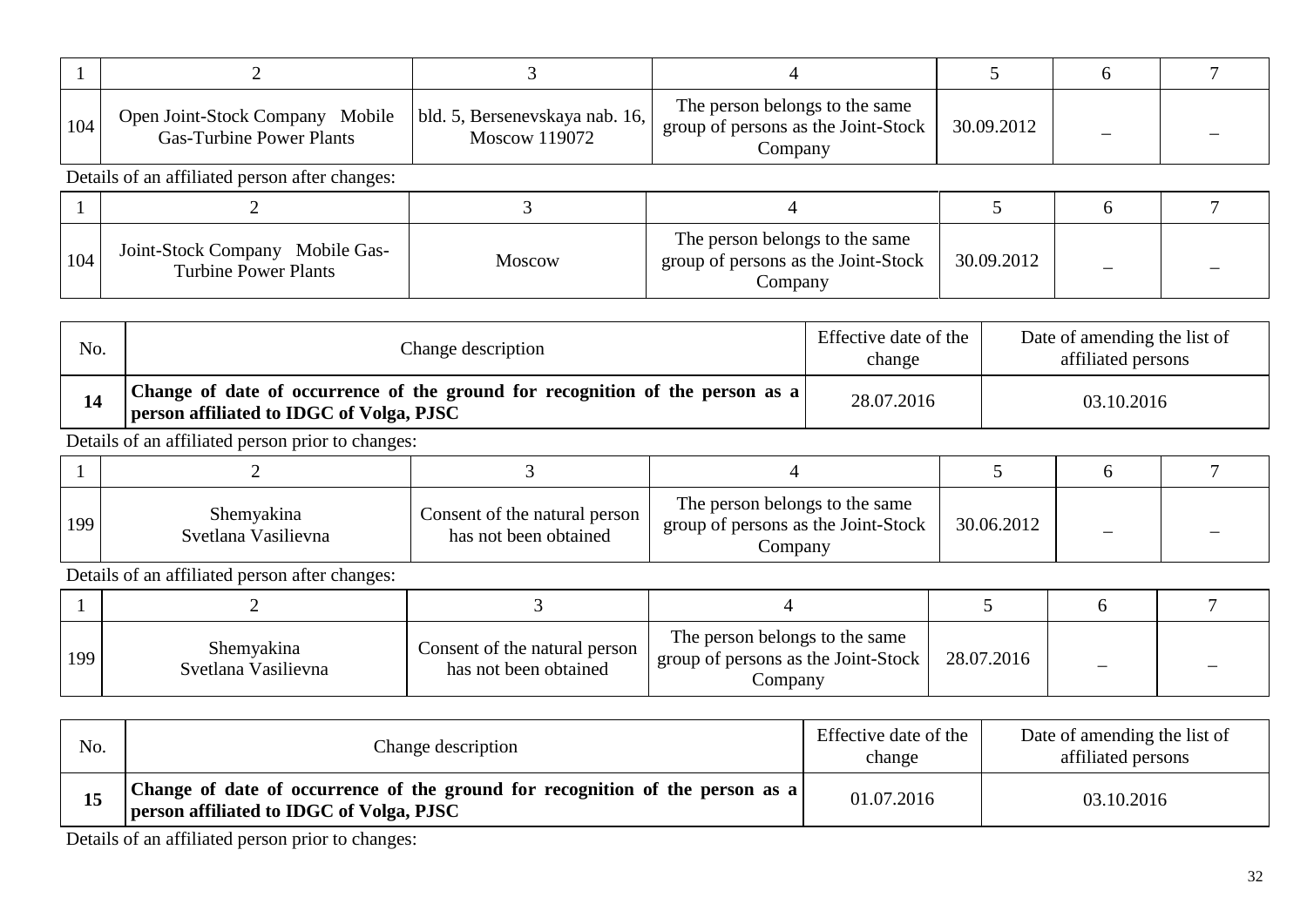| 193 | Churikova<br>Tatiana Alekseyevna               | Consent of the natural person<br>has not been obtained | The person belongs to the same<br>group of persons as the Joint-Stock<br>Company | 01.07.2008 |  |  |  |
|-----|------------------------------------------------|--------------------------------------------------------|----------------------------------------------------------------------------------|------------|--|--|--|
|     | Details of an affiliated person after changes: |                                                        |                                                                                  |            |  |  |  |
|     |                                                |                                                        |                                                                                  |            |  |  |  |
| 193 | Churikova<br>Tatiana Alekseyevna               | Consent of the natural person<br>has not been obtained | The person belongs to the same<br>group of persons as the Joint-Stock<br>Company | 01.07.2016 |  |  |  |

| No. | Change description                                                                                                        | Effective date of the<br>change | Date of amending the list of<br>affiliated persons |
|-----|---------------------------------------------------------------------------------------------------------------------------|---------------------------------|----------------------------------------------------|
| 16  | Change of date of occurrence of the ground for recognition of the person as a<br>person affiliated to IDGC of Volga, PJSC | 08.09.2016                      | 03.10.2016                                         |

| 179 | <i>Smirnova</i><br>Olga Veniaminovna | Consent of the natural person<br>has not been obtained | The person belongs to the same<br>group of persons as the Joint-<br><b>Stock Company</b> | 01.07.2008 |  |
|-----|--------------------------------------|--------------------------------------------------------|------------------------------------------------------------------------------------------|------------|--|

| 179 | Smirnova<br>Olga Veniaminovna | Consent of the natural person<br>has not been obtained | The person belongs to the same<br>I group of persons as the Joint-Stock<br>$\mathcal{L}$ ompany | 08.09.2016 |  |
|-----|-------------------------------|--------------------------------------------------------|-------------------------------------------------------------------------------------------------|------------|--|

| No. | Change description                                                          |  | Effective date of the<br>change |            | Date of amending the list of<br>affiliated persons |            |  |  |
|-----|-----------------------------------------------------------------------------|--|---------------------------------|------------|----------------------------------------------------|------------|--|--|
|     | Change of the legal address of the affiliated person of IDGC of Volga, PJSC |  |                                 | 30.09.2016 |                                                    | 03.10.2016 |  |  |
|     | Details of an affiliated person prior to changes:                           |  |                                 |            |                                                    |            |  |  |
|     |                                                                             |  |                                 |            |                                                    |            |  |  |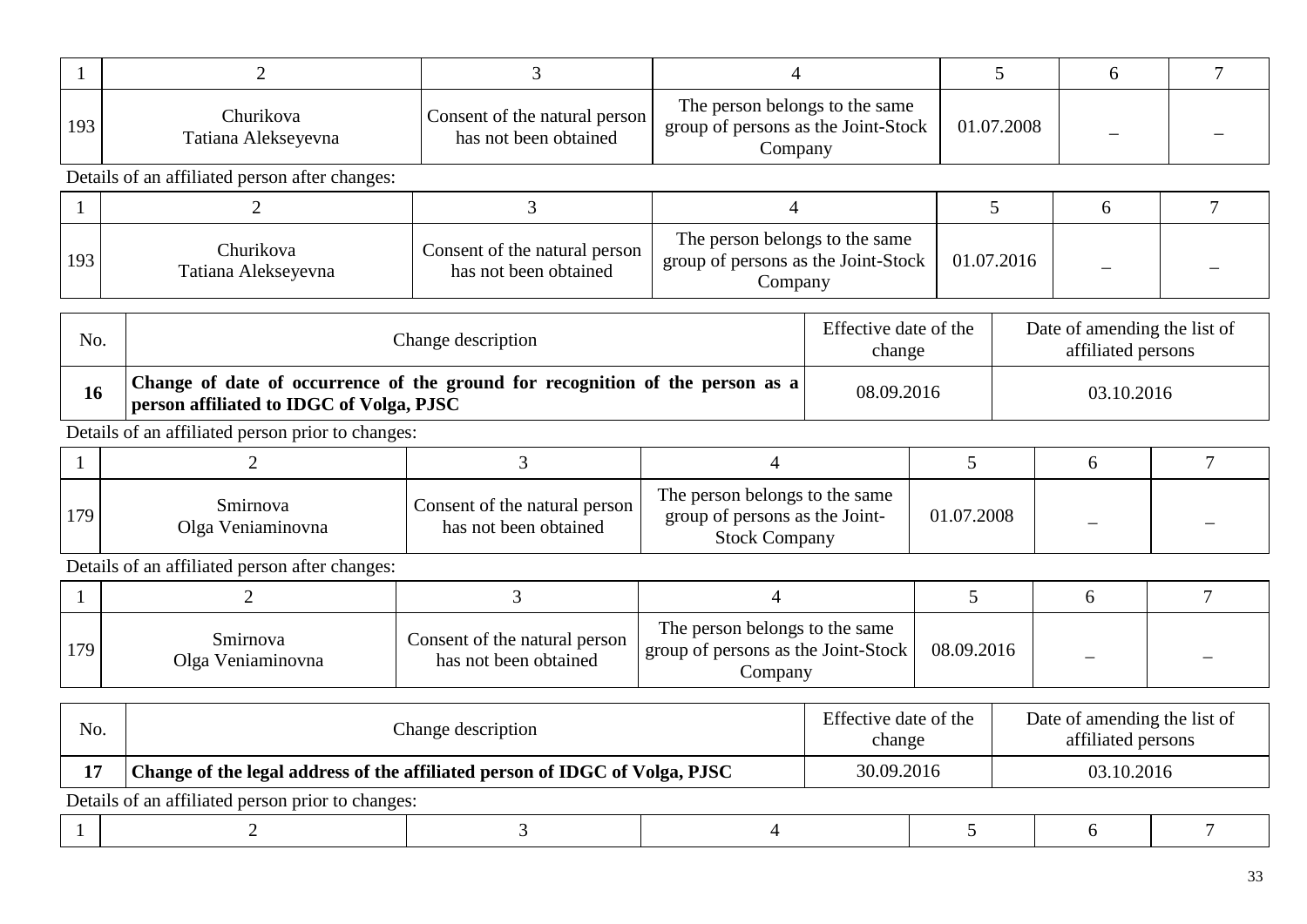|  | <b>Public Joint-Stock Company</b><br>Federal<br><b>Testing Center</b> | ID code: "A", bld. 50/30,<br>Oktyabrsky bulvar, Pushkin,<br>Saint Petersburg, 196608 | The person belongs to the same<br>group of persons as the Joint-<br><b>Stock Company</b> | 30.12.2014 |  |  |
|--|-----------------------------------------------------------------------|--------------------------------------------------------------------------------------|------------------------------------------------------------------------------------------|------------|--|--|
|--|-----------------------------------------------------------------------|--------------------------------------------------------------------------------------|------------------------------------------------------------------------------------------|------------|--|--|

| 11 <sup>7</sup> | Public Joint-Stock<br><b>Federal Testing Center</b><br>Company | $111/3$ (ID code "A"), Nevsky<br>pr, Saint Petersburg, 191036 | The person belongs to the same<br>$\prime$   group of persons as the Joint-Stock   $\sim$<br>$\mathcal{L}$ ompany | 30.12.2014 |  |
|-----------------|----------------------------------------------------------------|---------------------------------------------------------------|-------------------------------------------------------------------------------------------------------------------|------------|--|

| No. | Change description                                                                            |                          |                                | Effective date of the<br>change |  | Date of amending the list of<br>affiliated persons |  |  |
|-----|-----------------------------------------------------------------------------------------------|--------------------------|--------------------------------|---------------------------------|--|----------------------------------------------------|--|--|
| 18  | Change of the form of incorporation of the affiliated person of IDGC of Volga,<br><b>PJSC</b> |                          |                                | 16.08.2016                      |  | 03.10.2016                                         |  |  |
|     | Details of an affiliated person prior to changes:                                             |                          |                                |                                 |  |                                                    |  |  |
|     |                                                                                               |                          |                                |                                 |  |                                                    |  |  |
|     | Kabardino-Balkarian Public Joint-                                                             | Nalchik Kabardina Ralkar | The person belongs to the same |                                 |  |                                                    |  |  |

| 38 | - Rabarumo-Dairahan Fubile Jonne<br>Company of Power Industry and<br>- Stock 1 | Nalchik.<br>-Balkar<br>. Kabardino-<br>enublic' | The person befores to the same<br>group of persons as the Joint-<br>Stock (<br>Company | .2008 |  |  |
|----|--------------------------------------------------------------------------------|-------------------------------------------------|----------------------------------------------------------------------------------------|-------|--|--|
|----|--------------------------------------------------------------------------------|-------------------------------------------------|----------------------------------------------------------------------------------------|-------|--|--|

Details of an affiliated person after changes:

| 38 | Kabardino-Balkarian Public Joint-<br>Stock Company of Power Industry and<br>Electrification | Nalchik, Kabardino-Balkar<br>Republic | The person belongs to the same<br>group of persons as the Joint-Stock<br>Company | 01.07.2008 |  |
|----|---------------------------------------------------------------------------------------------|---------------------------------------|----------------------------------------------------------------------------------|------------|--|

| No. | Change description                                                                            | Effective date of the<br>change | Date of amending the list of<br>affiliated persons |
|-----|-----------------------------------------------------------------------------------------------|---------------------------------|----------------------------------------------------|
|     | Change of the form of incorporation of the affiliated person of IDGC of Volga,<br><b>PJSC</b> | 16.08.2016                      | 03.10.2016                                         |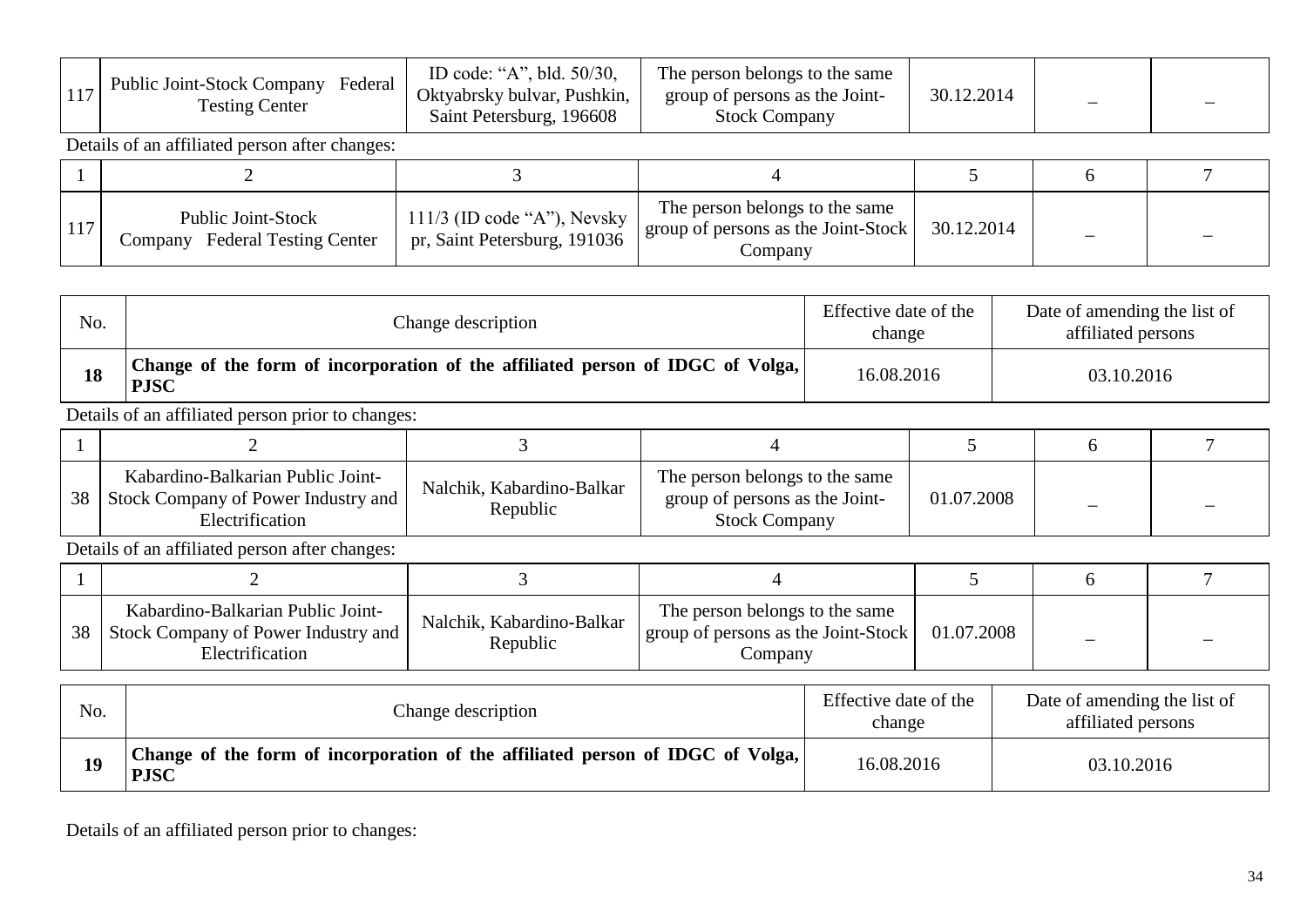|     | $\overline{2}$                                                                       | 3                                                                                     |                                                                                                |  | 5                               |  | 6                                                  |                |
|-----|--------------------------------------------------------------------------------------|---------------------------------------------------------------------------------------|------------------------------------------------------------------------------------------------|--|---------------------------------|--|----------------------------------------------------|----------------|
| 49  | Open Joint-Stock Company of Power<br>Industry and Electrification<br>Sevkavkazenergo | Vladikavkaz, Republic of<br>North Ossetia — Alania                                    | The person belongs to the same<br>group of persons as the Joint-<br><b>Stock Company</b>       |  | 01.07.2008                      |  |                                                    |                |
|     | Details of an affiliated person after changes:                                       |                                                                                       |                                                                                                |  |                                 |  |                                                    |                |
|     | $\overline{2}$                                                                       | 3                                                                                     | $\overline{4}$                                                                                 |  | 5                               |  | 6                                                  | $\overline{7}$ |
| 49  | Joint-Stock Company of Power<br>Industry and Electrification<br>Sevkavkazenergo      | Vladikavkaz, Republic of<br>North Ossetia — Alania                                    | The person belongs to the same<br>group of persons as the Joint-Stock<br>01.07.2008<br>Company |  |                                 |  |                                                    |                |
| No. |                                                                                      | Change description                                                                    |                                                                                                |  | Effective date of the<br>change |  | Date of amending the list of<br>affiliated persons |                |
| 20  | <b>PJSC</b>                                                                          | Change of the form of incorporation of the affiliated person of IDGC of Volga,        |                                                                                                |  | 16.06.2016                      |  |                                                    | 03.10.2016     |
|     | Details of an affiliated person prior to changes:                                    |                                                                                       |                                                                                                |  |                                 |  |                                                    |                |
|     | 2                                                                                    | 3                                                                                     | $\overline{4}$                                                                                 |  | 5                               |  | 6                                                  | 7              |
| 83  | Open Joint-Stock Company<br>Energoservice of the South                               | 49, ul. Bolshaya Sadovaya,<br>Rostov-on-Don, 344002                                   | The person belongs to the same<br>group of persons as the Joint-<br><b>Stock Company</b>       |  | 31.12.2010                      |  |                                                    |                |
|     | Details of an affiliated person after changes:                                       |                                                                                       |                                                                                                |  |                                 |  |                                                    |                |
|     | $\overline{2}$                                                                       | $\overline{3}$                                                                        | 4                                                                                              |  | 5                               |  | 6                                                  | 7              |
| 83  | Joint-Stock Company<br>Energoservice of the South                                    | 49, ul. Bolshaya Sadovaya,<br>Rostov-on-Don, 344002, the<br><b>Russian Federation</b> | The person belongs to the same<br>group of persons as the Joint-Stock<br>Company               |  | 31.12.2010                      |  |                                                    |                |

| No.        | Change description                                                                                                                      | Effective date of the<br>change | Date of amending the list of<br>affiliated persons |
|------------|-----------------------------------------------------------------------------------------------------------------------------------------|---------------------------------|----------------------------------------------------|
| $\angle L$ | $\perp$ Change of the form of incorporation and the legal address of the affiliated person of $\parallel$<br><b>IDGC</b> of Volga, PJSC | 17.06.2016                      | 03.10.2016                                         |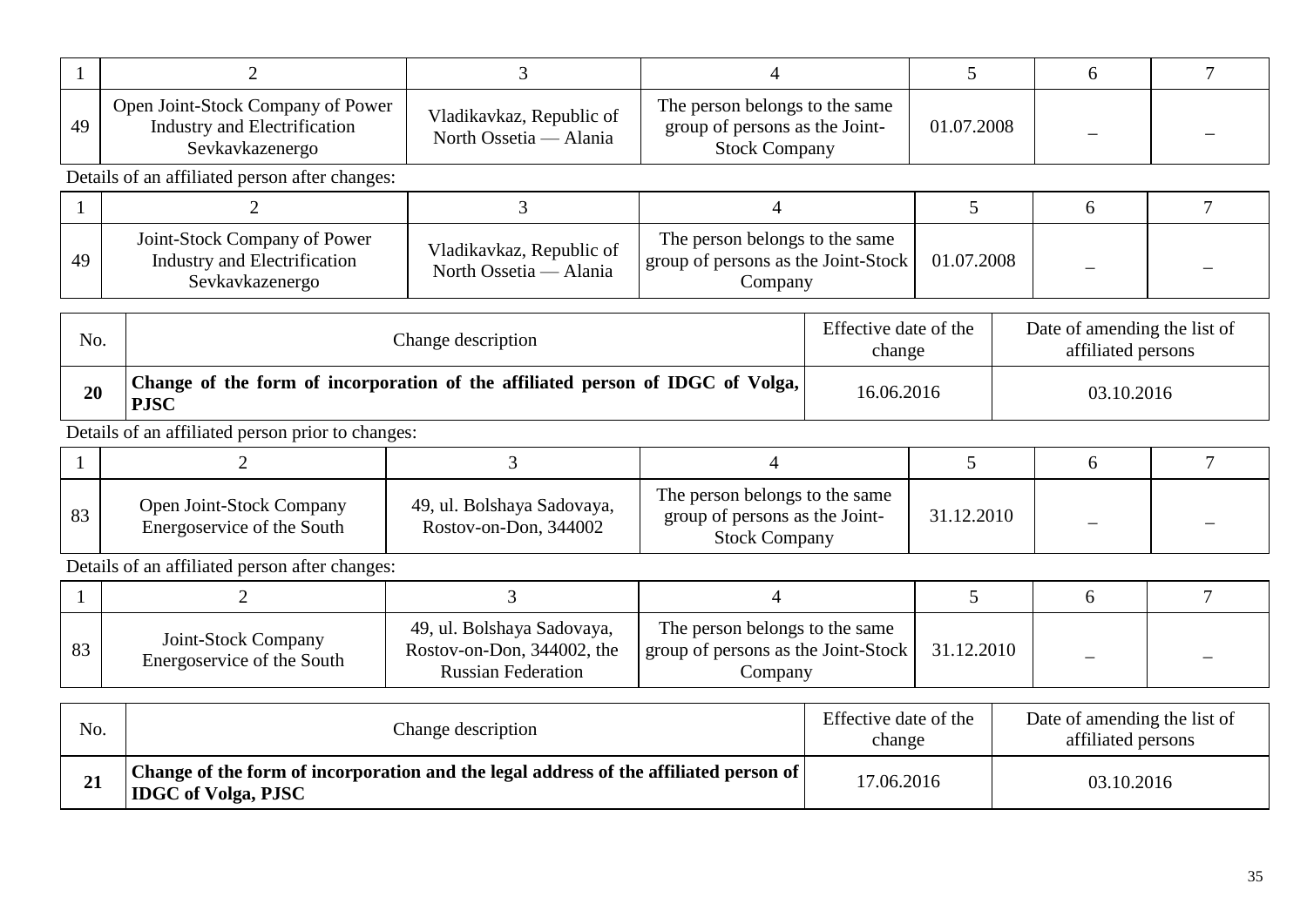| 66 | Open Joint-Stock Company<br>Sokolovskoye Agricultural Enterprise | 32, ul. Kurskaya, Sokolovo-<br>Kundryuchensky settlement,<br>Novoshakhtinsk-10, the<br>Rostov region, Russia | The person belongs to the same<br>group of persons as the Joint-<br><b>Stock Company</b> | 01.07.2008 |  |  |  |  |
|----|------------------------------------------------------------------|--------------------------------------------------------------------------------------------------------------|------------------------------------------------------------------------------------------|------------|--|--|--|--|
|    | Details of an affiliated person after changes:                   |                                                                                                              |                                                                                          |            |  |  |  |  |
|    |                                                                  |                                                                                                              |                                                                                          |            |  |  |  |  |
|    |                                                                  | $\Delta \Delta = 1$ $\overline{17}$ $\overline{1}$<br>$\sim$ 1 1                                             | <b>FIRE</b><br>$\mathbf{1}$ $\mathbf{1}$                                                 |            |  |  |  |  |

| 66 | Joint-Stock Company<br>Sokolovskove Agricultural Enterprise | 32, ul. Kurskaya, Sokolovo-<br>Novoshakhtinsk. Russia | The person belongs to the same<br>Kundryuchensky settlement,   group of persons as the Joint-Stock  <br>ompany | .2008<br>01.07 | _ | _ |  |
|----|-------------------------------------------------------------|-------------------------------------------------------|----------------------------------------------------------------------------------------------------------------|----------------|---|---|--|
|----|-------------------------------------------------------------|-------------------------------------------------------|----------------------------------------------------------------------------------------------------------------|----------------|---|---|--|

| No. | Change description                                                                                                  | Effective date of the<br>change | Date of amending the list of<br>affiliated persons |
|-----|---------------------------------------------------------------------------------------------------------------------|---------------------------------|----------------------------------------------------|
| 22  | Change of the form of incorporation and the legal address of the affiliated person of<br><b>IDGC</b> of Volga, PJSC | 14.07.2016                      | 03.10.2016                                         |

Details of an affiliated person prior to changes:

| 65 | <b>Open Joint-Stock Company</b><br><b>Energetik Recreation Camp</b> | 3, ul. Shkolnaya, stanitsa<br>Shepsi, the Tuapse district,<br>Krasnodar Krai, 352818 | The person belongs to the same<br>group of persons as the Joint-<br><b>Stock Company</b> | 01.07.2008 |  |
|----|---------------------------------------------------------------------|--------------------------------------------------------------------------------------|------------------------------------------------------------------------------------------|------------|--|

| 65 | Joint-Stock Company<br><b>Energetik Recreation Camp</b> | 3, ul. Shkolnaya, stanitsa<br>Shepsi, the Tuapse district,<br>Krasnodar Krai, the Russian<br>Federation | The person belongs to the same<br>group of persons as the Joint-Stock  <br>Company | 01.07.2008 |  |
|----|---------------------------------------------------------|---------------------------------------------------------------------------------------------------------|------------------------------------------------------------------------------------|------------|--|

| No. | Change description                                                                                                    | Effective date of the<br>change | Date of amending the list of<br>affiliated persons |
|-----|-----------------------------------------------------------------------------------------------------------------------|---------------------------------|----------------------------------------------------|
|     | Change of the form of incorporation and the legal address of the affiliated person of  <br><b>IDGC</b> of Volga, PJSC | 18.05.2016                      | 03.10.2016                                         |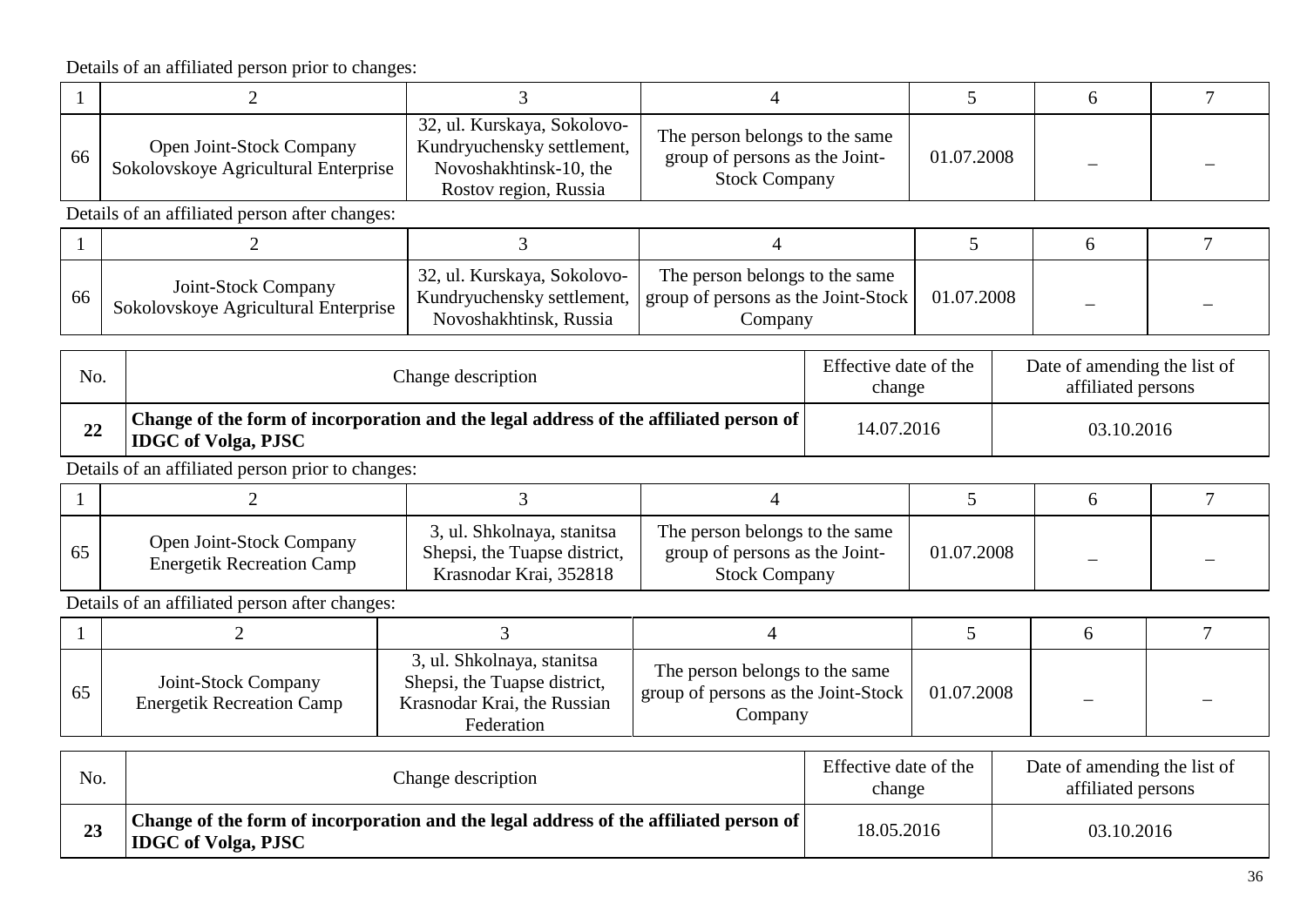| Open Joint-Stock Company<br>Donenergo | 162, ul. Pushkinskaya,<br>Rostov-on-Don, 344006 | The person belongs to the same<br>group of persons as the Joint-<br><b>Stock Company</b> | 30.09.2014 |  |
|---------------------------------------|-------------------------------------------------|------------------------------------------------------------------------------------------|------------|--|

Details of an affiliated person after changes:

| 114 | Joint-Stock Company<br>Donenergo | Rostov-on-Don | The person belongs to the same<br>group of persons as the Joint-Stock<br>Company | 30.09.2014 |  |
|-----|----------------------------------|---------------|----------------------------------------------------------------------------------|------------|--|

| No. | Change description                                                                                                                 | Effective date of the<br>change | Date of amending the list of<br>affiliated persons |
|-----|------------------------------------------------------------------------------------------------------------------------------------|---------------------------------|----------------------------------------------------|
|     | <sup>1</sup> Change of the form of incorporation and the legal address of the affiliated person of  <br><b>IDGC</b> of Volga, PJSC | 06.07.2016                      | 03.10.2016                                         |

Details of an affiliated person prior to changes:

| Open Joint-Stock Company<br>Yekaterinburgenergosbyt | 48, ul. Surikova,<br>Yekaterinburg, 620144, the<br><b>Russian Federation</b> | The person belongs to the same<br>group of persons as the Joint-<br><b>Stock Company</b> | 01.07.2008 |  |
|-----------------------------------------------------|------------------------------------------------------------------------------|------------------------------------------------------------------------------------------|------------|--|

| Joint-Stock Company<br>Yekaterinburgenergosbyt | Yekaterinburg, the Russian<br>Federation | The person belongs to the same<br>group of persons as the Joint-Stock<br>Company | 01.07.2008 |  |
|------------------------------------------------|------------------------------------------|----------------------------------------------------------------------------------|------------|--|

| No. | Change description                                                                                                  | Effective date of the<br>change | Date of amending the list of<br>affiliated persons |
|-----|---------------------------------------------------------------------------------------------------------------------|---------------------------------|----------------------------------------------------|
| 25  | Change of the form of incorporation and the legal address of the affiliated person of<br><b>IDGC</b> of Volga, PJSC | 05.07.2016                      | 03.10.2016                                         |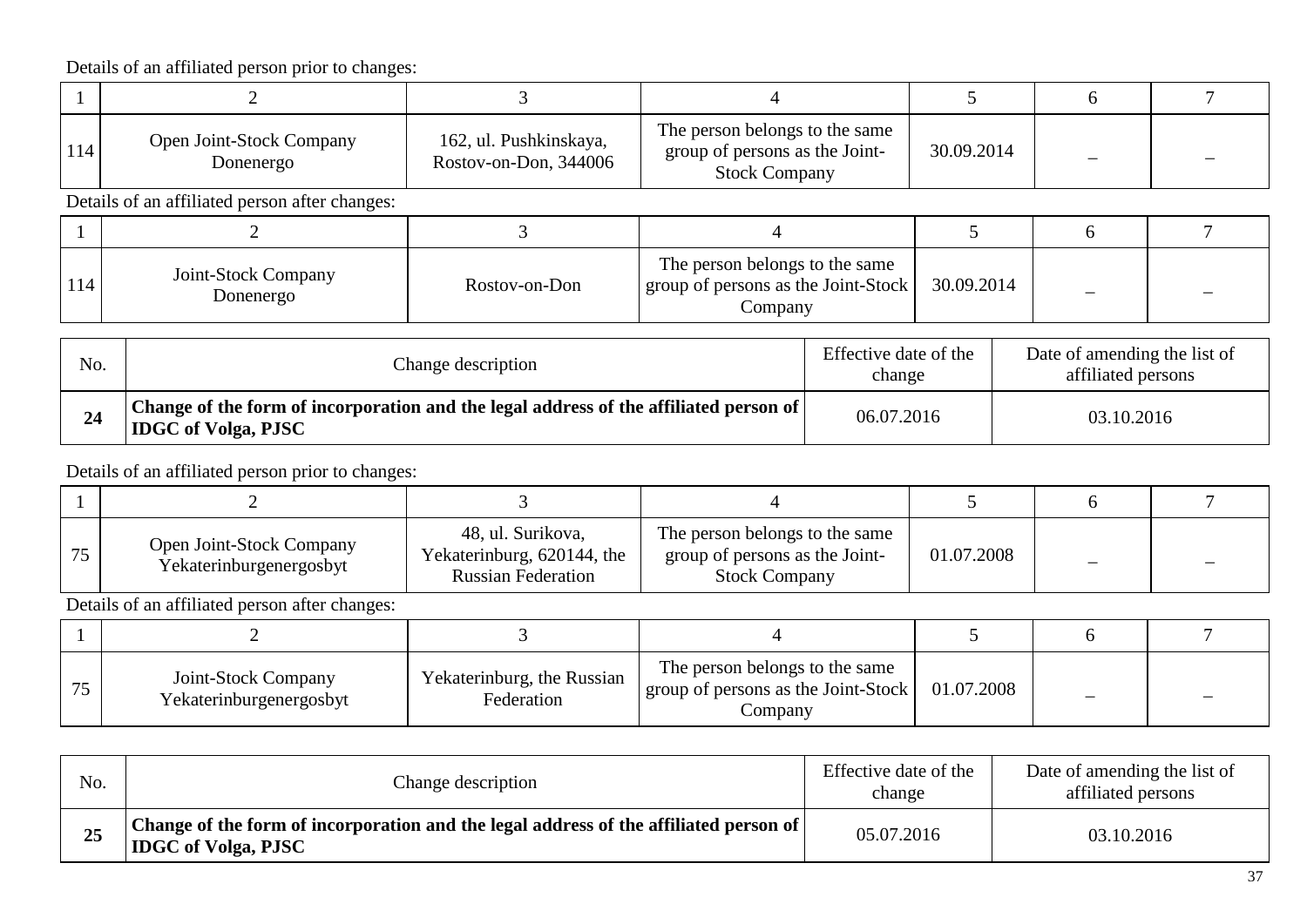|     | $\overline{2}$                                                                                                      | 3                                                                                   | 4                                                                                        |  | 5                                                  |  | 6          | 7              |
|-----|---------------------------------------------------------------------------------------------------------------------|-------------------------------------------------------------------------------------|------------------------------------------------------------------------------------------|--|----------------------------------------------------|--|------------|----------------|
| 56  | Open Joint-Stock Company<br>Yekaterinburg Electric Grid Company                                                     | 1, ul. Borisa Yeltsina,<br>Yekaterinburg, 620014, the<br><b>Russian Federation</b>  | The person belongs to the same<br>group of persons as the Joint-<br><b>Stock Company</b> |  | 01.07.2008                                         |  |            |                |
|     | Details of an affiliated person after changes:                                                                      |                                                                                     |                                                                                          |  |                                                    |  |            |                |
|     | $\overline{2}$                                                                                                      | 3                                                                                   | 4                                                                                        |  | 5                                                  |  | 6          | $\overline{7}$ |
| 56  | Joint-Stock Company<br>Yekaterinburg Electric Grid Company                                                          | Yekaterinburg, the Russian<br>Federation                                            | The person belongs to the same<br>group of persons as the Joint-Stock<br>Company         |  | 01.07.2008                                         |  |            |                |
| No. | Effective date of the<br>Change description<br>change                                                               |                                                                                     |                                                                                          |  | Date of amending the list of<br>affiliated persons |  |            |                |
| 26  | Change of the form of incorporation and the legal address of the affiliated person of<br><b>IDGC</b> of Volga, PJSC |                                                                                     | 28.07.2016                                                                               |  |                                                    |  | 03.10.2016 |                |
|     | Details of an affiliated person prior to changes:                                                                   |                                                                                     |                                                                                          |  |                                                    |  |            |                |
|     | $\overline{2}$                                                                                                      | $\overline{3}$                                                                      | $\overline{4}$                                                                           |  | 5                                                  |  | 6          | $\overline{7}$ |
| 58  | Open Joint-Stock Company<br>Tyvaenergo                                                                              | 4, ul. Rabochaya, Kyzyl, the<br>Republic of Tyva, 667001,<br>the Russian Federation | The person belongs to the same<br>group of persons as the Joint-<br><b>Stock Company</b> |  | 01.07.2008                                         |  |            |                |
|     | Details of an affiliated person after changes:                                                                      |                                                                                     |                                                                                          |  |                                                    |  |            |                |
|     | $\overline{2}$                                                                                                      | 3                                                                                   | 4                                                                                        |  | 5                                                  |  | 6          | $\tau$         |
| 58  | Joint-Stock Company<br>Tyvaenergo                                                                                   | Kyzyl, the Republic of Tyva,<br>the Russian Federation                              | The person belongs to the same<br>group of persons as the Joint-Stock<br>Company         |  | 01.07.2008                                         |  |            |                |
|     |                                                                                                                     |                                                                                     |                                                                                          |  |                                                    |  |            |                |

| No. | Change description                                                                                                    | Effective date of the<br>change | Date of amending the list of<br>affiliated persons |
|-----|-----------------------------------------------------------------------------------------------------------------------|---------------------------------|----------------------------------------------------|
| 27  | Change of the form of incorporation and the legal address of the affiliated person of  <br><b>IDGC</b> of Volga, PJSC | 29.07.2016                      | 03.10.2016                                         |